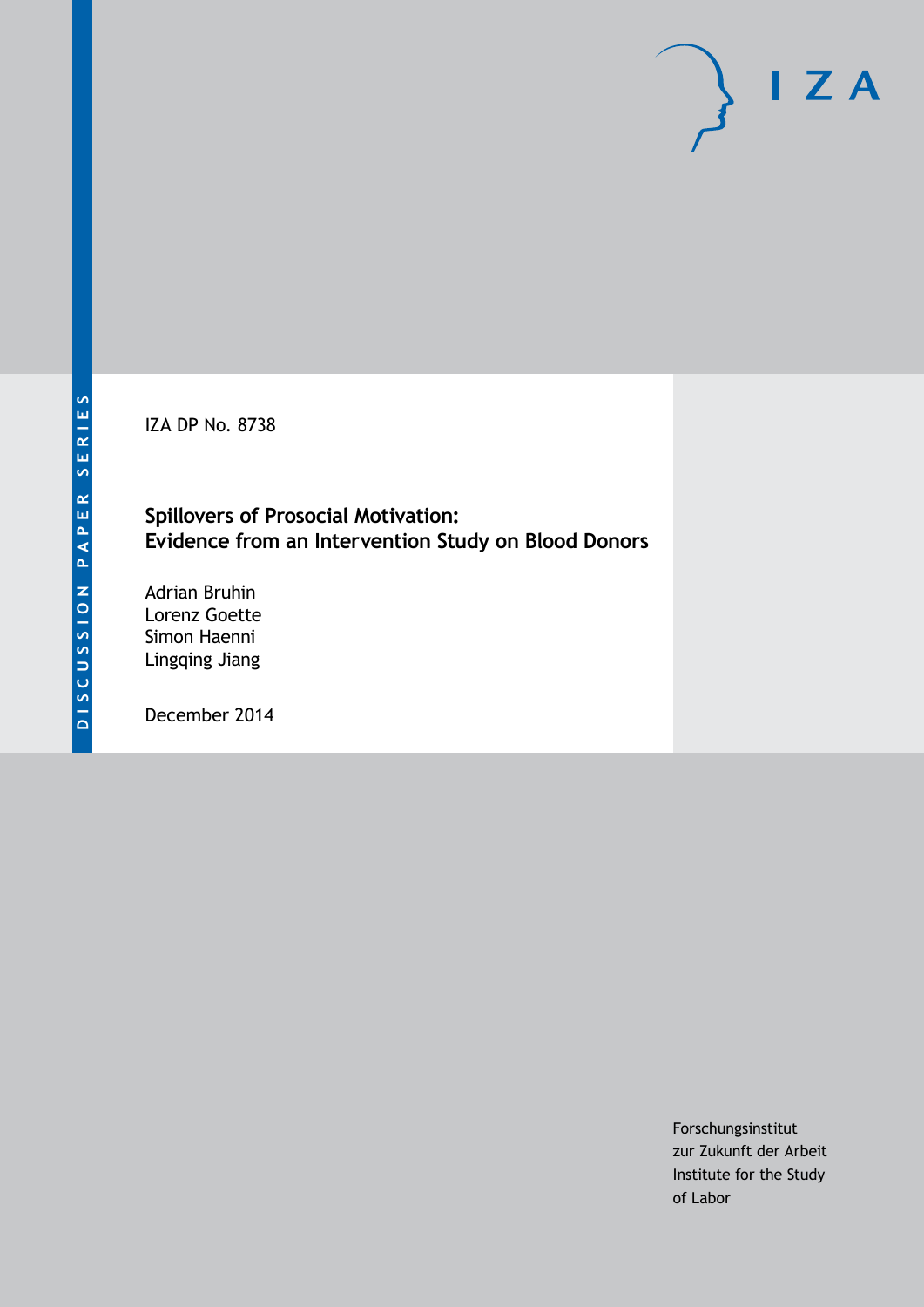# **Spillovers of Prosocial Motivation: Evidence from an Intervention Study on Blood Donors**

# **Adrian Bruhin**

*HEC Lausanne*

# **Lorenz Goette**

*HEC Lausanne and IZA*

# **Simon Haenni**

*HEC Lausanne*

# **Lingqing Jiang**

*HEC Lausanne*

# Discussion Paper No. 8738 December 2014

IZA

P.O. Box 7240 53072 Bonn Germany

Phone: +49-228-3894-0 Fax: +49-228-3894-180 E-mail: [iza@iza.org](mailto:iza@iza.org)

Any opinions expressed here are those of the author(s) and not those of IZA. Research published in this series may include views on policy, but the institute itself takes no institutional policy positions. The IZA research network is committed to the IZA Guiding Principles of Research Integrity.

The Institute for the Study of Labor (IZA) in Bonn is a local and virtual international research center and a place of communication between science, politics and business. IZA is an independent nonprofit organization supported by Deutsche Post Foundation. The center is associated with the University of Bonn and offers a stimulating research environment through its international network, workshops and conferences, data service, project support, research visits and doctoral program. IZA engages in (i) original and internationally competitive research in all fields of labor economics, (ii) development of policy concepts, and (iii) dissemination of research results and concepts to the interested public.

IZA Discussion Papers often represent preliminary work and are circulated to encourage discussion. Citation of such a paper should account for its provisional character. A revised version may be available directly from the author.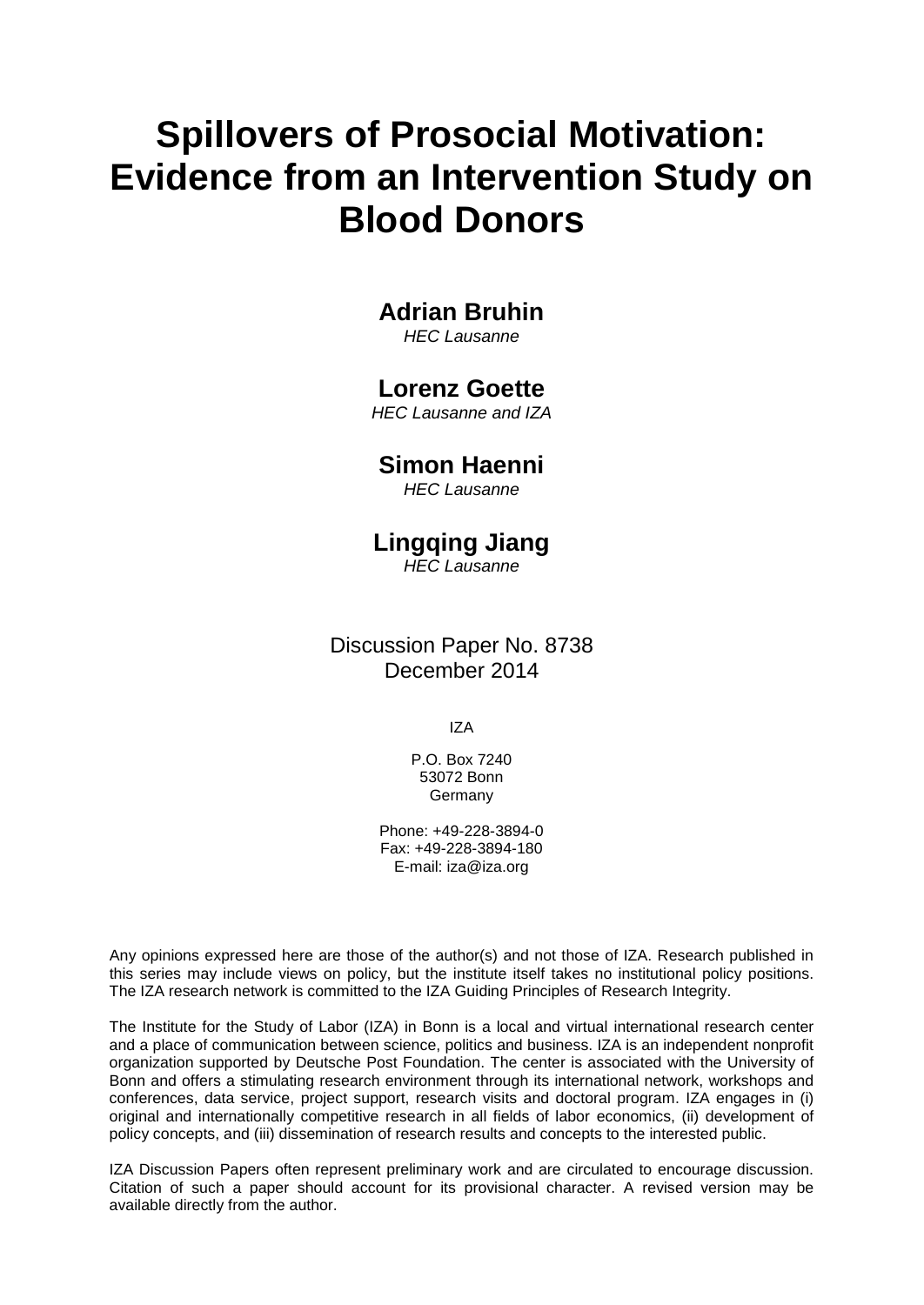IZA Discussion Paper No. 8738 December 2014

# **ABSTRACT**

# **Spillovers of Prosocial Motivation: Evidence from an Intervention Study on Blood Donors**

Spillovers of prosocial motivation are crucial for the formation of social capital. They facilitate interactions among individuals and create social multipliers that amplify the effects of policy interventions. We conducted a large-scale intervention study among dyads of blood donors to investigate whether social ties lead to motivational spillovers in the decision to donate. The intervention is a randomized phone call making donors aware of a current shortage of their blood type and serving us as an instrument for identifying motivational spillovers. About 40% of a donor's motivation spills over to the other donor, creating a significant social multiplier of 1.78.

JEL Classification: D03, C31, C36

Keywords: social interaction, social ties, prosocial motivation, blood donation, bivariate probit

Corresponding author:

Lorenz Goette University of Lausanne Batiment Internef 536 1015 Lausanne **Switzerland** E-mail: [lorenz.goette@unil.ch](mailto:lorenz.goette@unil.ch)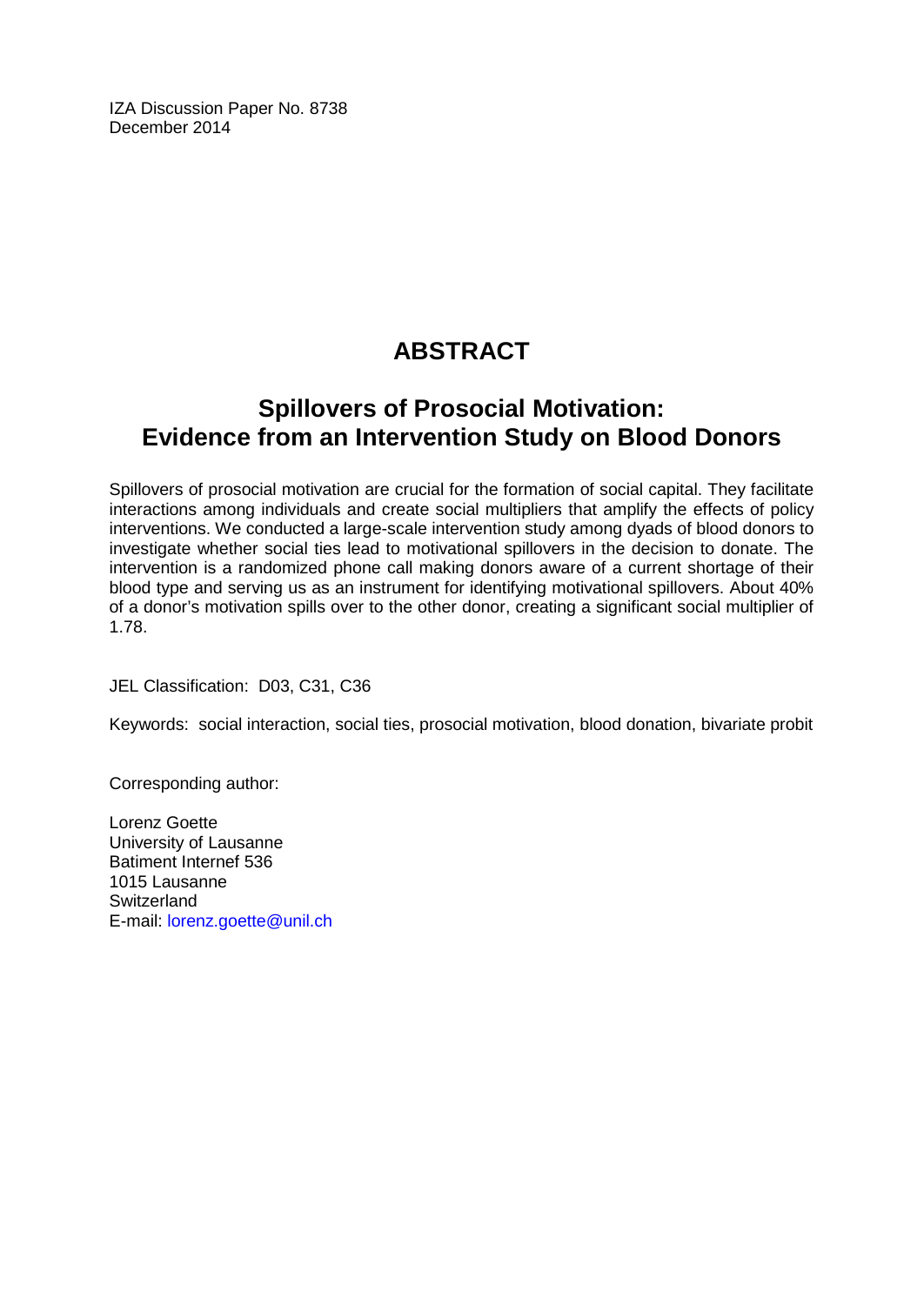### 1 Introduction

Social capital is thought to engender trust and cooperation between individuals, and to play a potentially important role in economic development [\(Knack and Keefer 1997;](#page-42-0) [Putnam](#page-43-0) [2000;](#page-43-0) [Durlauf 2002\)](#page-41-0). Even though this concept eludes a precise definition, economists have converged on the view that spillovers of prosocial motivation spreading from one individual to another are crucial for the formation of social capital within a community. They provide a social fabric, or capital, that makes interactions between individuals easier and less prone to opportunistic exploitation [\(Bowles and Gintis 2002\)](#page-40-0). For example, [Putnam](#page-43-0) [\(2000\)](#page-43-0) famously argued that the decline in civic activities in the US, that previously severed social ties between individuals in communities, caused a sharp reduction in prosocial behavior and hence social capital. [Olken](#page-43-1) [\(2009\)](#page-43-1) provided empirical support for this argument.

While many papers study indirect outcomes of social capital, few attempt to examine the underlying motivational spillovers. Laboratory experiments have demonstrated that individuals are more willing to contribute to public goods if others do so as well [\(Falk and](#page-41-1) [Fischbacher 2002;](#page-41-1) [Fehr and Fischbacher 2004\)](#page-41-2). Evidence from field experiments shows that informing individuals about prosocial behavior of others increases the individuals' propensity to donate [\(Frey and Meier 2004;](#page-41-3) [Shang and Croson 2009\)](#page-43-2). These results are consistent with various different mechanisms: On the one hand, the experimental manipulations could lead to more prosocial behavior as they may be informative about the value of the good cause (Bénabou and Tirole 2003), or signal social norms (Bénabou and Tirole 2011). On the other hand, the increase in prosocial behavior could also reflect a genuine response to the other individuals' motivation. While each of these mechanisms has interesting policy implications, the last stands out since it generates a "social multiplier" that lies at the heart of social capital. If prosocial motivation spills over between individuals, any intervention that affects individual motivation will feed back into the community and will have a larger aggregate effect akin to the Keynesian consumption multiplier. Moreover, previous research suggests that such motivational spillovers may rely on social ties that strengthen altruism between individuals [\(Goette, Huffman and Meier 2006;](#page-41-4) [Twenge et al. 2007;](#page-43-3) [Leider et al. 2009,](#page-42-1) [2010\)](#page-42-2).

In this paper, we investigate whether social ties lead to motivational spillovers for contributing to a public good with diffuse benefits to a large group. We test this hypothesis in the context of voluntary blood donations. Voluntary blood donations are a textbook example of prosocial behavior as donors receive no material compensation but bear the personal cost of giving their blood. Nevertheless, they provide for the majority of blood products used for medical treatments in the developed world [\(World Health Organization 2011\)](#page-44-0).

We use data comprising the universe of more than 40,000 blood donors registered for blood drives by the Blood Transfusion Service of the Red Cross in Zurich, Switzerland (BTSRC). As social ties are fostered by closeness in space [\(Marmaros and Sacerdote 2006;](#page-43-4)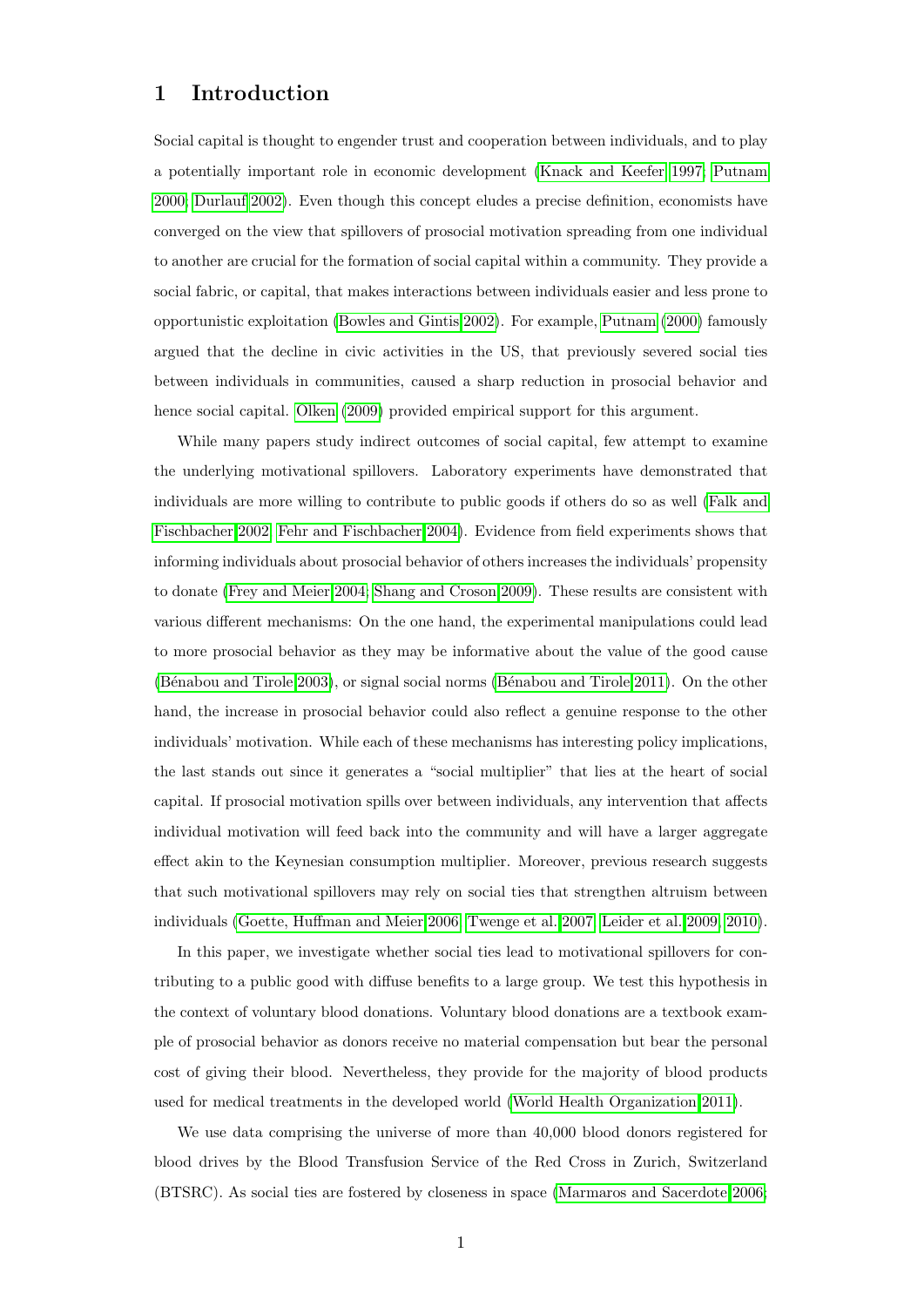[Goette, Huffman and Meier 2006\)](#page-41-4) and age [\(Marsden 1988;](#page-43-5) [McPherson, Smith-Lovin and](#page-43-6) [Cook 2001;](#page-43-6) [Kalmijn and Vermunt 2007\)](#page-42-3), we focus on the 7,446 donors in our sample who live at an address with a fellow tenant who is also a donor in the same blood drive, and who is within less than 20 years difference in age. Over the sample period from April 2011 to January 2013, these donors are invited repeatedly to blood drives, creating 10,120 observations of dyads deciding whether or not to donate. An estimate 66 percent of them are cohabiting couples. Since social ties within these dyads are most likely, we can test if prosocial motivation spreads within them.

Identifying motivational spillovers is difficult [\(Manski 2000;](#page-43-7) [Durlauf 2002\)](#page-41-0): simply observing a correlation in behavior within dyads is not necessarily evidence of motivational spillovers. Both donors may be exposed to a similar environment, thus experiencing correlated shocks to their motivation that generate an omitted-variable bias which exaggerates the causal effect of motivational spillovers. Furthermore, the presence of motivational spillovers itself creates an endogeneity problem between the two individuals within a dyad. If motivation spills from one individual to her fellow tenant, that motivation (partly) spills back, causing an endogeneity bias also known as the reflection problem [\(Manski 1993\)](#page-43-8).

In order to cut through these potential biases, one needs an instrument that affects a donor's motivation without directly impacting her fellow tenant. We use a phone call to a random subset of the invited donors two days before the blood drive, urging them to donate because their blood type is in short supply at the moment. Receiving such a phone call directly increases the recipient's motivation to give blood [\(Bruhin and Goette 2014\)](#page-40-3), but leaves her fellow tenant's motivation unaffected, unless the donors within the dyad interact.

We apply the linear-in-means model by [Manski](#page-43-8) [\(1993\)](#page-43-8) in a bivariate probit specification. This allows us to empirically identify motivational spillovers using the randomized phone call as an instrument, without imposing restrictive assumptions on how contextual effects affect donations. Furthermore, it enables us to distinguish motivational spillovers from so-called exogenous social interaction effects. With motivational spillovers, a donor's motivation to give blood is affected by her fellow tenant's motivation, whereas under exogenous social interaction, it is influenced by the fellow tenant's characteristics. The distinction between these two types of social interaction is policy relevant. As motivational spillovers go in both directions and result in a feedback loop between the individuals, they create a "social multiplier" that could greatly amplify the effectiveness of policy interventions. Exogenous social interaction, on the other hand, goes just in one direction and does not create any social multipliers.

We find strong evidence for motivational spillovers: our estimates imply that 40 percent of a fellow tenant's motivation spills over to one's own motivation to donate. These spillovers generate a significant social multiplier of 1.78: i.e., any intervention that increases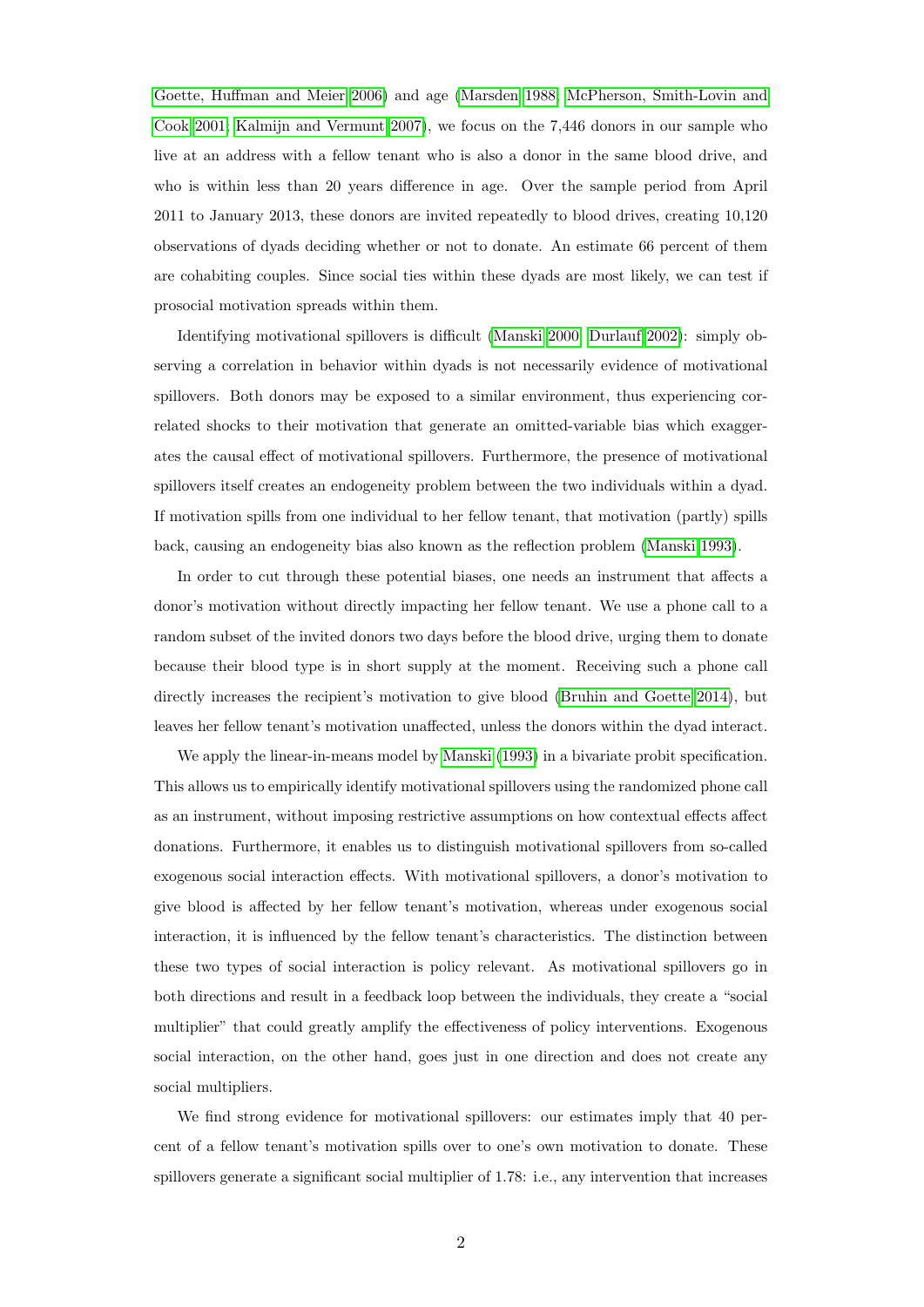an individual's propensity to donate by, say, 10 percent leads to an aggregate increase in donation rates by almost 18 percent. By contrast, we find no evidence that a fellow tenant's characteristics, such as age, gender or previous donation history affects one's donation decision apart from their direct effect on the fellow tenant's motivation.

An important concern in our context is that it is not the donor's motivation that is transmitted, but rather the information about the scarcity of a specific blood type that the phone call conveys. However, we are able to check the validity of the exclusion restriction of our instrument in two ways. First, we examine whether a phone call to a fellow tenant with a different blood type also affects one's probability to donate. If it were only the information about the temporary shortage of a specific blood type that was transmitted, the effect should be absent for fellow tenants with a different blood type, or at least significantly weaker. However, we find the same effect as for fellow tenants with the same blood type. Furthermore, we can check if a phone call to a fellow tenant is ineffective if the donor himself also was called by the BTSRC. Again, if only the information mattered, we would expect the effect to be weaker if both members of a dyad received a phone call, but we find no evidence thereof. While, ultimately, exclusion restrictions always remain untestable, our two validity checks rule out an important class of alternative explanations for our findings.

We also explore the role of the nonlinearity in our estimation results by reestimating our model by two-stage least squares (TSLS). Although the models differ slightly in their interpretation, we also find significant spillover effects in the TSLS specification, and virtually the same implied social multiplier.

An interesting question is whether our results are driven by the subset of roughly 66 percent of cohabitating (opposite-sex) couples in our data. The panel structure of our data and the modeling of the donors' decisions within a bivariate probit model lends itself to a straightforward analysis of heterogeneity of this sort with a finite mixture model. When we search the data for heterogeneity of this sort, we find no evidence of distinct types of dyads. Since a finite mixture model with more than one type of dyads overfits the data, it seems that motivational spillovers, in the case of blood donations, are equally present in cohabiting couples as well as among fellow tenants.

Overall, our study provides strong support for the notion that prosocial motivation directed at third parties can spill over between individuals with social ties. Thus, these spillovers are not confined to solely motivations benefiting the individual with whom the ties exist. These motivational spillovers alter the cost-benefit calculations of a behavioral intervention in important ways: with our estimated spillover of 40 percent onto the fellow tenant, they magnify the change in motivation due to the phone call by  $1/(1-0.4^2)$ for the individual called, and raise motivation by a fraction  $0.4/(1 - 0.4^2)$  of its original impact. Overall, the resulting social multiplier of  $1/(1 - 0.4) = 1.78$  nearly doubles the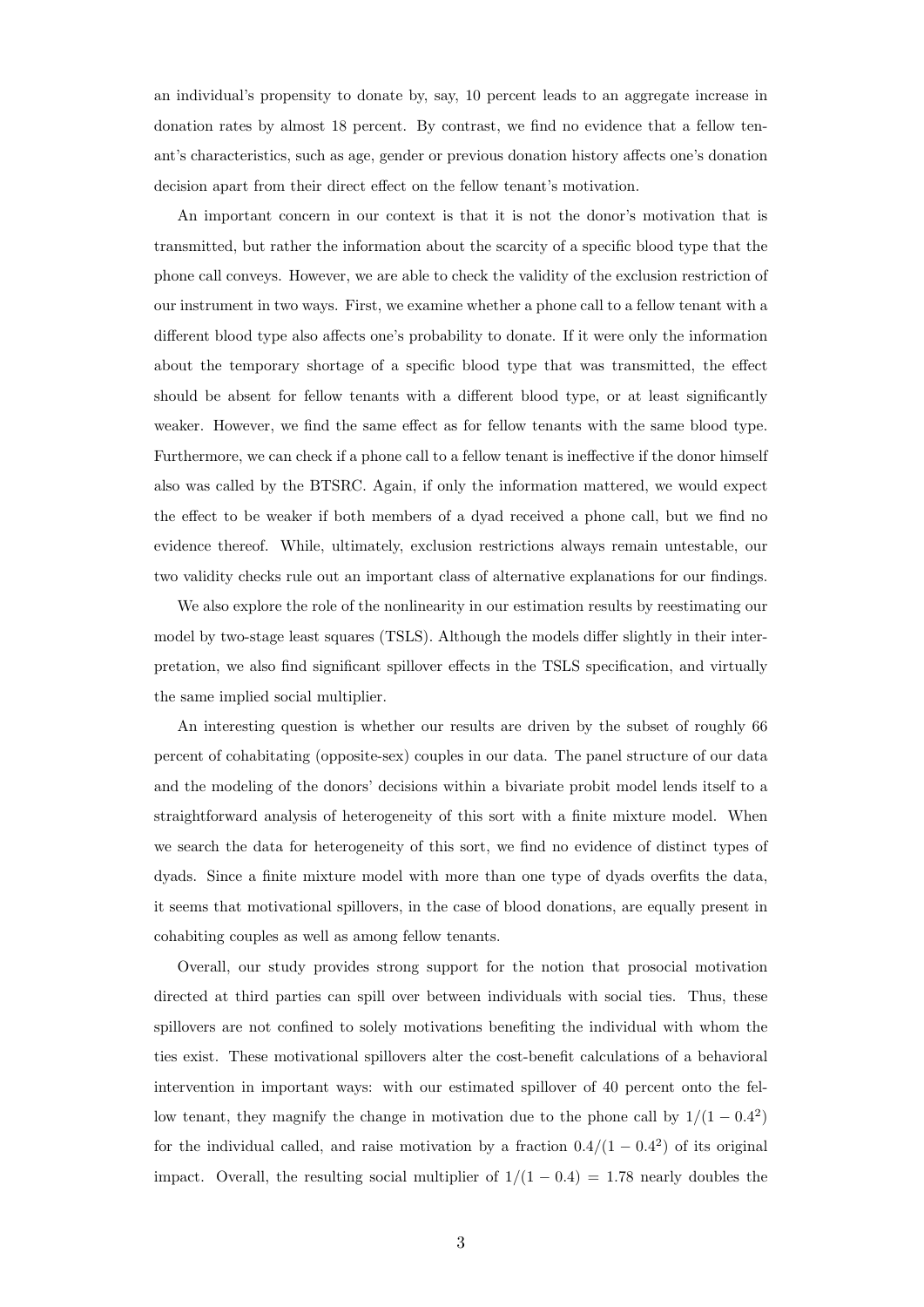effectiveness of the behavioral intervention. Consequently, this affects optimal policy, as the behavioral intervention has substantially higher benefits when targeted towards dyads instead of isolated individuals.

This study also contributes to the existing empirical literature on voluntary blood donation. Most of this literature focuses on the direct effects of policy interventions on donor motivation (for examples see [Goette and Stutzer](#page-41-5) [\(2008\)](#page-41-5); [Goette et al.](#page-41-6) [\(2009\)](#page-41-6); [Lacetera](#page-42-4) [and Macis](#page-42-4) [\(2012b\)](#page-42-4); [Niessen-Ruenzi, Weber and Becker](#page-43-9) [\(2014\)](#page-43-9)). However our study shows that any such intervention may also affect donors that were assigned as controls in these studies, thus possibly underestimating the treatment effects. This bias can be substantial: assuming the worst case scenario that one donor in a dyad is in the treated group and the other is in the control, the estimated treatment effect will be attenuated by a factor of  $1/(1+0.44) \approx 0.7$  $1/(1+0.44) \approx 0.7$ .<sup>1</sup>

Furthermore, the present study also adds to the broader literature on social interaction that highlights the importance of social multipliers in various contexts. For example, [Cipollone and Rosolia](#page-41-7) [\(2007\)](#page-41-7) find strong social interaction within high schools, where an increment in the boys' graduation rate leads to an increase in the girls' graduation rate. Similarly, [Lalive and Cattaneo](#page-42-5) [\(2009\)](#page-42-5) conclude that when a child stays longer in school, his friends stay longer too. [Borjas and Dorani](#page-40-4) [\(2014\)](#page-40-4) discover strong knowledge spillovers in collaboration spaces when high-quality researchers directly engage with other researchers in the joint production of new knowledge. Finally, [Kessler](#page-42-6) [\(2013\)](#page-42-6) shows in an experimental study that subjects making non-binding announcements of their contributions to a public good motivate other subjects to contribute as well.

The paper is organized as follows. Section 2 describes the data set, how we isolate dyads of donors with potential social ties, and the phone call we use as the instrument for identifying motivational spillovers. Section 3 presents the econometric analysis. Section 4 discusses the results and presents some robustness checks. Finally, section 5 concludes.

### 2 Data Set

This section discusses the origin and structure of the panel data set, how we isolate dyads of donors with potential social ties, and the instrument for identifying the motivational spillovers.

<sup>&</sup>lt;sup>1</sup>[Lacetera, Macis and Slonim](#page-42-7) [\(2014\)](#page-42-7) studied indirect effects of interventions of a different type: they find in a randomized field experiment that incentive offers made to some donors also increase donation rates of other donors. However, this spillover effect is partially explained by a spatial displacement effect, i.e. a substantial number of donors shifts from blood drives without incentives to neighboring blood drives that offer incentives.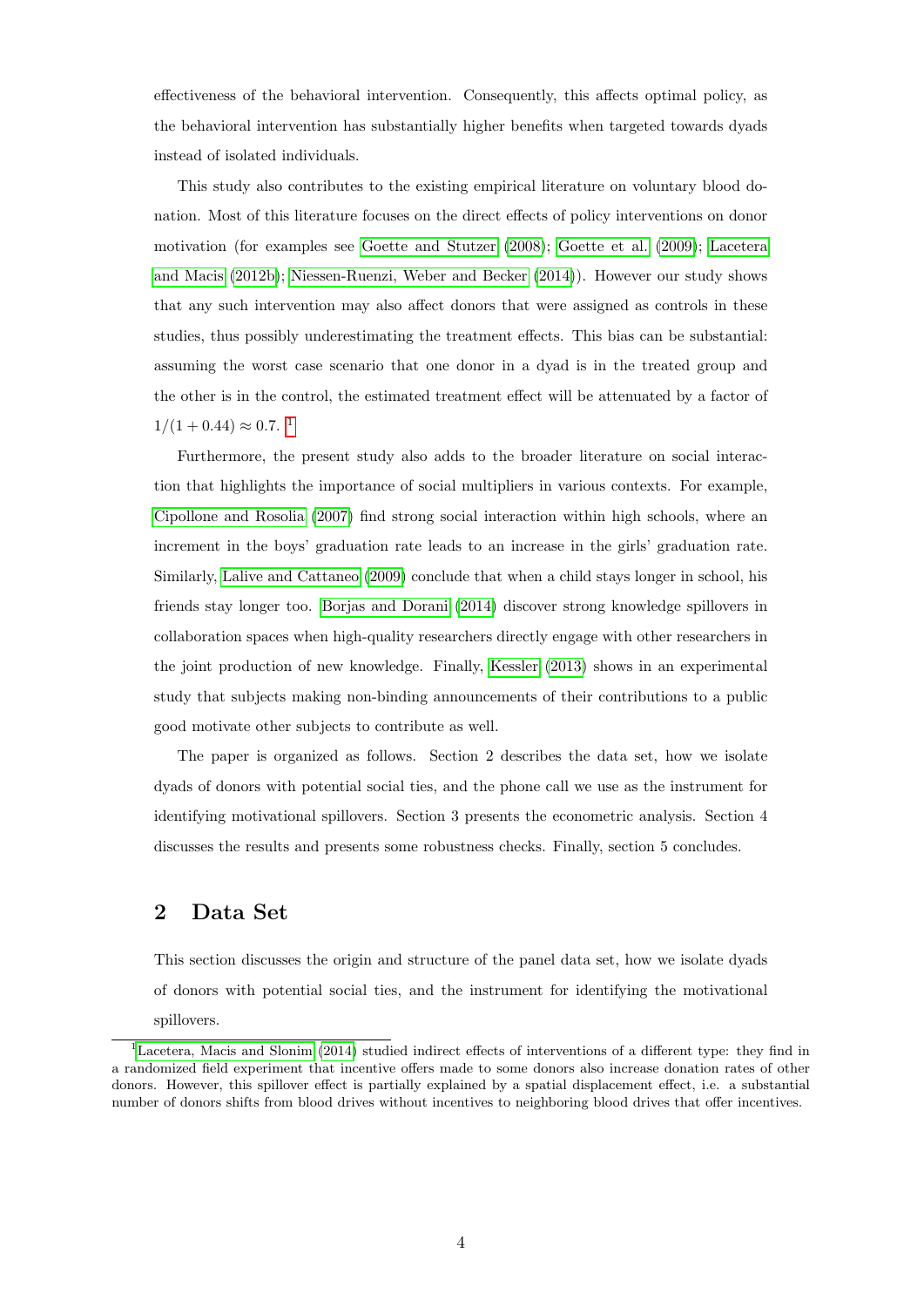#### 2.1 Origin and Structure

The panel data set originates form the BTSRC and contains information about all blood drives that took place in the canton of Zurich between April [2](#page--1-0)011 to January  $2013.2$  The blood drives were coordinated by local organizations, such as local church chapters or sports clubs, but organized centrally by the BTSRC which administers the invitation of donors and provides the equipment and personnel to take blood. For each upcoming blood drive, the BTSRC sends a personalized invitation letter to all eligible donors registered in its data base, i.e. donors who did not give blood within the past three months and fulfill all donation criteria. Two days before the blood drive takes place, all invited donors additionally receive a text message reminding them about the time and location of the blood drive. These invitations constitute the observations in the panel data set, as each of them requires the individuals to decide whether to donate or not. In total we observe over 40,000 registered donors. On average, each registered donor received 3 invitations, resulting in over 120,000 observations.

For each observation, the data set contains the following information: a binary indicator whether the donor gave blood at the blood drive she was invited to, the donor's street, house number, and zip code, as well as her age, gender, blood type, and the number of donations she made in the year prior to the beginning of the study. Moreover, we also observe whether the donor additionally received a phone call, informing her that her blood type is currently in short supply.

#### <span id="page-7-0"></span>2.2 Identifying potential social ties

To test for motivational spillovers, we aim to focus on individuals with strong social ties. However, in our data set, we only observe a limited set of the donors' characteristics. Thus, we draw on earlier evidence that shows that proximity is an important predictor of social ties. [Marmaros and Sacerdote](#page-43-4) [\(2006\)](#page-43-4) show that random allocations to university dorms are strong predictors of subsequent friendships. Similarly, [Goette, Huffman and Meier](#page-41-4) [\(2006\)](#page-41-4) find that random allocations to platoons in a training unit in the Swiss Army immediately lead to strong social ties between individuals. Secondly, we draw on evidence that friends are often very close in age: several studies document that friendship pairs have very small age differences, with roughly 90 percent of the friendship pairs having an age difference of less than 20 years [\(Marsden 1988;](#page-43-5) [McPherson, Smith-Lovin and Cook 2001;](#page-43-6) [Kalmijn and](#page-42-3) [Vermunt 2007\)](#page-42-3).

In this spirit, we define groups of fellow tenants, registered for the same blood drive, by exploiting the available information on the donors' place of residence. Note, however, that

<sup>&</sup>lt;sup>2</sup>Blood drives are special events where donors come to give blood. In addition, there are also fixed donation centers that collect about 50% of all whole blood transfusions. However, we exclude data from these fixed donation centers as they do not conduct any randomized interventions.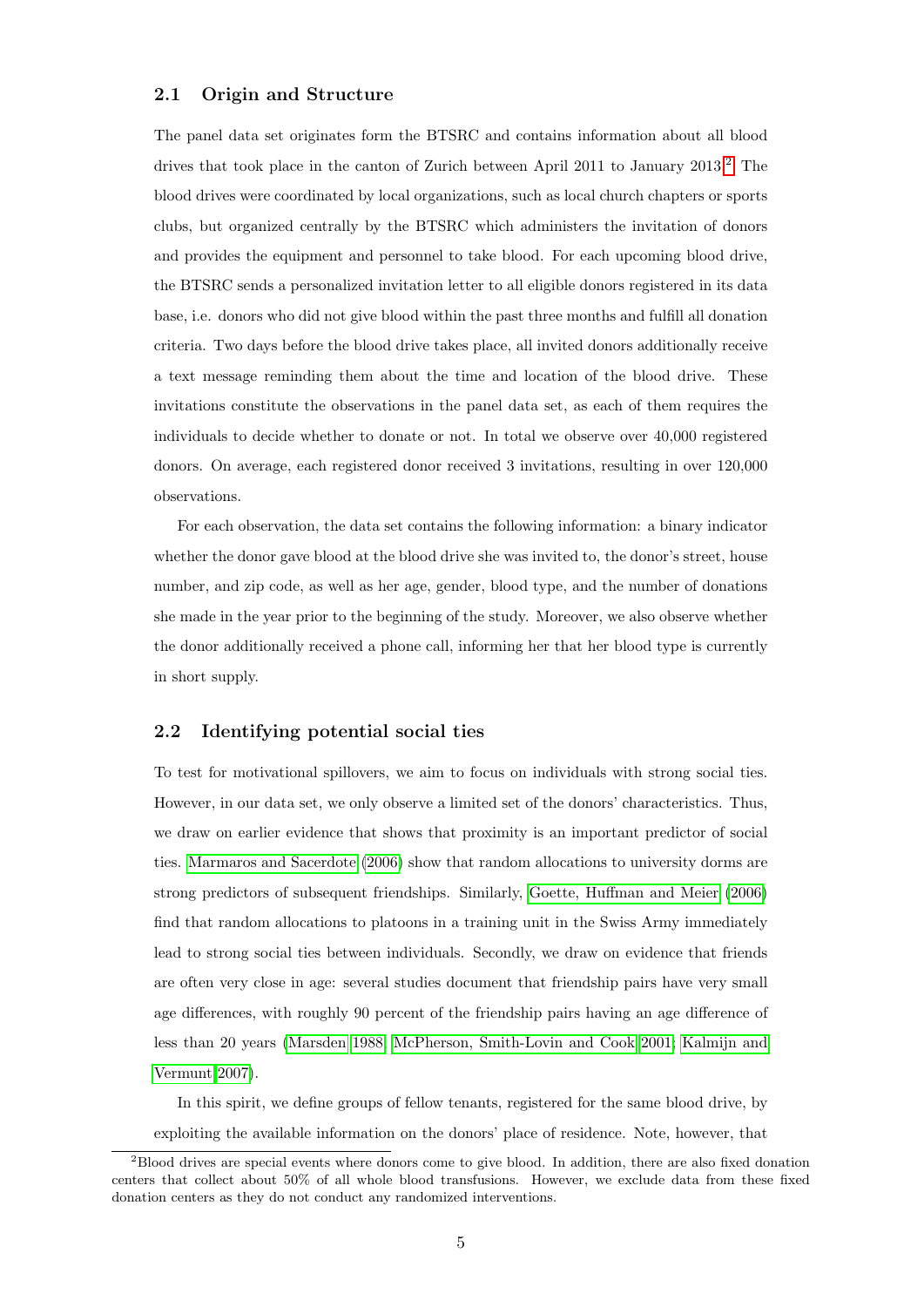for reasons of data protection, we only observe the donors' addresses but not whether they live in the same household.

We restrict attention to pairs of donors, i.e. dyads. We focus on such dyads for the following two reasons. First, by eliminating large groups of fellow tenants, we increase the probability that two donors interact with each other. With a third donor present, it is more likely that donors are not friends with each other. Second, by focussing on dyads, we can use a bivariate probit model that is frequently used for estimating the effect of an endogenous binary regressor on a binary outcome variable [\(Abadie 2000;](#page-40-5) [Angrist 2001;](#page-40-6) [Winkelmann 2012\)](#page-44-1). Applying this first restriction yields 5,053 distinct dyads with 13,421 observations at the dyad-level, or  $2 \times 13$ ,  $421 = 26,842$  observations at the donor-level. The second restriction limits the age difference between the two donors within each dyad to less than 20 years, motivated by the studies cited earlier. This reduces our sample further to 3, 723 dyads with 10, 120 observations at the dyad level.

Table [1](#page-9-0) reports descriptive statistics of the sample we use for estimation. The average age of our donors is 43 years, and 51 percent of the donors are male. It is noteworthy that roughly 83 percent of the dyads are mixed-gender, far more than one would expect under random sampling. This allows us to get a sense of what fraction of blood donors are cohabitating (heterosexual) blood donors, assuming that for non-cohabiting tenants, the gender composition is random. Simple calculations show that the fraction of cohabiting couples is roughly 66 percent.<sup>3</sup> <sup>4</sup> Thus, our sample contains a large group of cohabiting couples, but about one-third is not. This raises the question of whether the social ties might be weaker for the latter group than for the former. In section [3.3,](#page-14-0) we will address this question explicitly by formally examining heterogeneity in our sample.

Table [2](#page-9-1) illustrates the distribution of donations within dyads. It shows that 18.4% of all dyads exhibit two donations upon both being invited, 27.6% show one donation, and 54% have no donations. Note that there are significantly more dyads with either both donors or no donor giving blood than expected under independence ( $\chi^2$ -test for independent donations within dyads, p-value  $\leq 0.001$ . Thus, donations within dyads are positively correlated. We are going to analyze this positive correlation in greater detail to determine the extent to which it is due to motivational spillovers.

#### <span id="page-8-0"></span>2.3 Instrument for Identifying the Effects of Social Interaction

As mentioned in the introduction, the BTSRC uses phone calls to invited donors to increase turnout for blood types that are in particularly short supply. These phone calls are highly effective, raising donation rates by roughly 8 percentage points from the baseline

<sup>&</sup>lt;sup>3</sup>Denote by x the fraction of cohabiting couples. Under random matching for non-cohabiting couples, x is given by  $x + (1 - x) \cdot 0.5 = 0.83$ , which yields  $x = 0.66$ .

<sup>&</sup>lt;sup>4</sup>The BTSRC does not allow blood donations from homosexual individuals, thus ruling out same-sex couples.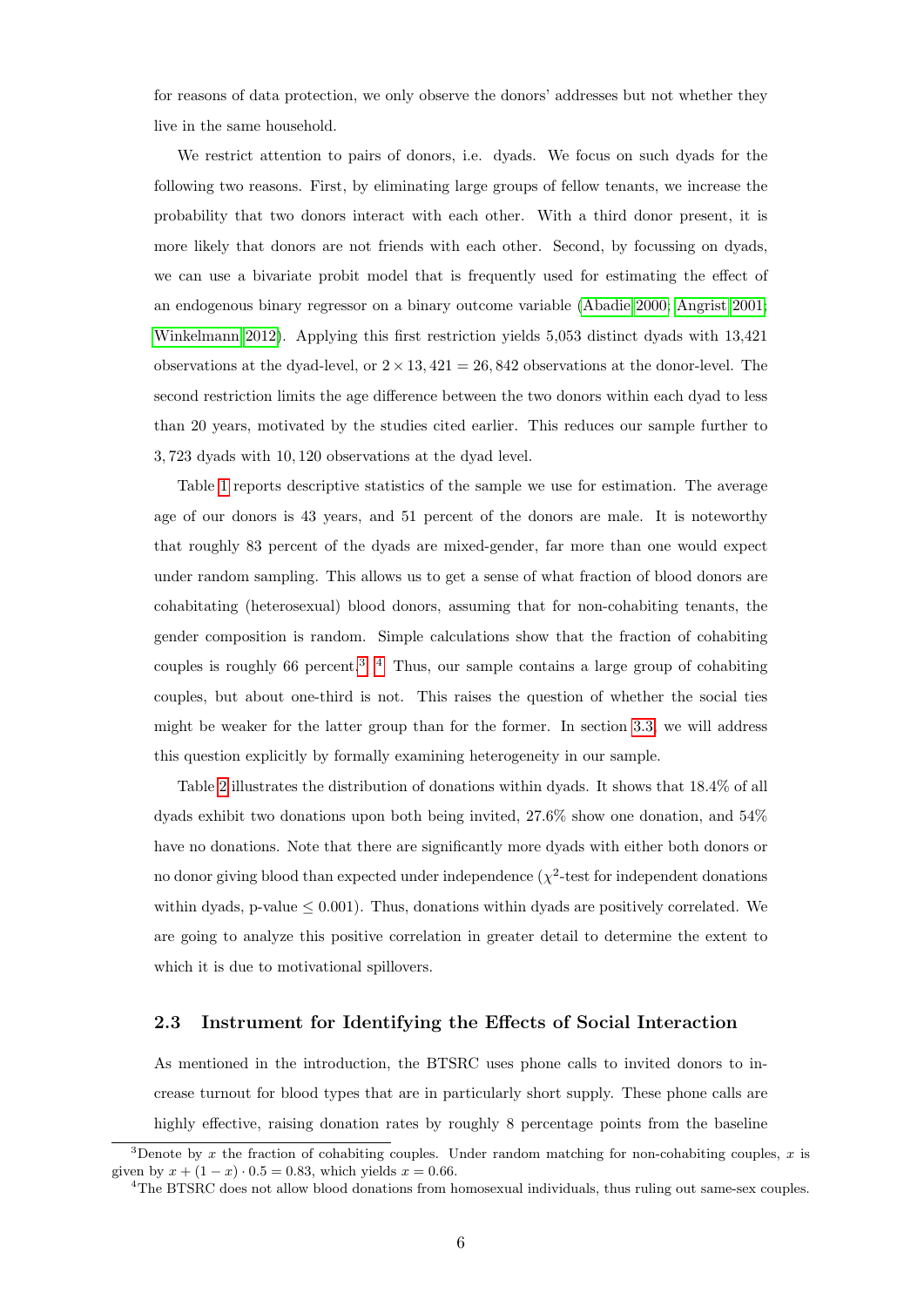| Variable            | Mean   | Std. Dev. | Corr. in dyad              |
|---------------------|--------|-----------|----------------------------|
| Donation            | 0.322  | 0.467     | 0.368                      |
| Phone call          | 0.089  | 0.285     | 0.075                      |
| Age                 | 43.186 | 11.850    | 0.859                      |
| Male                | 0.511  | 0.500     | mixed-gender dyads: $83\%$ |
| $#$ of observations |        | 10, 120   |                            |
| $\#$ of dyads       | 3,723  |           |                            |

<span id="page-9-0"></span>Table 1: Descriptive statistics for dyads (intra-dyad age difference < 20 years)

Table 2: Distribution of donations within dyads

<span id="page-9-1"></span>

|                                                                    |         |                  | Both donate One donates Nobody donates |  |  |  |
|--------------------------------------------------------------------|---------|------------------|----------------------------------------|--|--|--|
| Dyad                                                               | (1.1)   | $(1,0) \& (0,1)$ | (0,0)                                  |  |  |  |
| Empirical distribution:                                            | 18.40\% | 27.60%           | 54.00%                                 |  |  |  |
| Distribution under independence:                                   | 10.37%  | 43.66%           | 45.97%                                 |  |  |  |
| $\chi^2$ -test for independent donations within dyads: $p < 0.001$ |         |                  |                                        |  |  |  |

of 30 percentage points [\(Bruhin and Goette 2014\)](#page-40-3). Therefore, the intervention satisfies the criterion that it affects the donor's motivation. In order to be a valid instrument, we also need to assert that the phone call itself does not affect the fellow tenant's motivation directly, i.e. that it satisfies the exclusion restriction. In part, this is guaranteed by the institutional setup. The BTSRC reaches the registered donors during office hours on their mobile phones. Each phone call provides the same information about the upcoming blood drive, stating explicitly: "Your blood type X is in short supply, please come and donate at the upcoming blood drive." Since the phone call reaches the recipient during office hours on her mobile phone, it does not directly affect the motivation of the fellow tenant who is most likely not present at that time. Moreover we are going to present two validity checks in subsection [4.2](#page-20-0) that address these issues more explicitly.

Table [3](#page-10-0) verifies that, conditional on blood types, the phone calls are barely correlated with other individual characteristics. The correlation of the phone calls with gender is not significant. Their correlation with age is statistically significant but very small in magnitude. For example, the probability of receiving a phone call decreases by only 0.1 percentage points for every additional 10 years of age. The phone calls also show no clear correlation pattern with the donation history in the year prior to the onset of the study. In fact, the corresponding coefficients are jointly significant in specification (1), without fixed effects, and specification (2), with fixed effects for the location of the blood drives (location fixed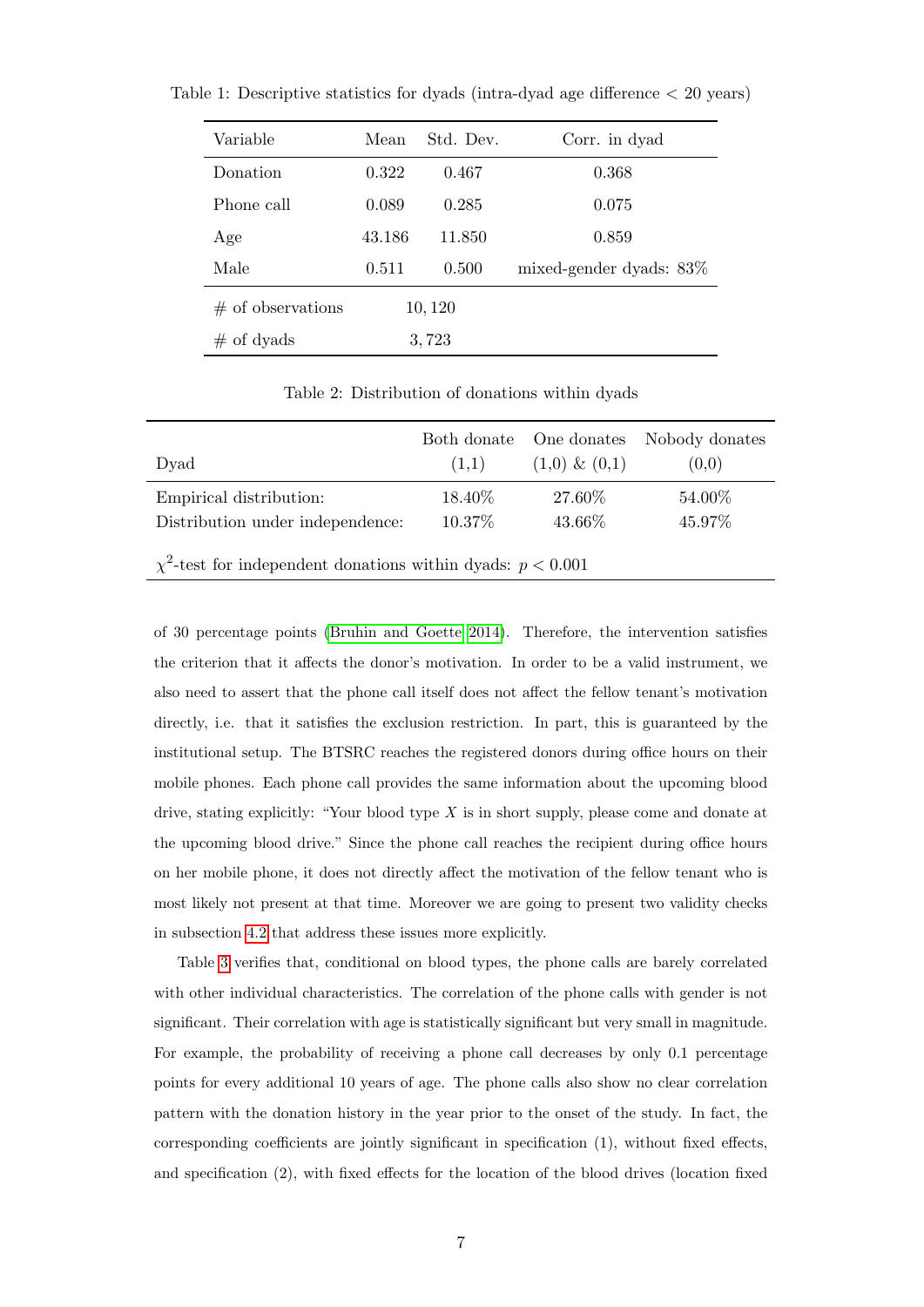| <b>OLS</b> Regression                              | (1)           | (2)                 | (3)            |
|----------------------------------------------------|---------------|---------------------|----------------|
| Male                                               | $-0.002$      | $-0.002$            | $-0.002$       |
|                                                    | (0.01)        | (0.001)             | (0.001)        |
| Age                                                | $-0.0001**$   | $-0.0001**$         | $-0.0001**$    |
|                                                    | (0.000)       | (0.000)             | (0.000)        |
| $#$ of donations in year before study <sup>†</sup> |               |                     |                |
| $\mathbf 1$                                        | $-0.004***$   | $-0.005***$         | $-0.002*$      |
|                                                    | (0.001)       | (0.001)             | (0.001)        |
| $\overline{2}$                                     | $-0.004**$    | $-0.005***$         | $-0.003**$     |
|                                                    | (0.002)       | (0.002)             | (0.002)        |
| $\overline{3}$                                     | 0.001         | $-0.003$            | $-0.002$       |
|                                                    | (0.004)       | (0.003)             | (0.003)        |
| $\overline{4}$                                     | $0.003\,$     | 0.004               | 0.008          |
|                                                    | (0.014)       | (0.013)             | (0.013)        |
| $\overline{5}$                                     | $-0.011***$   | 0.008               | 0.009          |
|                                                    | (0.003)       | (0.012)             | (0.010)        |
| <b>Blood Types</b>                                 |               |                     |                |
| $O-$                                               | $0.724***$    | $0.723***$          | $0.725***$     |
|                                                    | (0.004)       | (0.004)             | (0.004)        |
| $A+$                                               | $-0.012***$   | $-0.013***$         | $-0.013***$    |
|                                                    | (0.000)       | (0.001)             | (0.001)        |
| A-                                                 | $0.252***$    | $0.252***$          | $0.251***$     |
|                                                    |               | $(0.004)$ $(0.004)$ | (0.004)        |
| Constant                                           | $0.020***$    | $-0.038***$         | $0.100^{\ast}$ |
|                                                    | (0.002)       | (0.002)             | (0.004)        |
| $\dagger$ F-test for joint significance of         | 0.001         | 0.002               | 0.22           |
| donation history dummies (p-value)                 |               |                     |                |
| Location FEs?                                      | $\mathbf{no}$ | yes                 | yes            |
| Month FEs?                                         | $\mathbf{no}$ | $\operatorname{no}$ | yes            |
| $#$ of observations                                | 125,692       | 125,692             | 125,692        |
| R-squared                                          | 0.541         | 0.558               | 0.568          |

#### Table 3: Randomization checks for phone calls

<span id="page-10-0"></span>Binary dependent variable: Received a phone call

Individual cluster robust standard errors in parentheses.

Levels of significance:  $^*p < 0.1, ^{**}p < 0.05, ^{***}p < 0.01$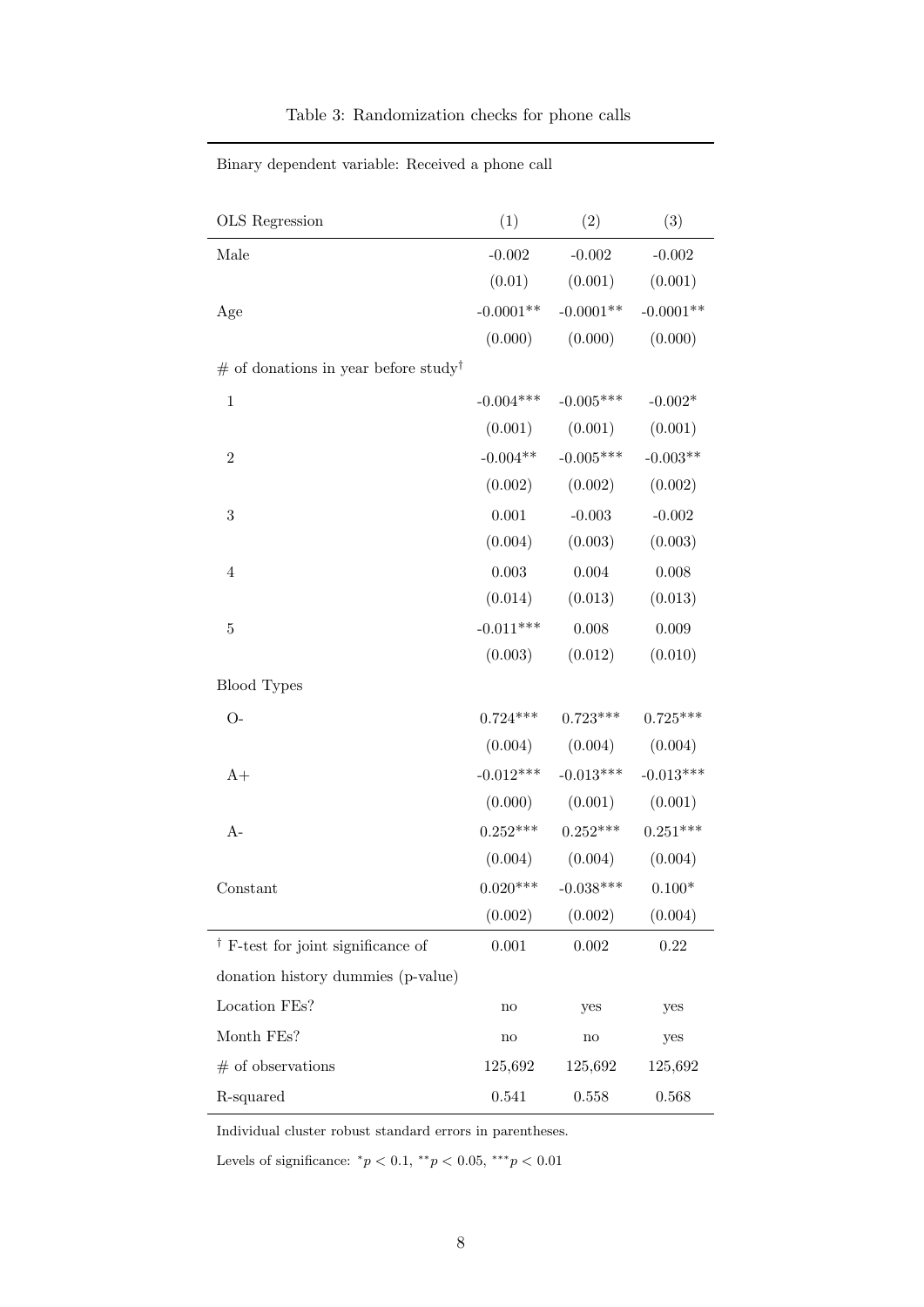effects). But they are jointly insignificant in specification (3), with both location and month fixed effects (F-tests for joint significance  $(1)$  p-value: 0.001,  $(2)$  p-value: 0.002,  $(3)$  p-value: 0.225). Note that the correlations in specification  $(1)$  and  $(2)$  between the phone calls and the donation history result by construction, because new donors entered the data set while the study was ongoing. These new donors' donation history was necessarily zero at the time they received their first phone call. Because the month fixed effects pick up the resulting correlations, they are jointly insignificant in specification (3). Finally, the phone calls are strongly correlated with blood types. Their incidence is higher for negative blood types which can be used more flexibly. The BTSRC especially favors blood type O-negative which is universally compatible with any other blood type.

### 3 Econometric Analysis

This section presents the econometric analysis for identifying motivational spillovers. It first introduces the structural model and formally discusses the identification strategy. Subsequently, it briefly outlines the estimation procedure and our approach for dealing with potential behavioral heterogeneity.

#### 3.1 Structural Model

The structural model is based on the linear-in-means model by [Manski](#page-43-8) [\(1993\)](#page-43-8). The motivation of donor  $i$  in dyad  $d$  to give blood is

$$
Y_{id}^* = \beta_0 + \delta Y_{-id}^* + \beta_1' X_{id} + \beta_2' X_{-id} + \epsilon_{id}.
$$
\n(3.1)

For notational convenience we drop the subscript  $t$  for the invitation to an upcoming blood drive in this subsection.  $\beta_0$  is a constant, measuring baseline motivation.  $Y_{-id}^*$  indicates the motivation of i's fellow tenant. Thus, the parameter  $\delta$  captures the extent to which donor motivation spills over within dyads.  $X_{id}$  represents donor i's individual characteristics, including gender, age, blood type, and dummies for the number of donations in the year before the study began.  $X_{-id}$  are the same individual characteristics of i's fellow tenant. Hence, the parameter vector  $\beta_2$  measures the effects of exogenous social interaction.

Since the decision whether or not to donate,  $Y_{id}$ , is binary and we study dyads of donors, we can estimate a bivariate probit model to capture the simultaneous decision-making of the two fellow tenants in each dyad.

<span id="page-11-0"></span>
$$
Y_{1d}^* = \beta_0 + \delta Y_{2d}^* + \beta_1' X_{1d} + \beta_2' X_{2d} + \epsilon_{1d} \tag{3.2}
$$

$$
Y_{2d}^* = \beta_0 + \delta Y_{1d}^* + \beta_1' X_{2d} + \beta_2' X_{1d} + \epsilon_{2d}
$$
 (3.3)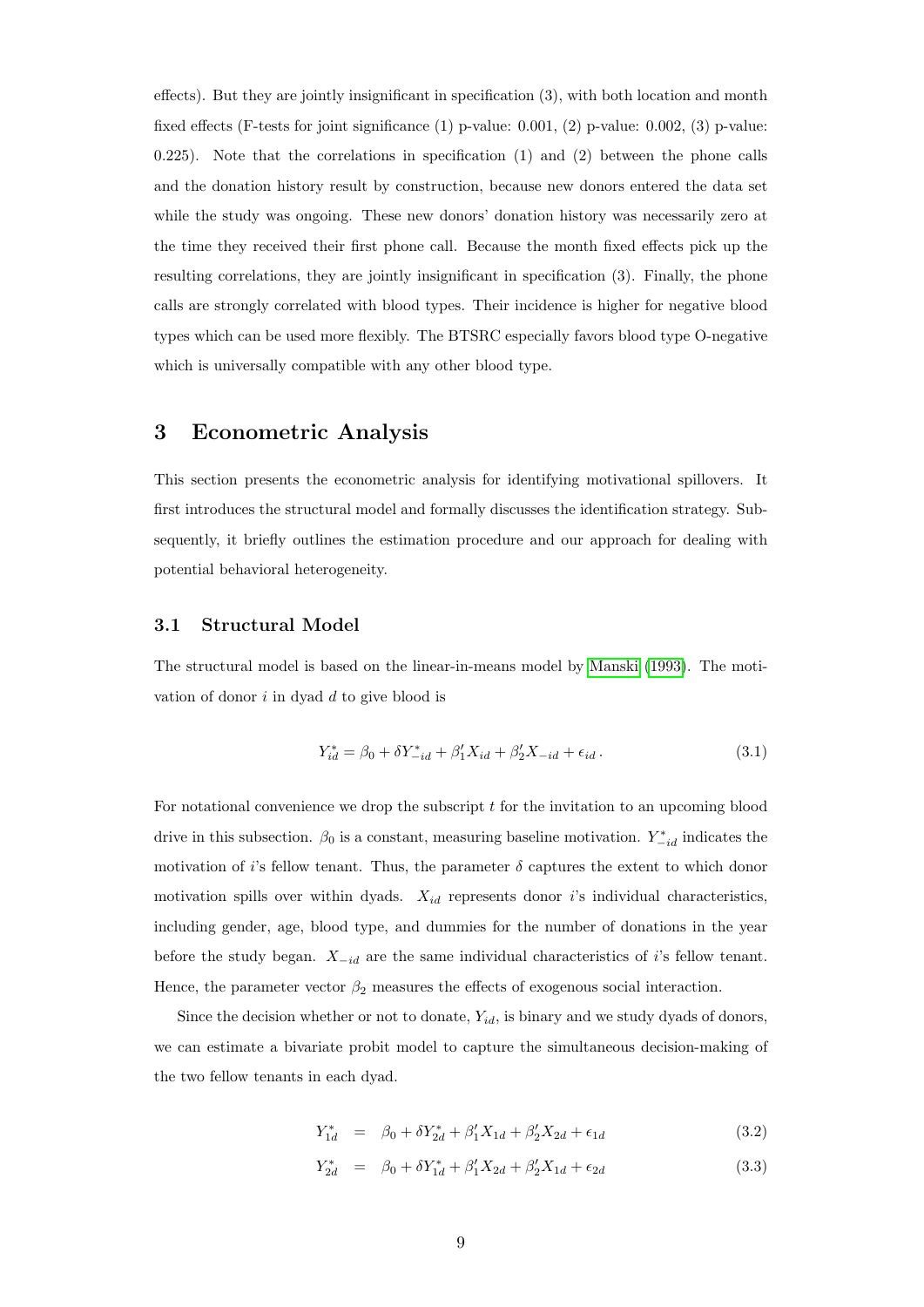$$
Y_{1d} = 1 \text{ if } Y_{1d}^* > 0, \text{ and } Y_{1d} = 0 \text{ otherwise}
$$
  

$$
Y_{2d} = 1 \text{ if } Y_{2d}^* > 0, \text{ and } Y_{2d} = 0 \text{ otherwise}
$$

We assume the error terms  $\epsilon_{1d}$  and  $\epsilon_{2d}$  to be bivariate normally distributed, with  $E(\epsilon_{1d}) =$  $E(\epsilon_{2d}) = 0$ ,  $Var(\epsilon_{1d}) = Var(\epsilon_{2d}) = 1$ , and  $Cor(\epsilon_{1d}, \epsilon_{2d}) = \rho$ . The correlation between the random errors,  $\rho$ , captures both potentially omitted exogenous effects such as health status and education as well as correlated effects such as sharing a common environment.

Substituting equation [3.3](#page-11-0) into [3.2](#page-11-0) yields the reduced form,

<span id="page-12-0"></span>
$$
Y_{1d}^* = \frac{\beta_0 + \delta\beta_0}{1 - \delta^2} + \frac{\beta_1' + \delta\beta_2'}{1 - \delta^2} X_{1d} + \frac{\delta\beta_1' + \beta_2'}{1 - \delta^2} X_{2d} + \frac{\delta\epsilon_{2d} + \epsilon_{1d}}{1 - \delta^2}.
$$
 (3.4)

and the analogous expression for the fellow tenant:

<span id="page-12-1"></span>
$$
Y_{2d}^* = \frac{\beta_0 + \delta\beta_0}{1 - \delta^2} + \frac{\beta_1' + \delta\beta_2'}{1 - \delta^2} X_{2d} + \frac{\delta\beta_1' + \beta_2'}{1 - \delta^2} X_{1d} + \frac{\delta\epsilon_{1d} + \epsilon_{2d}}{1 - \delta^2}.
$$
 (3.5)

The equations highlight the identification problem of motivational spillovers: we have three independent variables (the constant,  $X_{1d}$ , and  $X_{2d}$ ), but four unknown parameters  $\beta_0$ ,  $\beta_1$ ,  $\beta_2$ , and  $\delta$ . If we assumed that  $\rho = 0$ , then the functional form induced by the normality assumption over the residuals  $\epsilon_{1d}$  and  $\epsilon_{2d}$  would allow us to identify  $\delta$ . To see why this is true, note that the error terms in  $(3.4)$  and  $(3.5)$  are linear combinations of the structural residuals  $\epsilon_{1d}$  and  $\epsilon_{2d}$ . Thus, when  $\rho = 0$ , one can identify  $\delta$  off the correlation of these residuals. However, when  $\rho \neq 0$ , this in itself introduces a correlation in the residuals, leaving  $\delta$  unidentified. In our context,  $\rho$  could reflect omitted exogenous effects or unobservable common shocks to the motivation stemming from similar environments, thus making identification suspect if one imposed  $\rho = 0$ .

This identification problem can be resolved by introducing the phone calls to the donors discussed in section [2.3.](#page-8-0) Within our model, they take on the role akin to an instrument in a TSLS estimation. Denote by  $P_{id}$  the binary variable indicating whether donor i in dyad d has received a phone call for the current invitation. As we argued above, a critical feature of this phone call is that it directly affects donor  $i$ 's motivation, but not that of the fellow tenant. The econometric model then becomes

<span id="page-12-2"></span>
$$
Y_{1d}^* = \beta_0 + \gamma P_{1d} + \delta Y_{2d}^* + \beta_2' X_{1d} + \beta_2' X_{2d} + \epsilon_{1d} \tag{3.6}
$$

$$
Y_{2d}^* = \beta_0 + \gamma P_{2d} + \delta Y_{1d}^* + \beta_1' X_{2d} + \beta_2' X_{1d} + \epsilon_{2d} \tag{3.7}
$$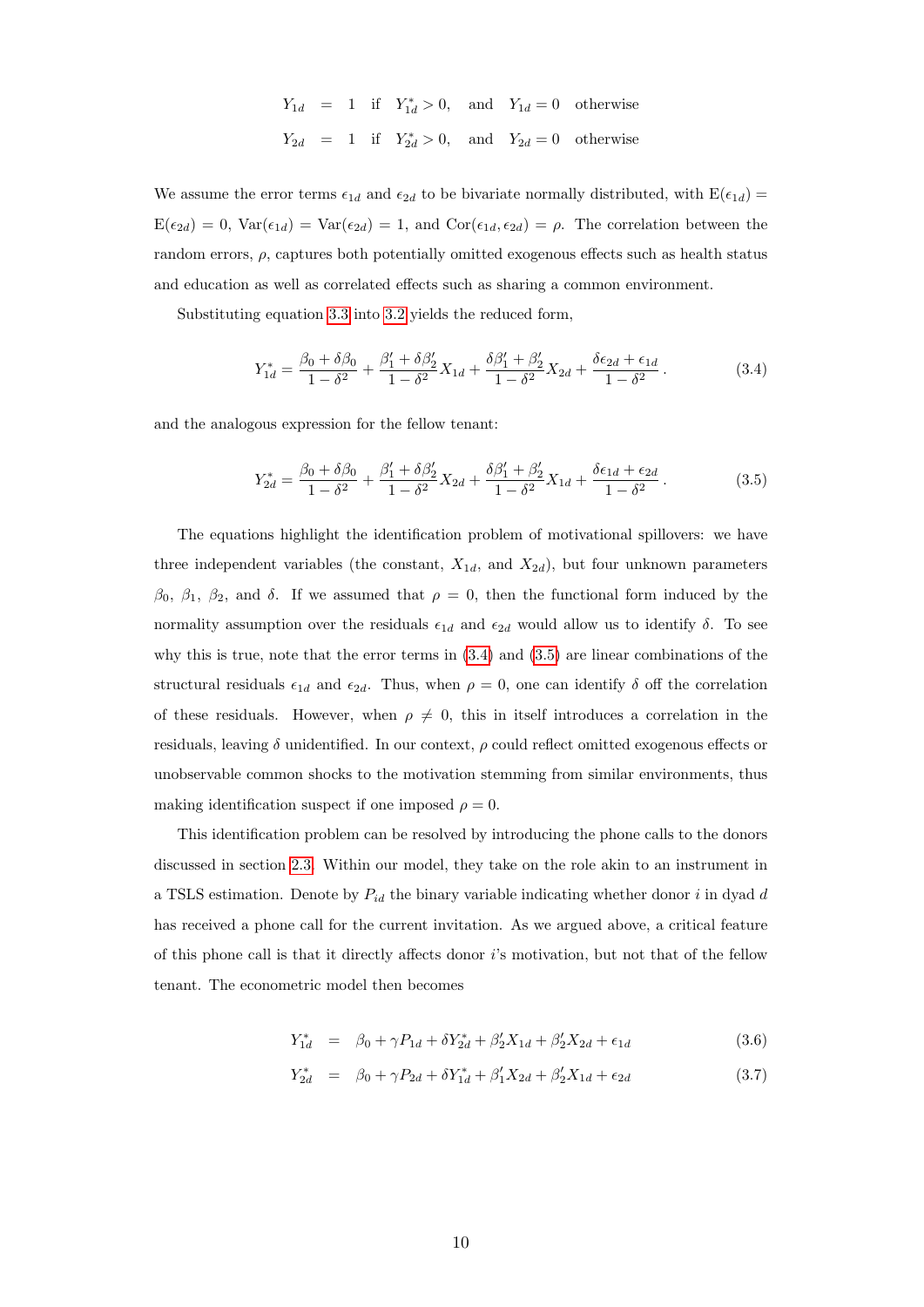<span id="page-13-1"></span>Substituting equation [3.7](#page-12-2) into [3.6](#page-12-2) yields the following reduced form:

$$
Y_{1d}^{*} = \frac{\beta_{0} + \delta\beta_{0}}{1 - \delta^{2}} + \frac{\gamma}{1 - \delta^{2}} P_{1d} + \delta \frac{\gamma}{1 - \delta^{2}} P_{2d} + \frac{\beta_{1}' + \delta\beta_{2}'}{1 - \delta^{2}} X_{1d} + \frac{\delta\beta_{1}' + \beta_{2}'}{1 - \delta^{2}} X_{2d} + \frac{\delta\epsilon_{2d} + \epsilon_{1d}}{1 - \delta^{2}} \quad (3.8)
$$

Note that the impact of the phone call  $P_{1d}$  on donor 1's motivation is given by  $\frac{\gamma}{1-\delta^2}$  because of the motivational spillovers that go back and forth between the two fellow tenants (and amplify the response to the phone call if  $0 < \delta < 1$ ). Its impact on donor 2,  $\delta \frac{\gamma}{1-\delta^2}$ , is different though, as only a fraction  $\delta$  of the motivation spills over to donor 2 (and because the phone call has no direct impact on donor 2). This allows us to identify the parameter  $\delta$ for motivational spillovers by dividing the reduced-form coefficient of donor 2's phone call by the reduced-form coefficient of donor 1's phone call.

Having obtained  $\delta$ , we can identify all remaining structural parameters: as is obvious from the reduced form above, all other parameters are uniquely identified once  $\delta$  is recovered. and we can use standard methods to calculate their standard errors.<sup>[5](#page--1-0)</sup>

#### 3.2 Estimation

We estimate the parameters of the bivariate probit model,  $\theta = (\beta_0, \beta'_1, \beta'_2, \gamma, \delta, \rho)'$ , using the method of maximum likelihood. Dyad d's contribution to the model's density is

<span id="page-13-0"></span>
$$
f(\theta; P_d, X_d, Y_d) = \prod_{t=1}^{T_d} \Phi_2(w_{1dt}, w_{2dt}, \rho_{dt}^*) ,
$$
 (3.9)

where  $w_{idt} = q_{idt} Y_{idt}^*$ ,  $q_{idt} = 2Y_{idt} - 1$ ,  $\rho_{ht}^* = q_{1dt} q_{2dt} \rho_{dt}$ , and  $\Phi_2$  is the cumulative distribution function of the bivariate normal distribution [\(Greene 2003\)](#page-41-8). Equation [3.9](#page-13-0) directly yields the model's log likelihood,

$$
\ln L(\theta; P_d, X_d, Y_d) = \sum_{d=1}^{D} \ln f(\theta; P_d, X_d, Y_d).
$$
 (3.10)

As the  $T_d$  observations of dyad  $d$  may be serially correlated, we estimate dyad cluster-robust standard errors using the sandwich estimator [\(Huber 1967;](#page-42-8) [Wooldridge 2002\)](#page-44-2). To control for potential heterogeneity across the locations and months of the blood drives, we include location and month fixed effects.

 ${}^{5}$ For details on how to recover the structural parameters and calculate standard errors, see section [A.1](#page-32-0) in the appendix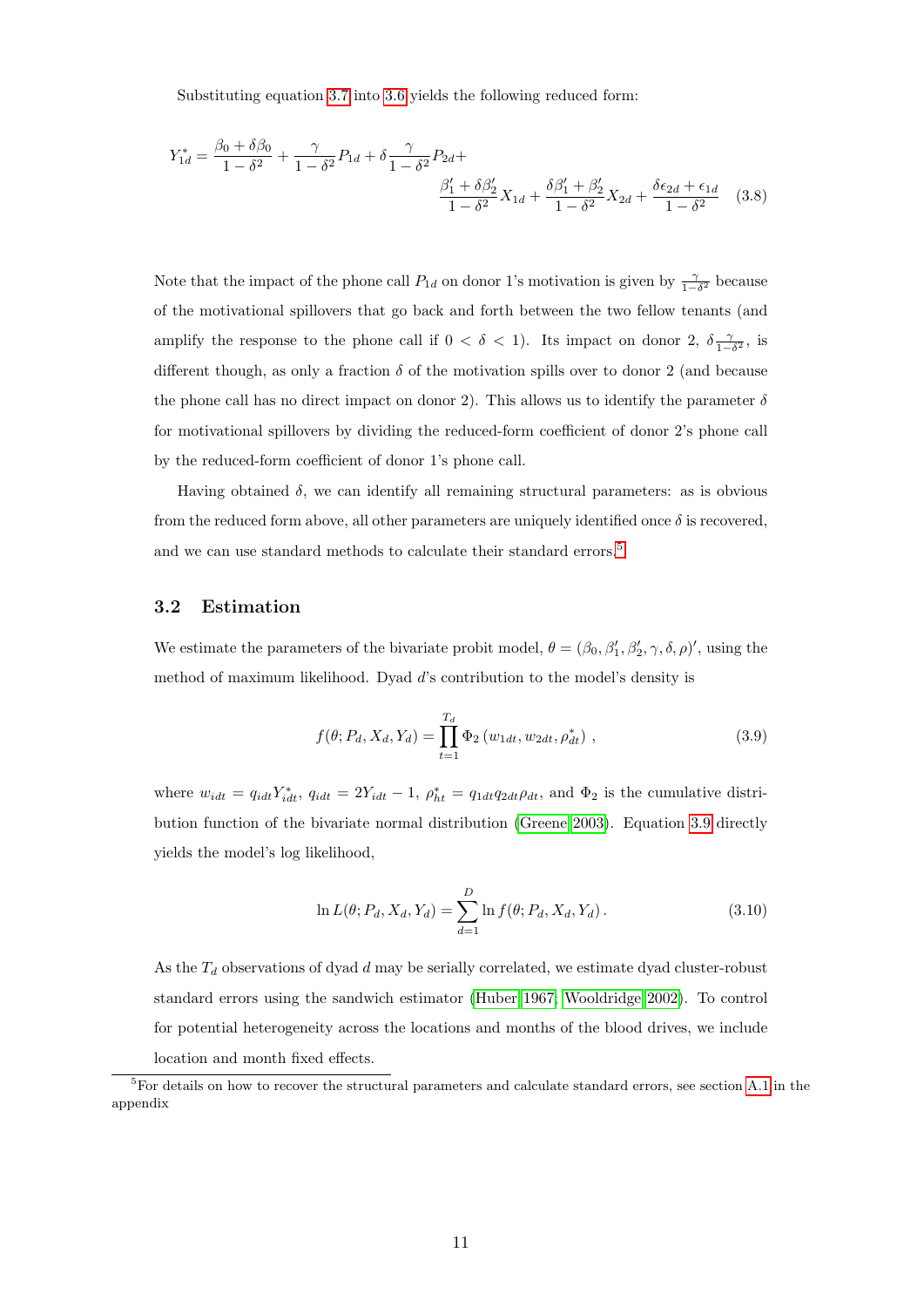#### <span id="page-14-0"></span>3.3 Testing for Behavioral Heterogeneity

In order to explore whether there is behavioral heterogeneity in the sense that there may exist distinct types of dyads that differ in the extent and type of social interaction, we estimate a finite mixture model<sup>[6](#page--1-0)</sup>. As pointed out before, an estimated 66 percent of our donors are cohabiting couples, and it is possible that social ties with regard to blood donations are stronger within cohabiting couples than between the remaining fellow tenants. Moreover, prosocial behavior is known to be heterogeneous (e.g. Fischbacher, Gächter and [Fehr](#page-41-9) [\(2001\)](#page-41-9)), as there may exist several distinct social preference types [\(Breitmoser 2013;](#page-40-7) [Iriberri and Rey-Biel 2013;](#page-42-9) [Bruhin, Fehr and Schunk 2014;](#page-40-8) [Bruhin and Goette 2014\)](#page-40-3). Thus, extending the pooled bivariate probit model to account for behavioral heterogeneity could yield important additional insights.

The finite mixture model relaxes the assumption that there exists just one representative  $dyad$  in the population. Instead, it allows the population to be made up by K distinct types of dyads differing in the extent of social interaction. Consequently, the parameter vector  $\theta_k$  is no longer representative for all dyads but rather depends on the type of the dyads as indicated by the subscript  $k$ . Thus, dyad  $d$ 's contribution to the likelihood of the finite mixture model,

$$
\ell(\theta_k; P_d, X_d, Y_d) = \sum_{k=1}^{K} \pi_k f(\theta_k; P_d, X_d, Y_d), \qquad (3.11)
$$

equals the sum over all K type-specific densities,  $f(\theta_k; P_d, X_d, Y_d)$ , weighted by the relative sizes of the corresponding types  $\pi_k$ . Since we do not know a priori to which type dyad d belongs, the types' relative sizes,  $\pi_k$ , may be interpreted as ex-ante probabilities of typemembership. Hence, the log likelihood of the finite mixture model is given by

<span id="page-14-1"></span>
$$
\ln L(\Psi; P, X, Y) = \sum_{d=1}^{D} \ln \sum_{k=1}^{K} \pi_k f(\theta_k; P_d, X_d, Y_d), \qquad (3.12)
$$

where the vector  $\Psi = (\pi_1, \ldots, \pi_{K-1}, \theta'_1, \ldots, \theta'_K)'$  contains all parameters of the model.

Once we obtained the parameter estimates of the finite mixture model,  $\hat{\Psi}$ , we can classify each dyad into the type it most likely belongs to. In particular, we apply Bayes' rule to calculate the dyad's ex-post probabilities of type-membership given the parameter estimates of the finite mixture model,

$$
\tau_{dk} = \frac{\hat{\pi}_k f(\hat{\theta}_k; P_d, X_d, Y_d)}{\sum_{m=1}^K \hat{\pi}_m f(\hat{\theta}_k; P_d, X_d, Y_d)}.
$$
\n(3.13)

Note that the true number of distinct types in the population is unknown. Thus, a

<sup>&</sup>lt;sup>6</sup>Finite mixture models have become increasingly popular to uncover latent heterogeneity in various fields of behavioral economics (for recent examples see [Houser, Keane and McCabe](#page-41-10) [\(2004\)](#page-41-10); Harrison and Rutström [\(2009\)](#page-41-11); [Bruhin, Fehr-Duda and Epper](#page-40-9) [\(2010\)](#page-40-9); [Conte, Hey and Moffat](#page-41-12) [\(2011\)](#page-41-12); [Breitmoser](#page-40-7) [\(2013\)](#page-40-7); [Bruhin and](#page-40-3) [Goette](#page-40-3) [\(2014\)](#page-40-3)).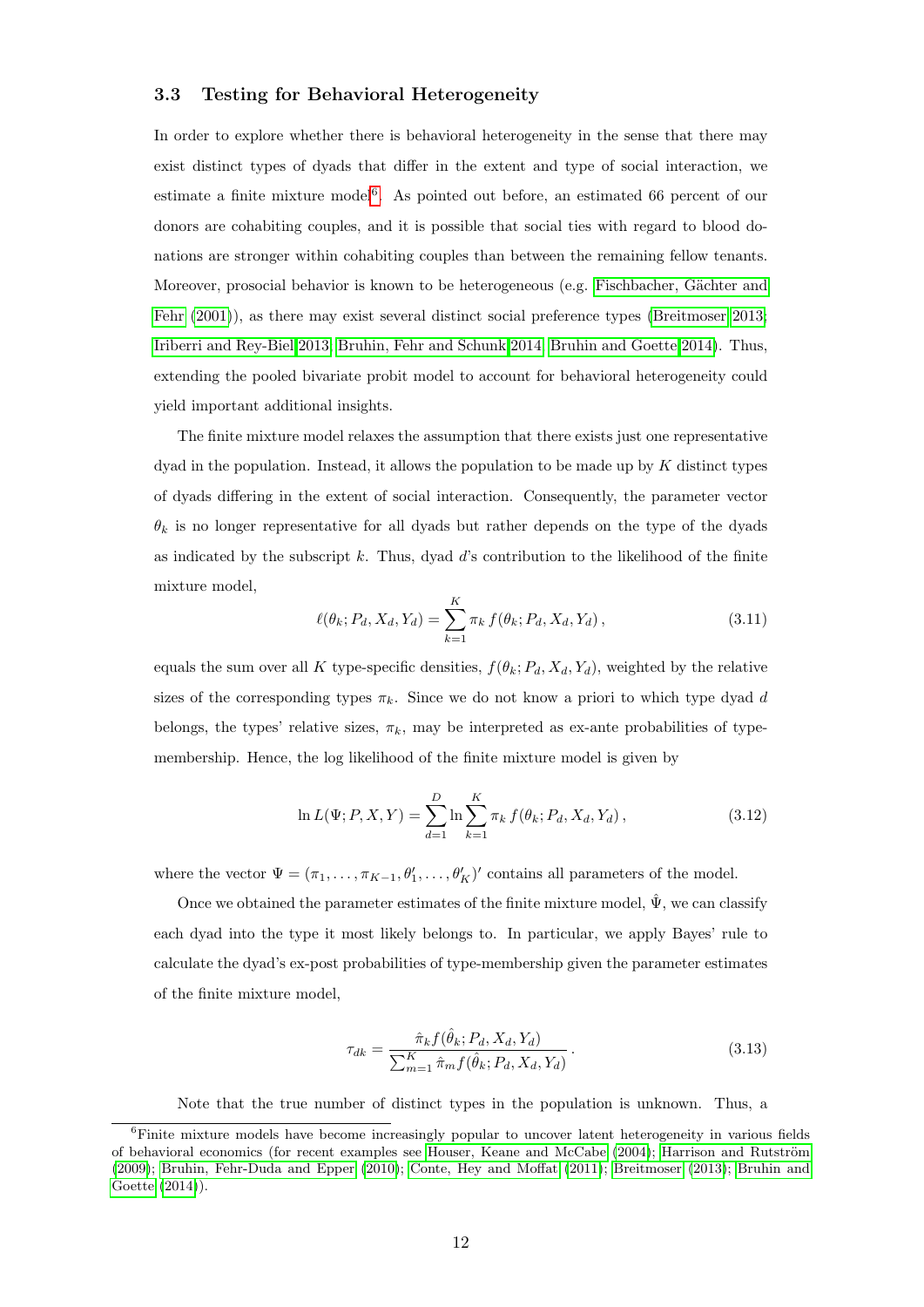crucial part of estimating a finite mixture model is to determine the optimal number of distinct types,  $K^*$ , the model accounts for. On the one hand, if K is too small, the model is not flexible enough to capture all the essential behavioral heterogeneity in the data. On the other hand, if  $K$  is too large, the finite mixture model overfits the data and captures random noise, resulting in an ambiguous classification of dyads into overlapping types. However, determining  $K^*$  is difficult for the following two reasons:

- 1. Due to the nonlinear form of the log likelihood (equation [3.12\)](#page-14-1), there exist no standard tests for K<sup>∗</sup> that exhibit a test statistic with a known distribution [\(McLachlan and](#page-43-10) [Peel 2000\)](#page-43-10). [7](#page--1-0)
- 2. Standard model selection criteria, such as the Akaike Information Criterion (AIC) or the Bayesian Information Criterion (BIC), are not applicable either as they tend to favor models with too many types [\(Atkinson 1981;](#page-40-10) [Geweke and Meese 1981;](#page-41-13) [Celeux](#page-41-14) [and Soromenho 1996;](#page-41-14) [Biernacki, Celeux and Govaert 2000](#page-40-11)b).

To determine the optimal number of distinct types,  $K^*$ , we approximate the Normalized Integrate Complete Likelihood [\(Biernacki, Celeux and Govaert](#page-40-12) [\(2000](#page-40-12)a)) by applying the ICL-BIC criterion [\(McLachlan and Peel 2000\)](#page-43-10),

$$
ICL\text{-}BIC(K) = BIC(K) - 2\sum_{d=1}^{D} \sum_{k=1}^{K} \tau_{dk} \ln \tau_{dk}.
$$

The  $ICL-BIC$  is based on the  $BIC$ , but additionally features an entropy term that acts as a penalty for an ambiguous classification of dyads into types. If the classification is clean, the K types are well segregated and almost all dyads exhibit ex-post probabilities of type-membership,  $\tau_{dk}$ , that are all either close to 0 or 1. In that case, the entropy term is almost 0 and the ICL-BIC nearly coincides with the BIC. However, if the classification is ambiguous, some of the  $K$  types overlap and many dyads exhibit ex-post probabilities of type-membership in the vicinity of  $1/K$ . In that case, the absolute value of the entropy term is large, indicating that finite mixture model overfits the data and tries to identify types that do not exist. Thus, to determine the optimal number of types, we need to minimize the  $ICL-BIC$  with respect to K.

### <span id="page-15-0"></span>4 Results

This section presents the results of the econometric analysis of the effects of motivational spillovers on donor motivation. First, it discusses the estimated coefficients of the bivariate probit model in our baseline specification. It then proceeds with two validity checks on

 ${}^{7}$ [Lo, Mendell and Rubin](#page-43-11) [\(2001\)](#page-43-11) proposed a statistical test (LMR-test) to select among finite mixture models with varying numbers of types, which is based on [Vuong](#page-44-3) [\(1989\)](#page-44-3)'s test for non-nested models. However, the LMR-test is unlikely to be suitable when the alternative model is a single-type model with strongly non-normal outcomes Muthén [\(2003\)](#page-43-12).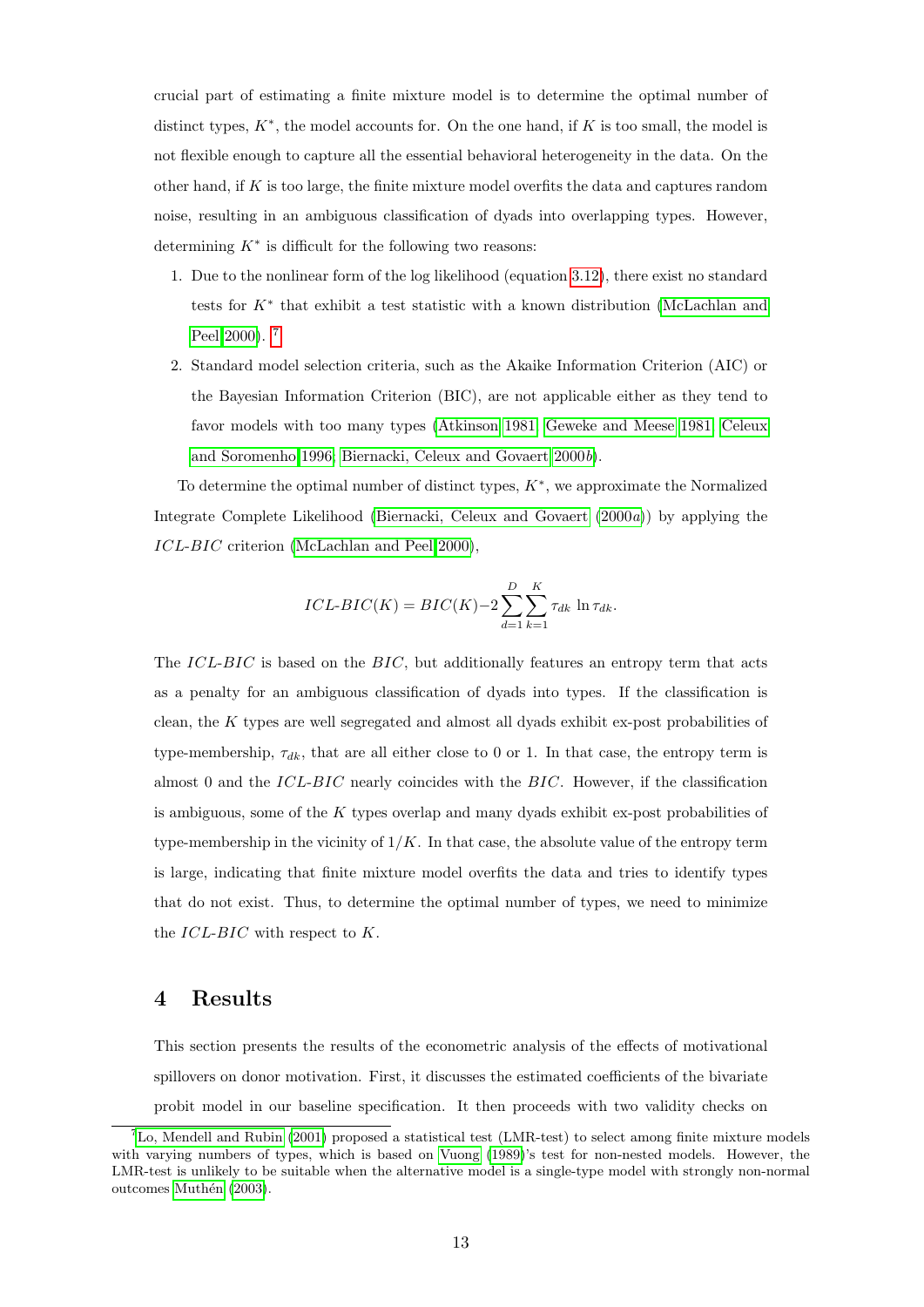the instruments to rule out that the mechanism is information passed on between donors, rather than motivation. Subsequently, it shows the finite mixture estimation that allows us to search for behavioral heterogeneity. We also reestimate the baseline specification using TSLS in order to minimize the role of functional-form assumptions in our estimates. Finally, we examine the robustness of our result with respect to the age restrictions that we impose on the dyads.

#### 4.1 Main Results

Table [4](#page-18-0) shows the estimated coefficients for the structural equation of three different specifications of the bivariate probit model. Column (1) shows the estimates of the specification without fixed effects. Column (2) shows the estimates of the specification with location fixed effects, while the specification in column (3) additionally controls for month fixed effects. We add fixed effects to avoid confounds that may arise since the blood drives took place at different locations and points in time. Location fixed effects absorb differences between urban and rural areas as well as among the local organizers of the blood drives. Month fixed effects pick up seasonal fluctuations or special events that influence donor motivation, such as school holidays.

The results show that the phone call has a large and significant effect on the probability to donate. The coefficient  $\gamma$  is positive, and estimated with considerable precision, with a zstatistic of well over 3. Its absolute magnitude is not directly interpretable, as it reflects the impact of the phone call on the donor's motivation,  $Y^*$ , and not directly on the probability to donate. In order to express the effect on the probability to donate, we have to calculate its marginal probability effect as defined in equation  $(A.2)$  in the appendix. These calculations reveal that the probability to donate increases by 9 percentage points upon receiving a phone call, a sizable increase over the baseline donation rate of 32 percent. This estimate is virtually identical to the effect found in [Bruhin and Goette](#page-40-3) [\(2014\)](#page-40-3), who estimate the impact of the phone call on turnout in the entire population of blood donors, most of whom do not have a fellow tenant registered as a donor. Thus, focusing on dyads does not induce selectivity in terms of how strongly individuals react to the phone call.

Turning to our main interest, the parameter  $\delta$  for motivational spillovers is significant in all three specifications, and hovering around 0.4. This implies that of a one-unit increase in the fellow tenant's motivation to donate roughly 40 percent spills over to the other donor in the dyad. That a donor's motivation to give blood strongly depends on her fellow tenant's motivation. This spillover generates a substantial "social multiplier" for any intervention. In our calculations for the effectiveness of the phone call above, we deliberate shut out the motivational spillovers between fellow tenants. To see how the phone call affects both donors, consider how the phone call to donor 1 changes her motivation to give blood  $Y_1^*$ :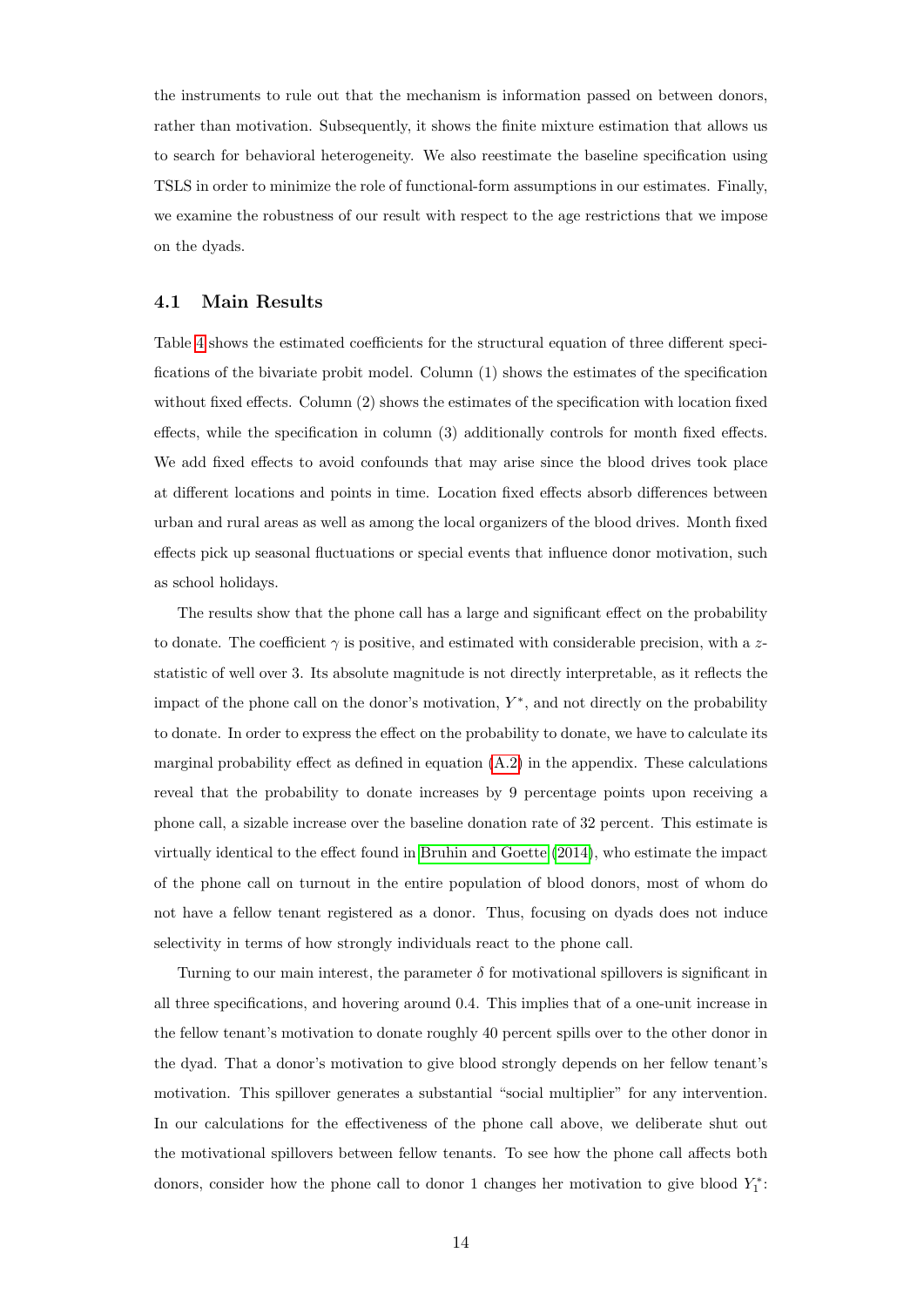its effect depends both on the phone call, and on the feedback induced by her fellow tenant, donor 2. Thus,  $\Delta Y_1^* = \gamma + \delta \Delta Y_2^*$ . Similarly, the fellow tenant is affect indirectly and her motivation increases by  $\Delta Y_2^* = \delta \Delta Y_1^*$ . Solving this system of two equations yields  $\Delta Y_1^* = \gamma/(1-\delta^2)$  and  $\Delta Y_2^* = \gamma \delta/(1-\delta^2)$ . Thus, the social multiplier is  $1/(1-\delta^2)$  for the individual receiving the call, and a fraction  $\delta$  of that for the fellow tenant.

Our baseline estimate of  $\delta = 0.44$  implies a substantial social multiplier, since  $1/(1 (0.44^2) = 1.24$  for donor 1 and  $(0.44/(1 - 0.44^2)) = 0.54$  for her fellow tenant, donor 2. When calculating the marginal effect of a phone call taking into account these feedback effects (detailed in equations  $(A.3)$  and  $(A.4)$ ), we find that the increase in the probability of donating for donor 1 is 12 percentage points, and that the increase in the probability to donate for donor 2 is roughly 5 percentage points after donor 1 received a phone call. Thus, motivational spillovers substantially increase the BTSRC's return to a phone call: it produces an aggregate 17 percentage higher donation rather than the 9 percentage points without motivational spillovers.

Individual characteristics matter for donor motivation as well. Male donors are significantly more likely to give blood than female donors. This gender effect is robust and quantitatively important. In terms of magnitude, the male dummy corresponds approximately to a ten-year difference in age. Donation rates also increase significantly with age. This finding is robust across all three specifications and consistent with the result in many other studies [\(Wildman and Hollingsworth 2009;](#page-44-4) [Lacetera, Macis and Slonim 2012a,](#page-42-10) [2014\)](#page-42-7). As in [Wildman and Hollingsworth](#page-44-4) [\(2009\)](#page-44-4) we find that donations in the year before entering the study predicts blood donations: the coefficients for the number of donations made prior to the beginning of the study reveal that regular donors are more likely to donate than irregular donors. Finally, blood types have no significant effect on donor motivation (Waldtest for joint significance of all blood types,  $p > 0.4$  in all cases). In particular, donors with highly demanded, negative blood types do not donate more frequently (Wald-test for joint significance of negative blood types,  $p > 0.6$  in all cases).

We find only weak evidence of exogenous social interactions, i.e. an impact of one fellow tenant's characteristic on the donation decision of the other, holding  $Y_{-1}^*$  constant. In general, the corresponding individual characteristics have small coefficients, and most of them are not individually significant. A joint F-test also reveals considerable fragility: adding location and month fixed effects knocks the F-statistics below the conventional levels of significance.

The estimates of  $\rho$  are between −0.2 and −0.3, depending on the specification, and are estimated with very little precision: in each of the specifications, the standard error is roughly 0.4. These imprecise estimates leave a rather large confidence band, thus highlighting again the advantage of not relying on assumptions about  $\rho$  to identify our parameter of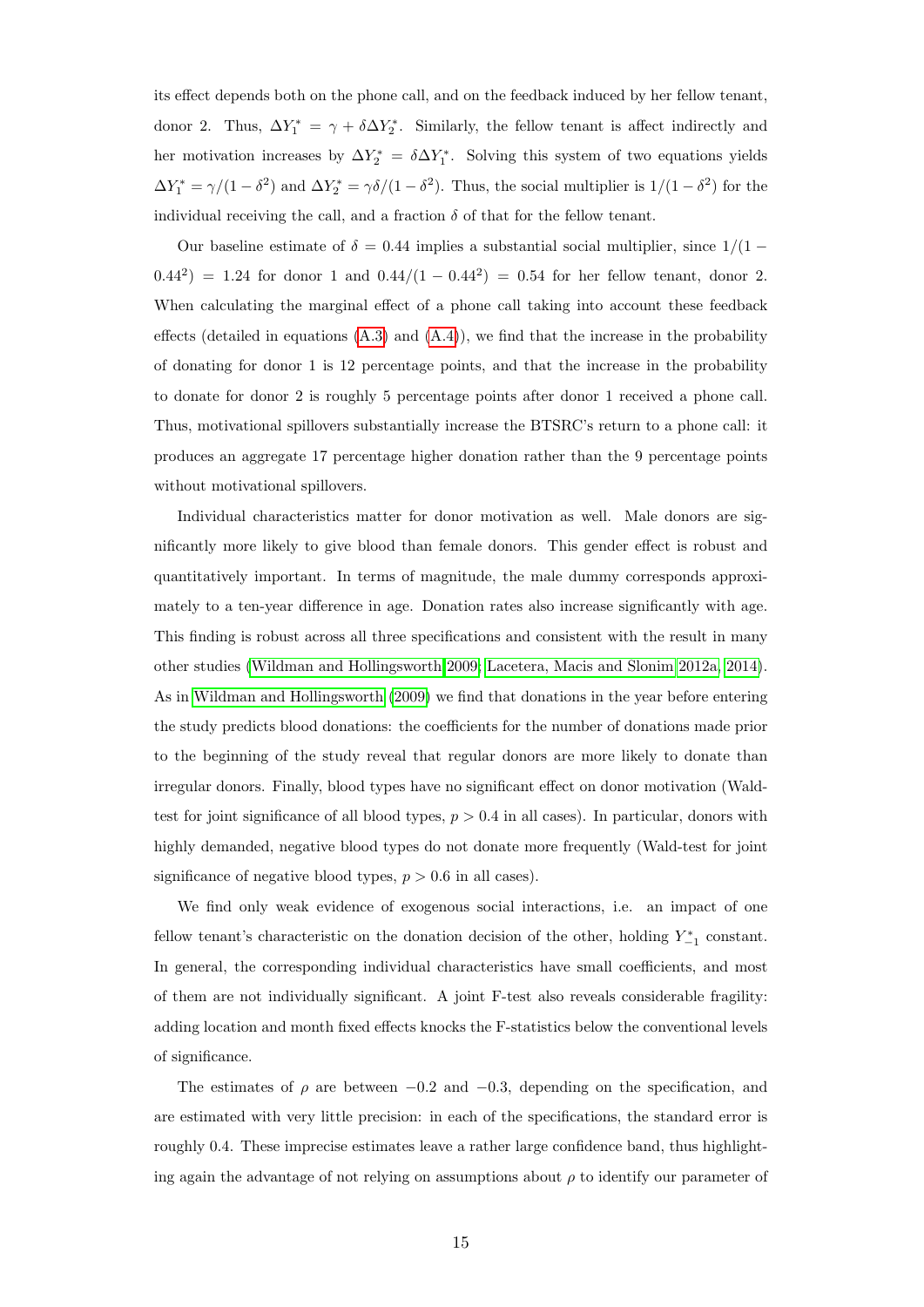|  | Table 4: Bivariate probit model |  |  |
|--|---------------------------------|--|--|
|--|---------------------------------|--|--|

<span id="page-18-0"></span>Binary dependent variable: donation decision (0,1)

| Bivariate probit regression                  | (1)        | (2)                              | (3)         |
|----------------------------------------------|------------|----------------------------------|-------------|
| Phone call $(\gamma)$                        |            | $0.236***$ $0.241***$ $0.233***$ |             |
|                                              |            | $(0.063)$ $(0.066)$ $(0.061)$    |             |
| Endogenous Social Interaction $(\delta)$     |            | $0.440***$ $0.443***$ $0.386**$  |             |
|                                              |            | $(0.165)$ $(0.169)$ $(0.183)$    |             |
| Constant $(\beta_0)$                         |            | $-0.562***$ $-0.642***$          | $-0.643***$ |
|                                              |            | $(0.168)$ $(0.213)$              | (0.238)     |
| Donor's characteristics $(\beta_1)$          |            |                                  |             |
| Male                                         |            | $0.111***$ $0.100***$            | $0.104***$  |
|                                              |            | $(0.024)$ $(0.024)$ $(0.025)$    |             |
| Age                                          |            | $0.012***$ $0.013***$ $0.013***$ |             |
|                                              |            | $(0.002)$ $(0.002)$ $(0.002)$    |             |
| # of donations in year before study (shares) |            |                                  |             |
| $\mathbf 1$                                  |            | $0.498***$ $0.518***$ $0.527***$ |             |
|                                              |            | $(0.030)$ $(0.031)$ $(0.031)$    |             |
| $\overline{2}$                               |            | $0.843***$ $0.897***$ $0.908***$ |             |
|                                              |            | $(0.037)$ $(0.039)$ $(0.039)$    |             |
| 3                                            |            | $1.012***$ $1.102***$            | $1.118***$  |
|                                              |            | $(0.065)$ $(0.072)$ $(0.073)$    |             |
| $\overline{4}$                               |            | $1.000***$ $1.137***$            | $1.118***$  |
|                                              |            | $(0.146)$ $(0.149)$ $(0.179)$    |             |
| <b>Blood Types</b>                           |            |                                  |             |
| $O-$                                         | 0.037      | 0.033                            | 0.042       |
|                                              | (0.058)    | (0.061)                          | (0.059)     |
| $A+$                                         | $-0.028$   | $-0.023$                         | $-0.024$    |
|                                              | (0.023)    | (0.024)                          | 0.024)      |
| $A-$                                         | $-0.012$   | 0.009                            | 0.008       |
|                                              | (0.048)    | (0.047)                          | (0.047)     |
| Fellow tenant's characteristics $(\beta_2)$  |            |                                  |             |
| Male                                         | $-0.006$   | $-0.018$                         | $-0.010$    |
|                                              | (0.031)    | (0.030)                          | (0.032)     |
| Age                                          | $-0.006**$ | $-0.006**$                       | $-0.006*$   |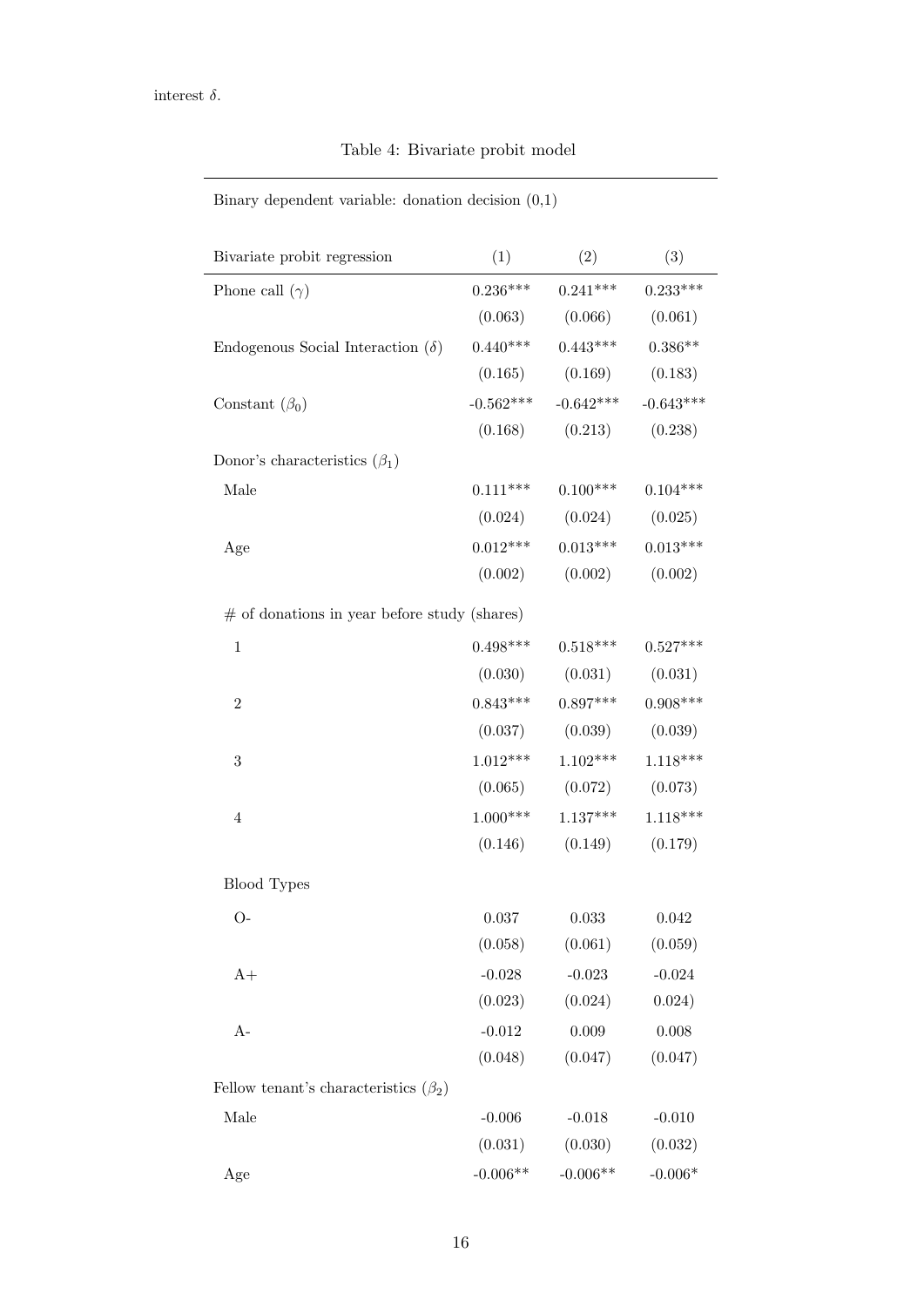| (0.003) | (0.003) | (0.003) |  |
|---------|---------|---------|--|
|---------|---------|---------|--|

 $\#$  donations in year before study (shares)

| $\mathbf{1}$                                | $-0.228***$  | $-0.237***$  | $-0.200**$   |
|---------------------------------------------|--------------|--------------|--------------|
|                                             | (0.087)      | (0.092)      | (0.101)      |
| $\overline{2}$                              | $-0.363**$   | $-0.358**$   | $-0.302*$    |
|                                             | (0.144)      | (0.159)      | (0.173)      |
| 3                                           | $-0.414**$   | $-0.372*$    | $-0.304$     |
|                                             | (0.184)      | (0.210)      | (0.227)      |
| $\overline{4}$                              | $-0.616**$   | $-0.521*$    | $-0.498*$    |
|                                             | (0.246)      | (0.277)      | (0.300)      |
| <b>Blood</b> Types                          |              |              |              |
| $O-$                                        | $-0.039$     | $-0.047$     | $-0.035$     |
|                                             | (0.056)      | (0.057)      | (0.059)      |
| $A+$                                        | 0.006        | 0.010        | 0.008        |
|                                             | (0.024)      | (0.024)      | (0.024)      |
| $A-$                                        | $-0.089**$   | $-0.078*$    | $-0.075*$    |
|                                             | (0.040)      | (0.042)      | (0.043)      |
| $\rho$ (correlation between residuals)      | $-0.275$     | $-0.321$     | $-0.198$     |
|                                             | (0.380)      | (0.377)      | (0.413)      |
| Wald-tests for joint significance (p-value) |              |              |              |
| Donor:                                      |              |              |              |
| all blood types                             | 0.49         | 0.69         | 0.61         |
| negative blood types                        | 0.66         | 0.86         | 0.76         |
| non O-negative blood types                  | 0.49         | 0.67         | $0.61\,$     |
| Fellow tenant:                              |              |              |              |
| all characteristics                         | 0.02         | 0.12         | 0.24         |
| previous donations                          | $0.08\,$     | $0.05\,$     | 0.17         |
| all blood types                             | 0.13         | 0.24         | 0.31         |
| negative blood types                        | 0.08         | 0.17         | 0.21         |
| Location FEs?                               | no           | yes          | yes          |
| Month FEs?                                  | no           | no           | yes          |
| $#$ of observations                         | 10,120       | 10,120       | 10,120       |
| $#$ of dyads                                | 3,723        | 3,723        | 3,723        |
| Log likelihood                              | $-11,202.87$ | $-10,917.67$ | $-10,883.35$ |
|                                             |              |              |              |

Household cluster robust standard errors in parentheses.

Levels of significance:  $^*p < 0.1, \, ^{**}p < 0.05, \, ^{***}p < 0.01$ 

Age normalized to sample average.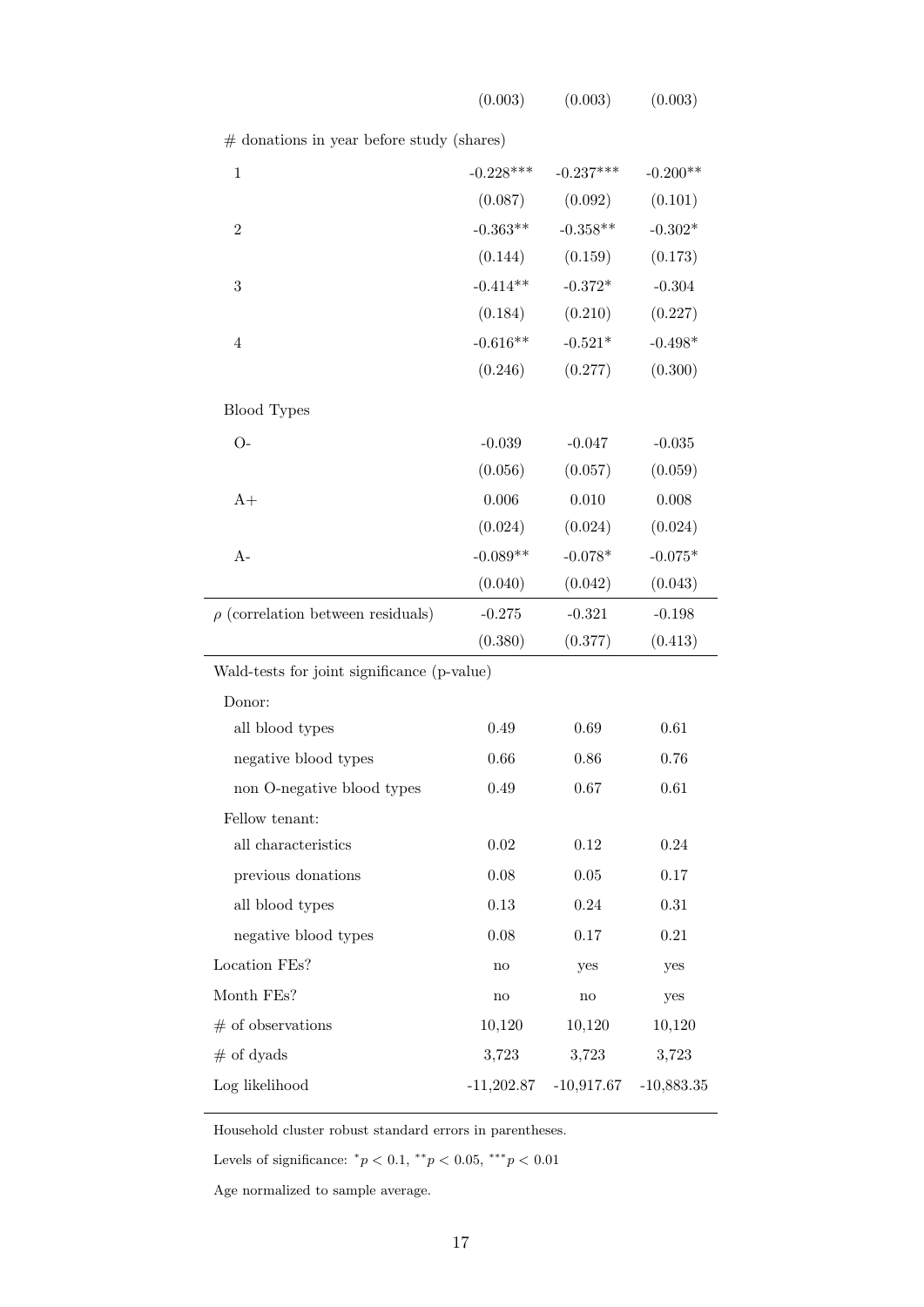#### <span id="page-20-0"></span>4.2 Validity Checks on the Instruments

The crucial identifying assumption for the validity of our identification strategy is that only one's own phone call has a direct impact on one's own motivation, and not the fellow tenant's phone call directly. As we argued before, in terms of who is answering the phone call, this is a plausible assumption, as the phone calls are made to cell phones during office hours.

However, one could argue that it is not only the fellow tenant's motivation that may spill over, but also the information the fellow tenant received with this phone call. While ultimately, the identifying assumption remains just that, an assumption, our setup allows us to rule out two plausible sorts of such informational spillovers.

Our first test relies on differences in blood types within dyads. Recall that the phone call is made as a function of the scarcity of certain blood types, and this information is conveyed to the donor very clearly. If it is information about the scarcity, rather than information about one's motivation that is passed on between donors, then this effect should be stronger if the fellow tenants have the same blood type.

In order to test for this possibility, we augment the reduced form in the bivariate probit by interacting the phone call with the indicator  $S_d = 1$  if both donors have the same blood type. We add the interaction with both, one's own phone call and the fellow tenant's phone call, since if  $\delta > 0$  in the structural equation and both terms appear in the reduced form. Thus, we estimate

<span id="page-20-1"></span>
$$
Y_{id}^* = \xi_0 + \xi_1 P_{id} + \xi_2 P_{-id} + \xi_3 P_{id} \times S_d + \xi_4 P_{-id} \times S_d + \xi_5 S_d + \xi'_6 X_{id} + \xi'_7 X_{-id} + u_{id}.
$$
\n(4.1)

If information about the scarcity of the blood type is passed on fellow tenants, we'd expect  $\xi_2$  to diminish relative to the baseline specification, and  $\xi_3$  and  $\xi_4$  to be significantly positive.

Table [5](#page-21-0) displays the result. In the first two columns, it shows the reduced forms of the baseline specification with and without the indicator  $S_d$ . The third column, labeled "Validity Check 1", exhibits the the estimates of equation [\(4.1\)](#page-20-1). As can be seen, the coefficients and standard errors on one's own phone call and the fellow tenant's phone call remain virtually unchanged. Furthermore, neither interaction with the same blood type within a dyad is statistically significant.

Thus, there is little evidence that information about the specific scarcity of the blood type is transmitted within dyads in a way that affects donations, while the two parameters identifying motivational spillovers are virtually unchanged.

A second, less specific way of checking for informational spillovers that would invalidate our identification strategy is based on the intuition that the phone calls may simply serve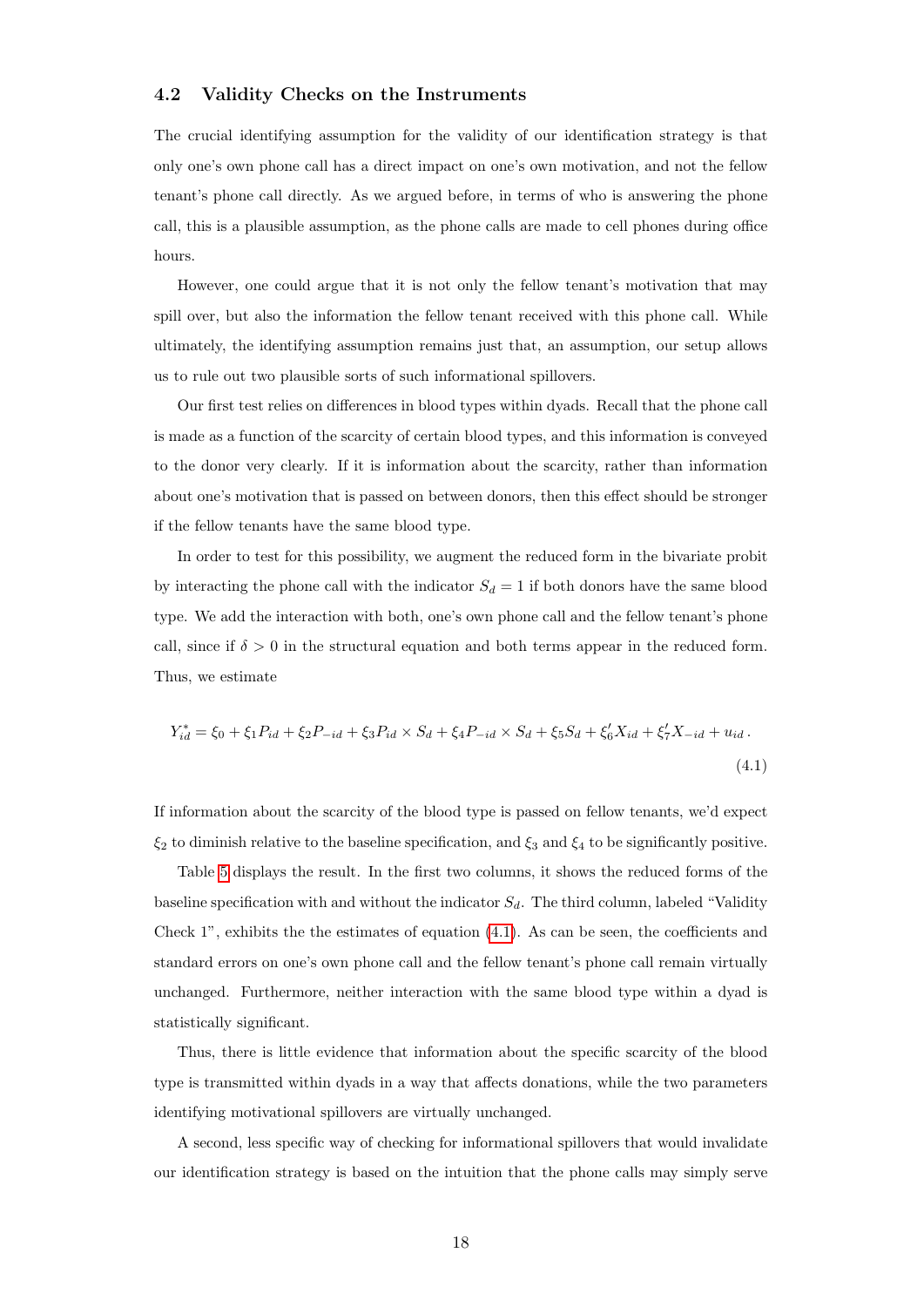<span id="page-21-0"></span>

| Binary dependent variable: donation decision $(0,1)$ |                       |                             |                       |                       |  |  |
|------------------------------------------------------|-----------------------|-----------------------------|-----------------------|-----------------------|--|--|
| Bivariate probit<br>regression                       | Original Model        | Augmented<br>Original Model | Validity<br>Check 1   | Validity<br>Check 2   |  |  |
|                                                      | (Eq. 3.8)             | $(Eq. 3.8 \text{ aug.})$    | (Eq. 4.1)             | (Eq. 4.2)             |  |  |
| $P_{1d}$                                             | $0.274***$<br>(0.049) | $0.275***$<br>(0.049)       | $0.257***$<br>(0.050) | $0.268***$<br>(0.052) |  |  |
| $P_{2d}$                                             | $0.106**$<br>(0.051)  | $0.107**$<br>(0.051)        | $0.090*$<br>(0.053)   | $0.100*$<br>(0.053)   |  |  |
| $S_d$                                                |                       | $-0.046$<br>(0.031)         | $-0.054*$<br>(0.032)  |                       |  |  |
| $S_d \times P_{1d}$                                  |                       |                             | 0.120<br>(0.132)      |                       |  |  |
| $S_d \times P_{1d}$                                  |                       |                             | 0.041<br>(0.133)      |                       |  |  |
| $P_{1d} \times P_{2d}$                               |                       |                             |                       | 0.036<br>(0.109)      |  |  |
| $\rho$                                               | $0.547***$<br>(0.016) | $0.547***$<br>(0.016)       | $0.547***$<br>(0.016) | $0.547***$<br>(0.016) |  |  |

Table 5: Bivariate probit model, reduced forms

Models additionally include reduced form parameters for  $\mathcal{X}_{1d}$  and  $\mathcal{X}_{2d}$  and a constant

| Location FEs?        | yes          | yes          | yes         | yes         |  |
|----------------------|--------------|--------------|-------------|-------------|--|
| Month FEs?           | yes          | yes          | yes         | yes         |  |
| $\#$ of observations | 10,120       | 10,120       | 10,120      | 10,120      |  |
| $\#$ of dyads        | 3.723        | 3.723        | 3.723       | 3,723       |  |
| Log likelihood       | $-10,883.35$ | $-10,881.69$ | $-10880.94$ | $-10,883.3$ |  |
|                      |              |              |             |             |  |

Dyad cluster robust standard errors in parentheses.

Levels of significance:  $^*p < 0.1, \, ^{**}p < 0.05, \, ^{***}p < 0.01$ 

Age normalized to sample average.

l,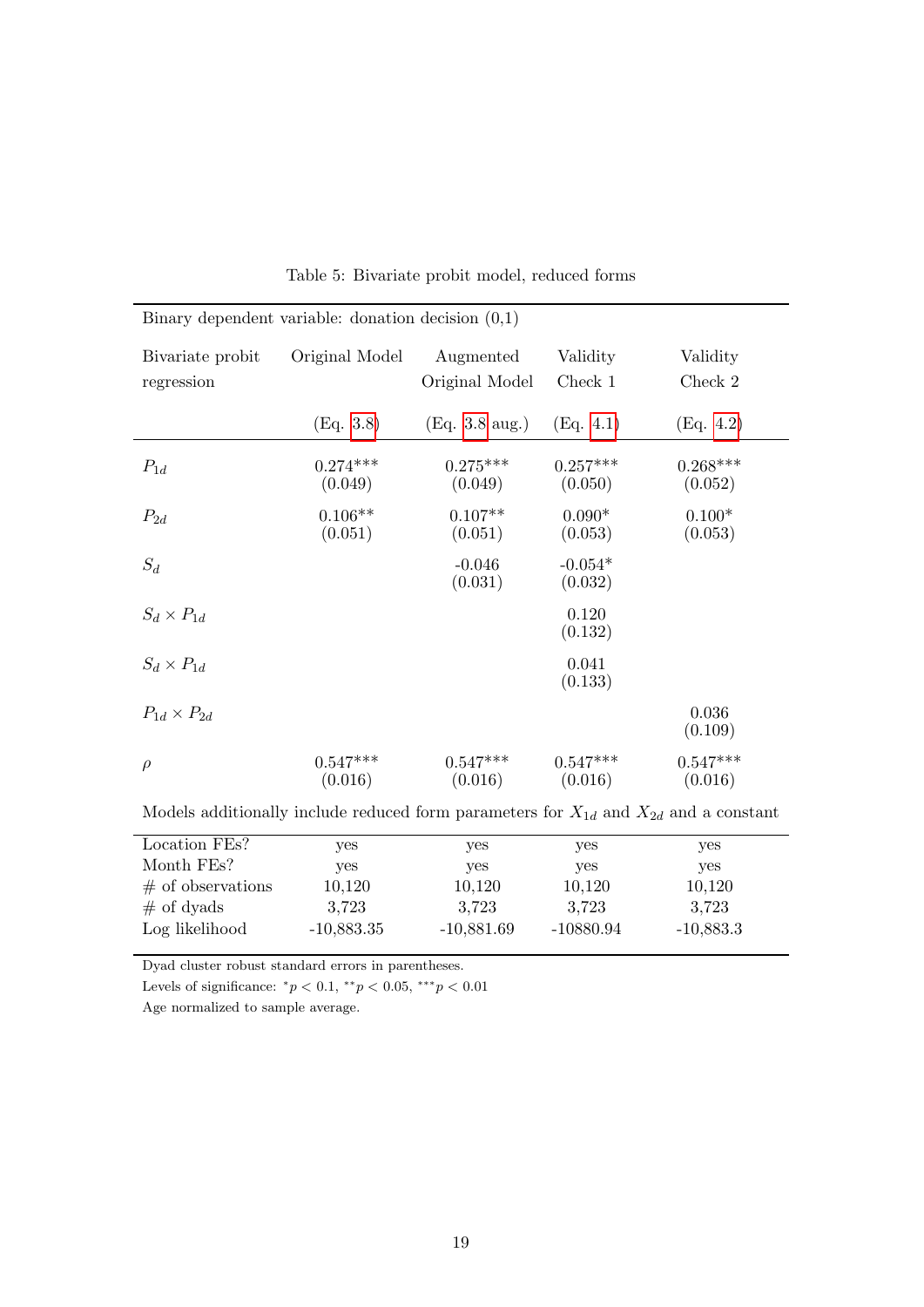as a reminder of the blood drive. It is possible that that the phone call to one fellow tenant also reminds the other of the blood drive. In this case, a fellow tenant's phone call should have less of an effect on the other if the other received a phone call as well. This can be tested by augmenting the reduced form by an interaction between the two phone calls  $P_{id} \times P_{-id}$ . Under this sort of informational spillover, the coefficient of the interaction should be significantly negative. Thus, we estimate the equation

<span id="page-22-0"></span>
$$
Y_{id}^* = \xi_0 + \xi_1 P_{id} + \xi_2 P_{-id} + \xi_3 P_{id} \times P_{-id} + \xi_4 S_d + \xi_5' X_{id} + \xi_6' X_{-id} + u_{id} \tag{4.2}
$$

The results of this validity check are displayed in the fourth column, labelled "Validity check 2" in Table [5.](#page-21-0) As can be seen, the point estimate of the interaction of the two phone calls is positive – the opposite of what one would expect if information about the drive was transmitted – and insignificant. Again, the two coefficients of the phone calls used to identify motivational spillovers are virtually unchanged and significant. Hence, there is no evidence against the validity of our instrument based on this more general sort of informational spillover about the blood.

#### 4.3 Behavioral Heterogeneity

We next turn to examining heterogeneity with respect to the motivational spillovers. As discussed in section [2.2,](#page-7-0) our sample contains approximately 66 percent cohabiting couples and 34 percent neighbors at the same address. The motivational spillovers are possibly weaker among neighbors than among cohabiting couples. Furthermore, there is evidence of behavioral heterogeneity with respect to prosocial motivations, thus generating a further source of heterogeneity. We therefore estimate a finite mixture model that would pick up this sort of heterogeneity by identifying the different types of dyads.

However, the estimates of the finite mixture model provide no evidence for the existence of different types of dyads with distinct behavioral patterns. As shown in table [6,](#page-22-1) the ICL-BIC reaches its lowest value for a model with  $K^* = 1$ , i.e., one representative type. In particular, the ambiguity in the classification of dyads into types, as measured by the entropy in the  $ICL-BIC$ , is very large for models with more than one type. Hence, these models are overspecified and fit random noise rather than distinct types of dyads.

<span id="page-22-1"></span>Table 6: ICL-BIC for determining the optimal number of types in a finite mixture model

|                | $K^* = 1$    | $K=2$     | $K=3$     |
|----------------|--------------|-----------|-----------|
| <i>ICL-BIC</i> | 23,731.05    | 26,448.43 | 28,132.61 |
| BIC            | 23,731.05    | 23,369.67 | 23,332.60 |
| Entropy        | $\mathbf{0}$ | 3,078.76  | 4,800.01  |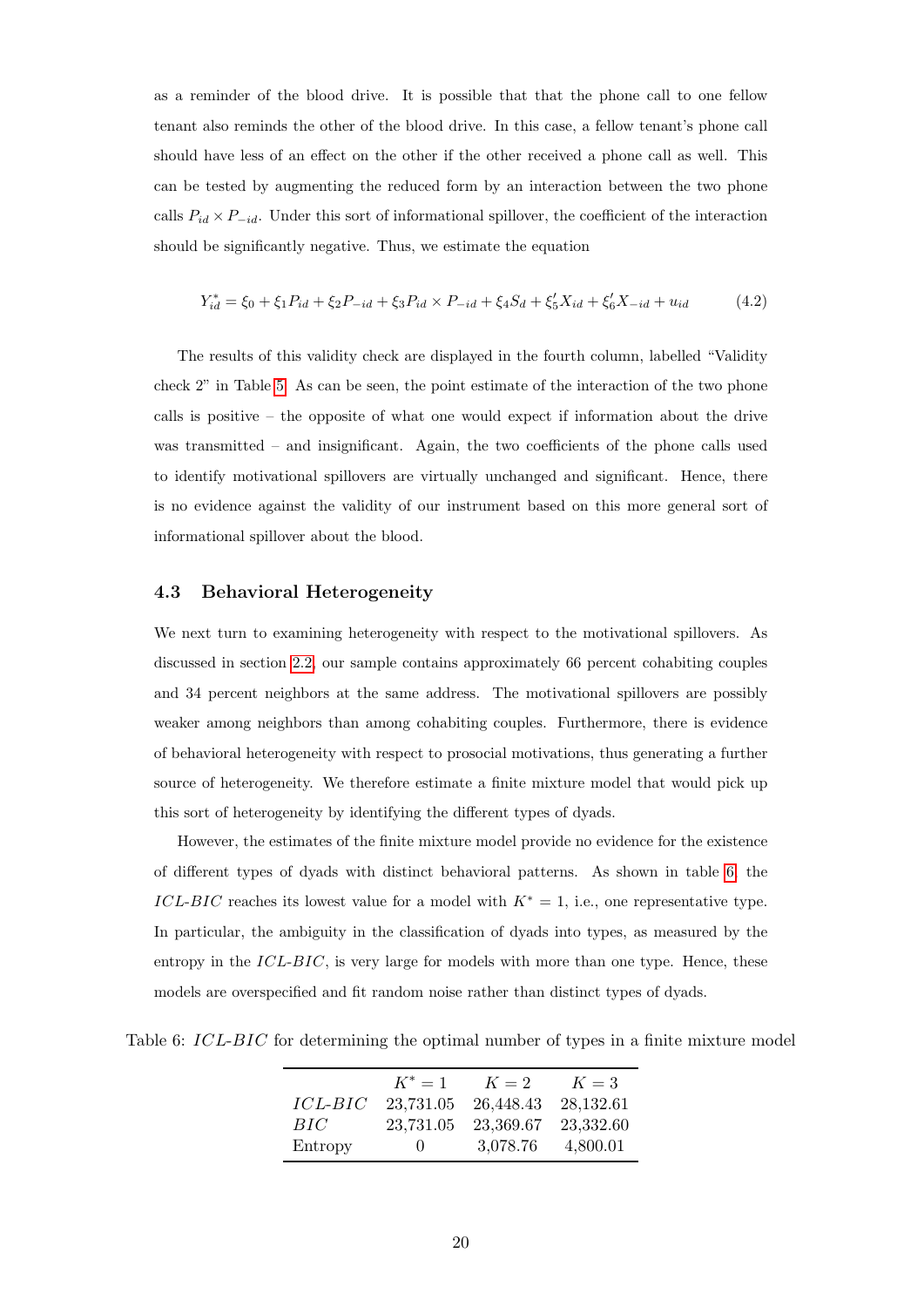Figure [1](#page-23-0) shows the distribution of the ex-post probabilities of type-membership,  $\tau_{dk}$ , for a finite mixture model with  $K = 2$  types. It reveals that the classification of dyads into types is indeed highly ambiguous as the  $\tau_{dk}$  of many dyads lie between 0 and 1. Thus, there is considerable overlap between the two types the model tries to identify. As illustrated in figure [2,](#page-23-1) the ambiguity in the dyads' classification into types becomes even more pronounced in the finite mixture model with  $K = 3$  types. Therefore, our results indicate that our baseline specification is a valid and parsimonious representation of the data.

<span id="page-23-0"></span>

Figure 1: Ex-post probabilities of type-membership: model with  $K = 2$  types

<span id="page-23-1"></span>

Figure 2: Ex-post probabilities of type-membership: model with  $K = 3$  types

#### 4.4 TSLS estimation of the "social multiplier"

In our baseline results, we use the bivariate probit model as our model of choice, as it follows directly from the random utility specification we adopt and allows us to model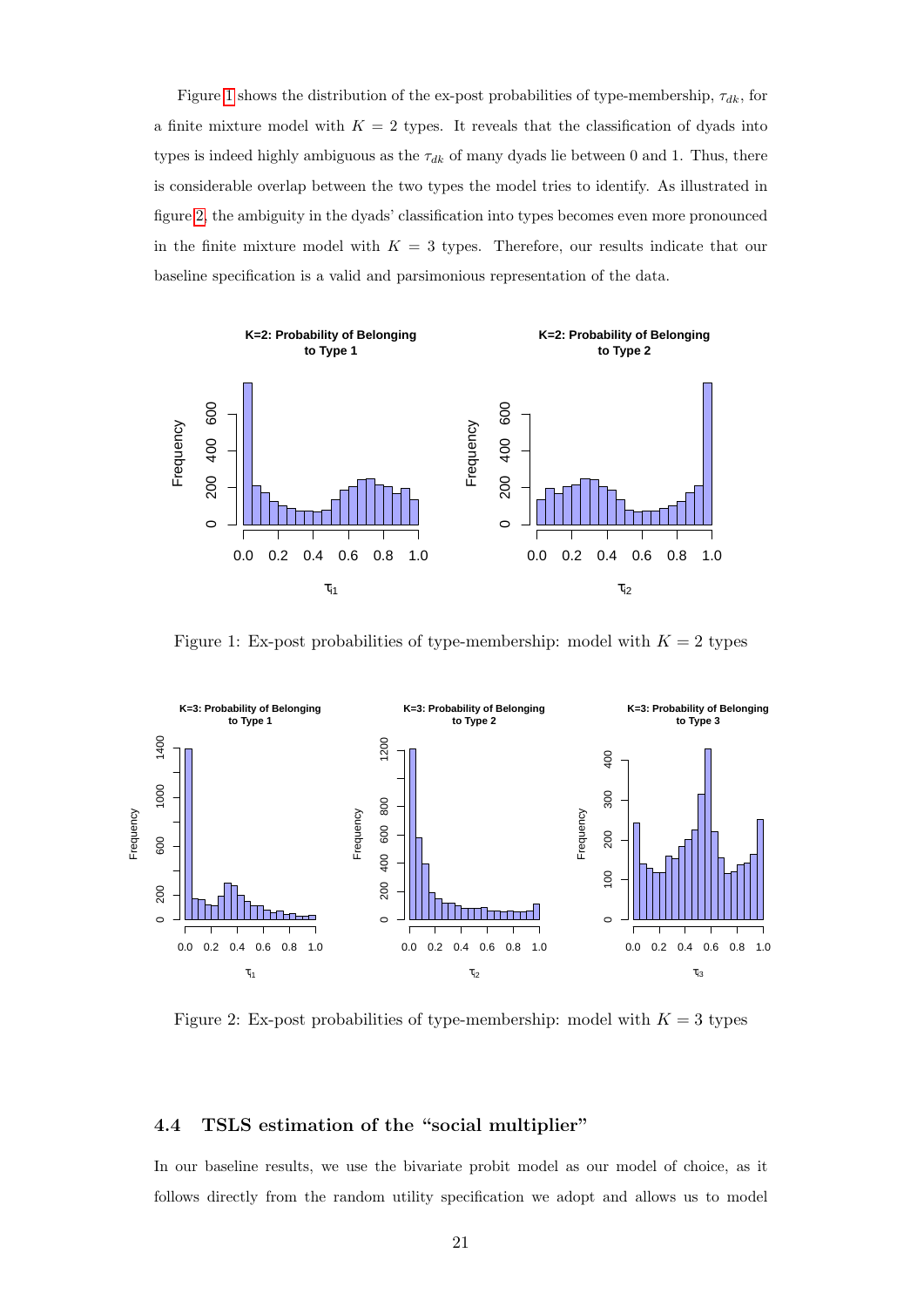motivational spillovers explicitly. Furthermore, it also lends itself easily to be augmented for the finite mixture model in our search for behavioral heterogeneity. On the other hand, the model imposes more structure than is necessary to simply estimate the social multiplier in behavior. In this subsection, we reestimate our baseline model using a linear probability model and applying an instrumental variable (IV) strategy to estimate the effect of a fellow tenant's donation on the other's decision to give blood. As long as the conditional mean independence assumption and the exclusion restrictions are satisfied, this model provides a consistent estimate of the behavioral spillovers [\(Moffitt 1999\)](#page-43-13). Estimating the linear probability model using an IV strategy allows us to see if the added "non-linearities" of the bivariate probit model bear any importance to our central conclusion of the paper, namely the quantitatively large social multiplier implied by our baseline results.

We apply the basic TSLS procedure to estimate the linear probability model. In the first stage, we predict the fellow tenant's donation,  $\hat{Y}_{2dt}$ , using the instrumental variable,  $P_{2dt}$ , and all exogenous variables by estimating the following linear model<sup>[8](#page--1-0)</sup>:

$$
Y_{2dt} = \eta_0 + \eta_1 P_{2dt} + \eta_2 P_{1dt} + \eta_3 X_{2dt} + \eta_4 X_{1dt} + \epsilon_{2dt}.
$$
\n(4.3)

In the second stage, we regress the other donor's decision to give blood,  $Y_{1dt}$ , on the fellow tenant's predicted donation,  $\hat{Y}_{2dt}$ , and all exogenous variables:

$$
Y_{1dt} = \phi_0 + \phi_1 P_{1dt} + \phi_2 X_{1dt} + \phi_3 X_{2dt} + \phi_4 \hat{Y}_{2dt} + \epsilon_{1dt}.
$$
\n(4.4)

Table [7](#page-25-0) reports the estimated second-stage coefficients for three different specifications. Column (1) shows the estimated coefficients without any fixed effects, column (2) includes location fixed effects, while (3) additionally includes month fixed effects. In sum, the linear probability model yields qualitatively the same results as the bivariate probit model.

Donors who receive a phone call are about 8 percentage points more likely to donate blood than donors who do not receive such a phone call. As in the bivariate probit model, this effect is highly statistically significant and robust. The instrument easily passes the the standard tests for strong instruments (F-statics in the first stage: (1) 39.31, (2) 38.02, (3) 30.27, see [Stock, Wright and Yogo](#page-43-14) [\(2002\)](#page-43-14)). Thus, in terms of the effectiveness of the phone call, the TSLS estimates are virtually identical to the marginal effects obtained from our baseline specification.

We observe strong and significant endogenous social interaction which is robust to fixed effects. A donor's probability to give blood increases by about 40 percentage points if her fellow tenant donates. In this model, again, the social multiplier is given by  $1/(1 - \delta^2)$ . With a value of about 1.25, it lies in the same range as in the bivariate probit model.

<sup>&</sup>lt;sup>8</sup>Results of the first stage regression are reported in table [11](#page-38-0) in the appendix.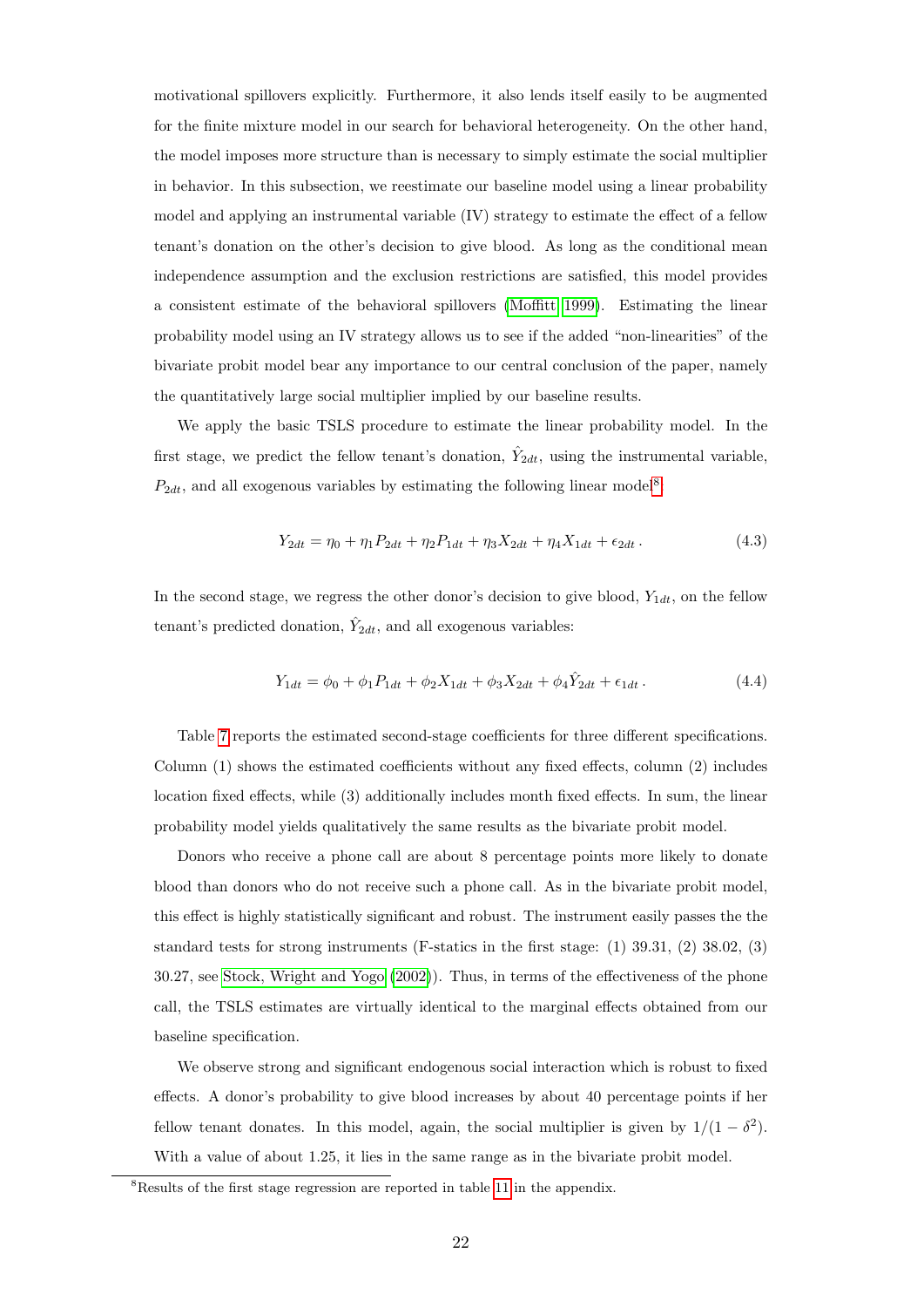<span id="page-25-0"></span>

|  |  |  | Table 7: Linear probability model (second stage regressions) |  |
|--|--|--|--------------------------------------------------------------|--|
|  |  |  |                                                              |  |

| OLS regression                                 | (1)        | (2)                              | (3)        |
|------------------------------------------------|------------|----------------------------------|------------|
| Phone call $(\phi_1)$                          | $0.084***$ | $0.083***$                       | $0.080***$ |
|                                                |            | $(0.023)$ $(0.022)$              | (0.021)    |
| Endogenous Social Interaction $(\phi_4)$       | $0.443***$ | $0.435***$                       | $0.378**$  |
|                                                |            | $(0.161)$ $(0.165)$              | (0.179)    |
| Constant $(\phi_0)$                            | $0.086***$ | $0.065***$                       | $0.100*$   |
|                                                | (0.026)    | (0.032)                          | (0.053)    |
| Donor's characteristics $(\phi_2)$             |            |                                  |            |
| Male                                           | $0.034***$ | $0.030***$                       | $0.031***$ |
|                                                |            | $(0.008)$ $(0.007)$              | (0.008)    |
| Age                                            | $0.004***$ | $0.004***$                       | $0.004***$ |
|                                                | (0.001)    | $(0.001)$ $(0.001)$              |            |
| $#$ of donations in year before study (shares) |            |                                  |            |
| $\,1$                                          | $0.163***$ | $0.163***$                       | $0.166***$ |
|                                                |            | $(0.010)$ $(0.010)$              | (0.009)    |
| $\overline{2}$                                 |            | $0.296***$ $0.303***$ $0.305***$ |            |
|                                                |            | $(0.013)$ $(0.013)$ $(0.013)$    |            |
| 3                                              |            | $0.366***$ $0.385***$ $0.389***$ |            |
|                                                |            | $(0.025)$ $(0.026)$ $(0.026)$    |            |
| $\overline{4}$                                 |            | $0.347***$ $0.384***$ $0.374***$ |            |
|                                                | (0.056)    | (0.058)                          | (0.068)    |
| <b>Blood Types</b>                             |            |                                  |            |
| $O-$                                           | 0.011      | 0.010                            | 0.013      |
|                                                |            | $(0.021)$ $(0.021)$ $(0.020)$    |            |
| $A+$                                           | $-0.010$   | $-0.009$                         | $-0.009$   |
|                                                | (0.008)    | (0.008)                          | (0.008)    |
| $A-$                                           | $-0.006$   | $-0.001$                         | $-0.001$   |
|                                                | (0.016)    | (0.015)                          | (0.015)    |
| Fellow tenant's characteristics $(\phi_3)$     |            |                                  |            |
| Male                                           | $-0.003$   | $-0.007$                         | $-0.005$   |
|                                                | (0.010)    | (0.009)                          | (0.010)    |
| Age                                            | $-0.002**$ | $-0.002**$                       | $-0.002*$  |
|                                                | (0.001)    | (0.001)                          | (0.001)    |

Binary dependent variable: donation decision (0,1)

 $\#$  of donations in year before study (shares)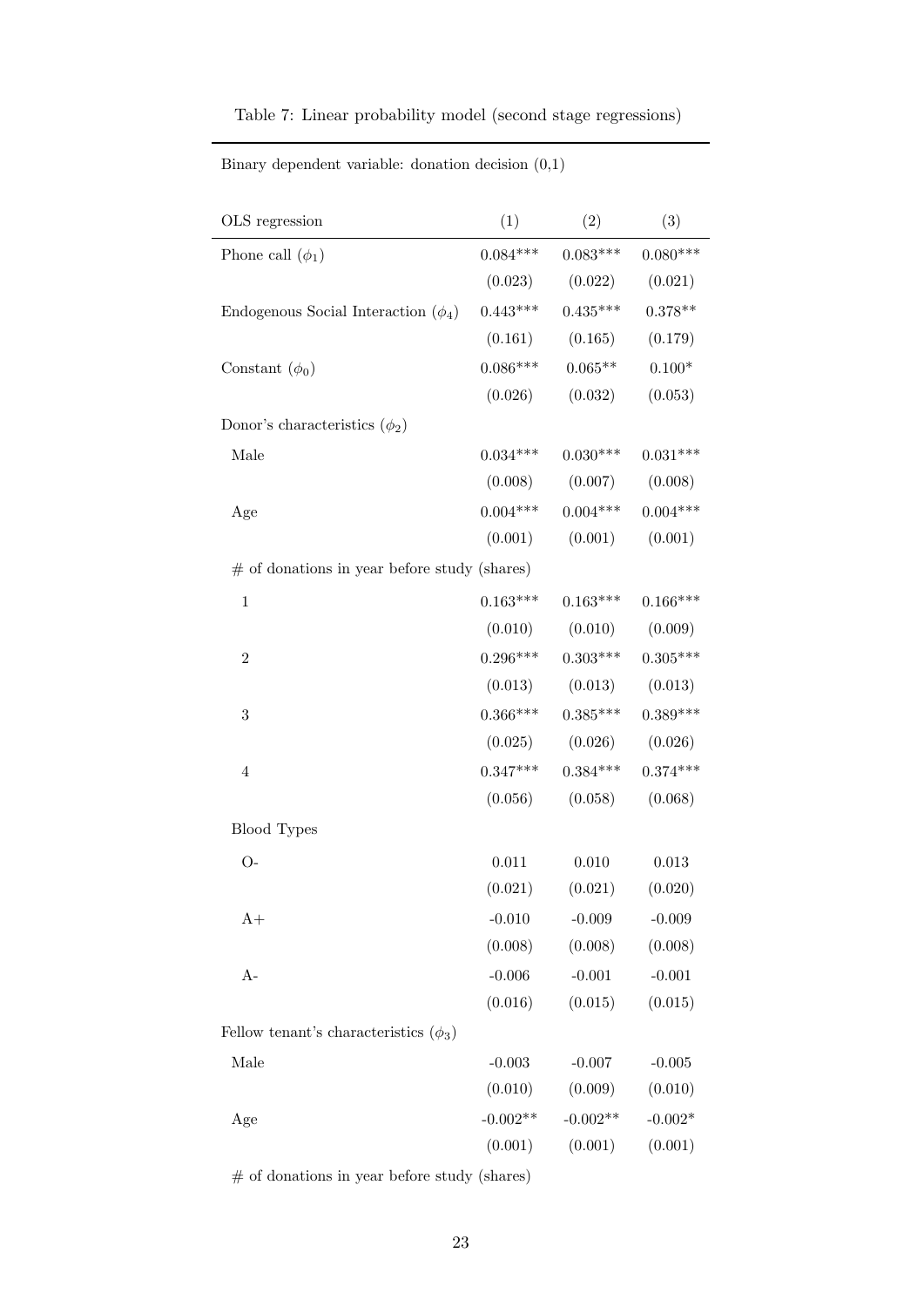| $\,1$                                    | $-0.079***$   | $-0.077***$   | $-0.065**$ |  |  |
|------------------------------------------|---------------|---------------|------------|--|--|
|                                          | (0.028)       | (0.028)       | (0.031)    |  |  |
| $\overline{2}$                           | $-0.132***$   | $-0.122**$    | $-0.103*$  |  |  |
|                                          | (0.049)       | (0.052)       | (0.057)    |  |  |
| $\overline{3}$                           | $-0.156**$    | $-0.134*$     | $-0.109$   |  |  |
|                                          | (0.065)       | (0.071)       | (0.077)    |  |  |
| $\overline{4}$                           | $-0.215***$   | $-0.176*$     | $-0.163$   |  |  |
|                                          | (0.082)       | (0.092)       | (0.100)    |  |  |
| <b>Blood Types</b>                       |               |               |            |  |  |
| $O-$                                     | $-0.013$      | $-0.015$      | $-0.010$   |  |  |
|                                          | (0.019)       | (0.019)       | (0.020)    |  |  |
| $A+$                                     | 0.004         | 0.005         | 0.004      |  |  |
|                                          | (0.008)       | (0.008)       | (0.008)    |  |  |
| $A-$                                     | $-0.028**$    | $-0.022*$     | $-0.021$   |  |  |
|                                          | (0.013)       | (0.013)       | (0.013)    |  |  |
| F-test of instrument (1. Stage)          | 39.31         | 38.02         | 30.27      |  |  |
| F-tests for joint significance (p-value) |               |               |            |  |  |
| Donor:                                   |               |               |            |  |  |
| all blood types                          | 0.44          | $\,0.61\,$    | 0.54       |  |  |
| negative blood types                     | $0.66\,$      | 0.86          | 0.77       |  |  |
| non O-negative blood types               | $0.40\,$      | 0.49          | 0.48       |  |  |
| Fellow tenant:                           |               |               |            |  |  |
| all characteristics                      | $0.01\,$      | $0.09\,$      | 0.22       |  |  |
| previous donations                       | 0.04          | 0.04          | 0.14       |  |  |
| all blood types                          | 0.12          | 0.25          | 0.32       |  |  |
| negative blood types                     | 0.10          | 0.23          | $0.27\,$   |  |  |
| Location FEs?                            | $\mathbf{no}$ | yes           | yes        |  |  |
| Month FEs?                               | $\mathbf{no}$ | $\mathbf{no}$ | yes        |  |  |
| $#$ of observations                      | 20,240        | 20,240        | 20,240     |  |  |
| $#$ of dyads                             | 3,723         | 3,723         | 3,723      |  |  |
| R-squared                                | 0.201         | 0.212         | 0.220      |  |  |
|                                          |               |               |            |  |  |

Household cluster robust standard errors in parentheses.

Levels of significance:  $^*p < 0.1, ^{**}p < 0.05, ^{***}p < 0.01$ 

Age normalized to sample average.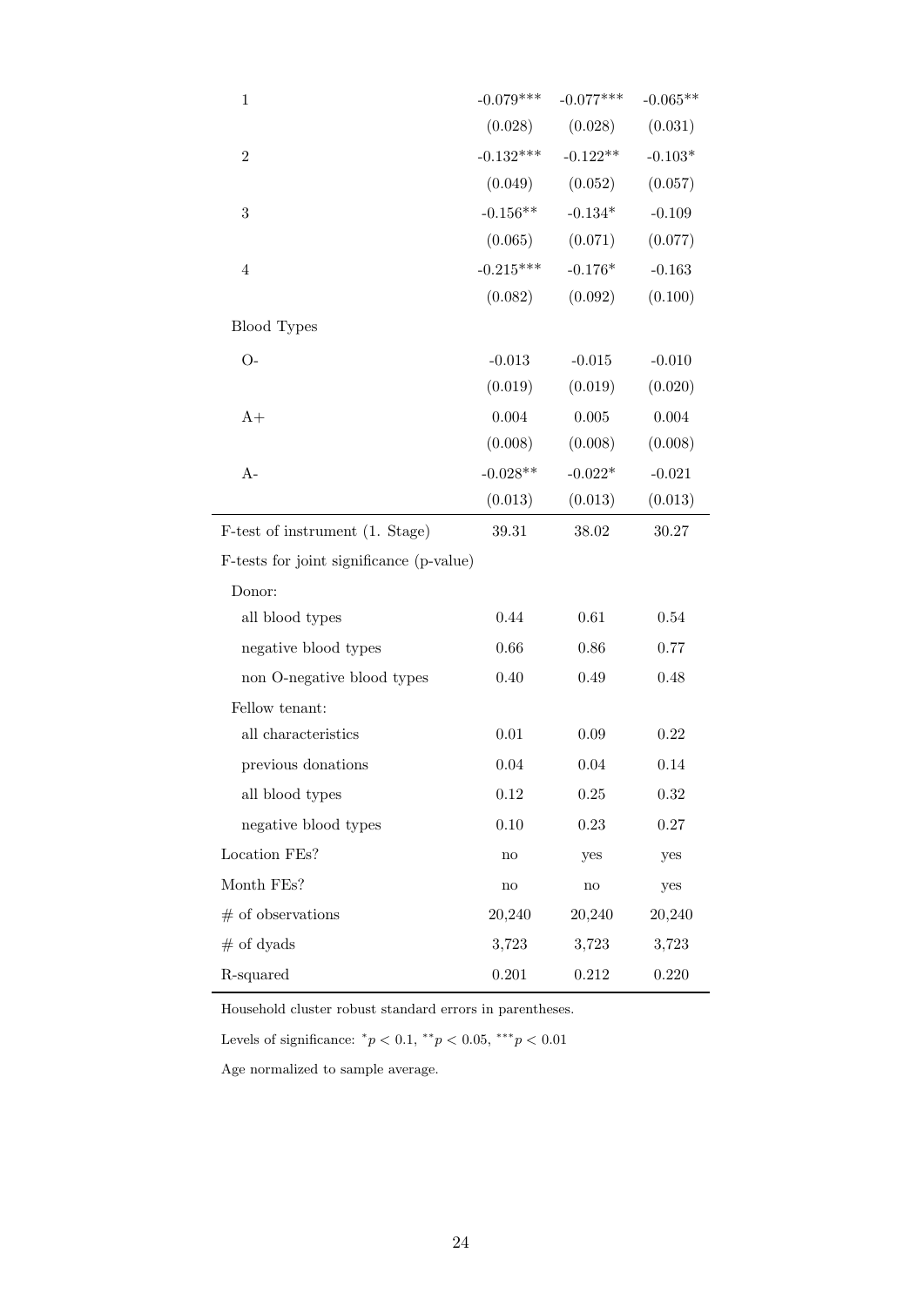The estimated influence of individual characteristics on donation rates is robust and comparable to the bivariate probit model too. Given a positive baseline donation rate of nearly 10 percent, male donors are about 3 percentage points more likely to donate blood than female donors. This effect is statistically highly significant and robust. Donation rates increase with age. On average, a donor that is 10 years older donates 4 percentage points more often than the younger donor. Hence, in terms of magnitude, the influence of gender corresponds to an 8-year age effect. Furthermore, a regular donor is more likely to donate than an irregular or an inactive donor. Similar to the bivariate probit model, the effects of previous donations are much stronger than gender and age effects. This indicates that past unobservables strongly influence donor motivation. Blood types do not affect the donor's motivation (F-test for joint significance  $(1)$  p-value: 0.44,  $(2)$  p-value: 0.61,  $(3)$  p-value: 0.54). Donors with highly demanded, negative blood types do not exhibit higher donation rates (F-test for joint significance (1) p-value: 0.86, (2) p-value: 0.86, (3) p-value: 0.77). Similarly, the evidence of exogenous social interactions is weak in this specification as well.

#### 4.5 The role of the age restriction

Perhaps the most arbitrary restriction in creating our sample is that we only consider dyads of fellow tenants with an age difference of less than 20 years. We motivated this restriction with previous evidence showing that individuals with strong social ties are most often close in age. However, it is nevertheless instructive to examine its role in our estimations. We reestimate the baseline specifications of the bivariate probit model in two alternative samples: one with an even stricter restriction on the intra-dyad age difference of less than 10 years, and one with no such age restriction at all.

Table [8](#page-29-0) displays the results. We present the estimation results in a more compact form, focusing only on the estimates of the motivation spillovers  $\delta$ , the impact of the phone call  $\gamma$ , and the estimate of the correlations in unobservables  $\rho$  to assess the sensitivity of our baseline estimates with regard to the different specifications of the age cutoff.

Panel A of table [8](#page-29-0) shows the estimates for the first sample with the 10-year restriction on the intra-dyad age difference. This eliminates 509 dyads from our sample, shrinking the number of observations to 8, 811. The best available evidence [\(Kalmijn and Vermunt 2007\)](#page-42-3) suggest that roughly 15 percent of one's close social ties have an age difference of more than 10 years. Since our restriction eliminates roughly the same number of dyads, this should not lead to a notable change in the likelihood of social ties within our sample. Consistent with this interpretation, the point estimates of  $\delta$  are almost exactly the same as in our baseline specification, or perhaps slightly higher. This is also true for the other parameters of the model, as can be seen by the similarity of of the estimates for  $\gamma$  and  $\rho$ .

When we consider the second sample with no age restriction, the number of dyads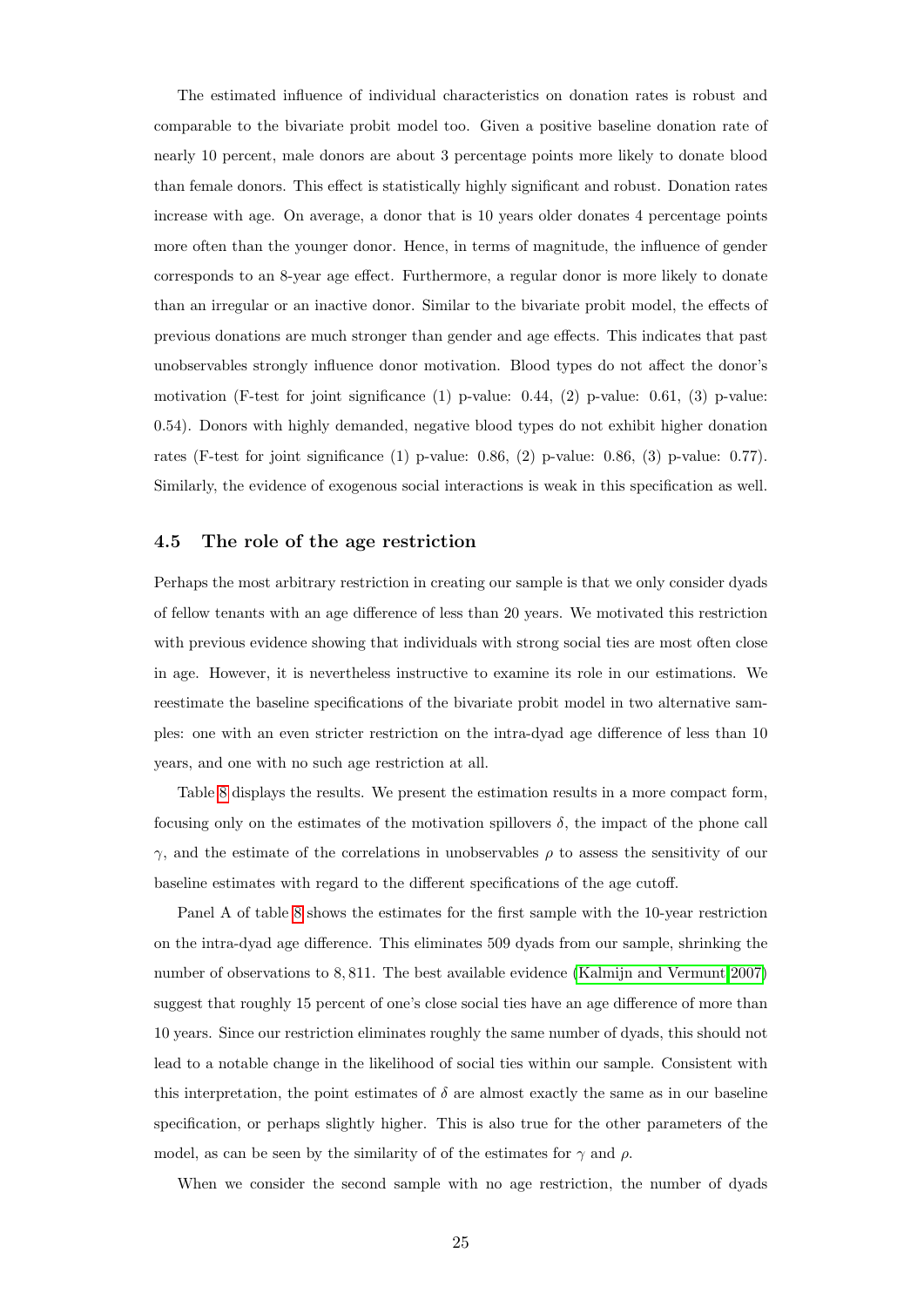increases from 3, 723 to 5, 053, a 35 percent increase. By contrast, evidence suggests that only roughly 10 percent of all social ties involve age differences of more than 20 years. Thus, relaxing the age restriction should add a disproportionate share of observations without social ties, which could decrease our estimates of  $\delta$ . Panel B of table [8](#page-29-0) displays the results. Indeed, there is somewhat of a decrease in the estimate of the spillover effects, though they remain within one standard error of our baseline estimates for each of the specifications, and are still significant for two of the three models. As before, there is virtually no change in the point estimate or precision of, i.e., the effectiveness of the phone call. Thus, there is no evidence that the additional observations generally are less predictable.

Overall, our conclusions are not sensitive to the age restriction. The point estimates do vary in the direction predicted by the evidence on social ties and age differences, with the point estimates being somewhat larger when the age restriction is tighter than when it is loosened; in particular when it adds a lot of observations known to be unlikely candidates for social ties.

Within our framework, we could also examine the sensitivity of our results by explicitly making  $\rho$  dependent on the age difference. Intuitively, this would add the interaction between the fellow tenant's phone call and the intra-dyad age difference as a restriction as an additional variable to the structural form equations [3.6](#page-12-2) and [3.7.](#page-12-2) However, while our instrument is strong for the baseline specification, the instruments also using the interaction with the age difference fails the Kleinbergen-Paap criterion [\(Kleibergen and Paap 2006\)](#page-42-11), possibly due to the collinearity between the two instruments. Due to this inherent source of ambiguity, we refrain from further exploring the issue.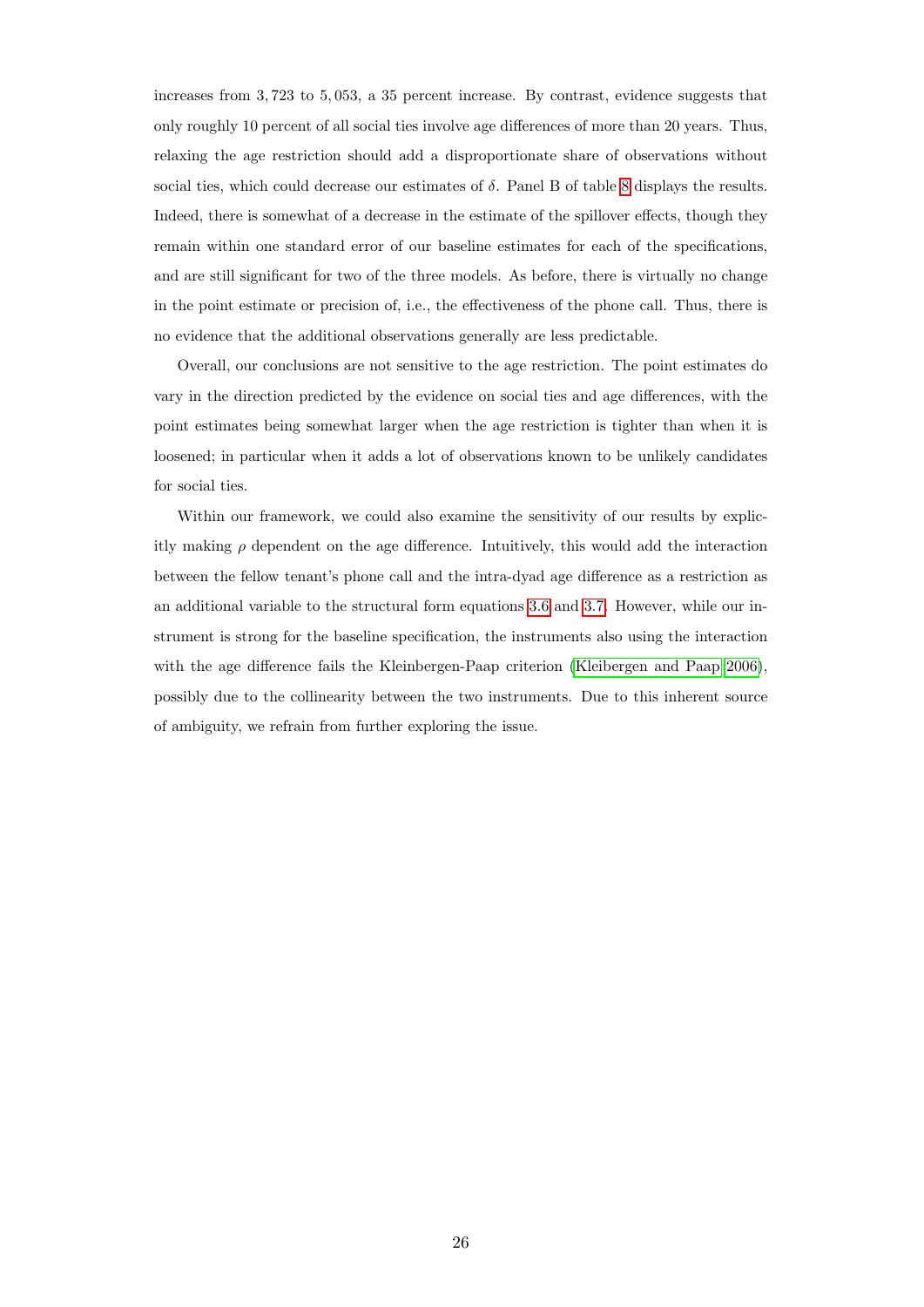| Bivariate probit regression              | (1)          | (2)          | (3)         |
|------------------------------------------|--------------|--------------|-------------|
| Phone Reminder $(\gamma)$                | $0.216***$   | $0.220***$   | $0.214***$  |
|                                          | (0.071)      | (0.073)      | (0.069)     |
| Endogenous Social Interaction $(\delta)$ | $0.475**$    | $0.477**$    | $0.419**$   |
|                                          | (0.187)      | (0.192)      | (0.210)     |
| $\rho$ (correlation between residuals)   | $-0.303$     | $-0.346$     | $-0.219$    |
|                                          | (0.440)      | (0.438)      | (0.485)     |
| Location FEs?                            | no           | yes          | yes         |
| Month FEs?                               | $\mathbf{n}$ | $\mathbf{n}$ | yes         |
| $\#$ of dyads                            | 3,214        | 3,214        | 3,214       |
| $\#$ of observations                     | 8,811        | 8,811        | 8,811       |
| Log likelihood                           | $-9,709.93$  | $-9,461.13$  | $-9,432.97$ |
|                                          |              |              |             |

Table 8: Bivariate probit model without age restriction

<span id="page-29-0"></span>Panel A: Age difference restricted to less than 10 years

#### Panel B: No restriction on age difference

| Bivariate probit regression              | (1)                    | (2)                    | (3)          |
|------------------------------------------|------------------------|------------------------|--------------|
| Phone Reminder $(\gamma)$                | $0.254***$             | $0.257***$             | $0.243***$   |
|                                          | (0.050)                | (0.051)                | (0.047)      |
| Endogenous Social Interaction $(\delta)$ | $0.325**$              | $0.318**$              | 0.243        |
|                                          | (0.150)                | (0.156)                | (0.172)      |
| $\rho$ (correlation between residuals)   | $-0.083$               | $-0.107$               | 0.050        |
|                                          | (0.333)                | (0.343)                | (0.364)      |
| Location FEs?                            | no                     | yes                    | yes          |
| Month FEs?                               | $\mathbf{n}\mathbf{o}$ | $\mathbf{n}\mathbf{o}$ | yes          |
| $#$ of dyads                             | 5,053                  | 5,053                  | 5,053        |
| $\#$ of observations                     | 13,421                 | 13,421                 | 13,421       |
| Log likelihood                           | $-15,021.41$           | $-14,667.31$           | $-14,625.88$ |

Household cluster robust standard errors in parentheses.

Levels of significance:  $^*p < 0.1, ^{**}p < 0.05, ^{***}p < 0.01$ 

Age normalized to sample average.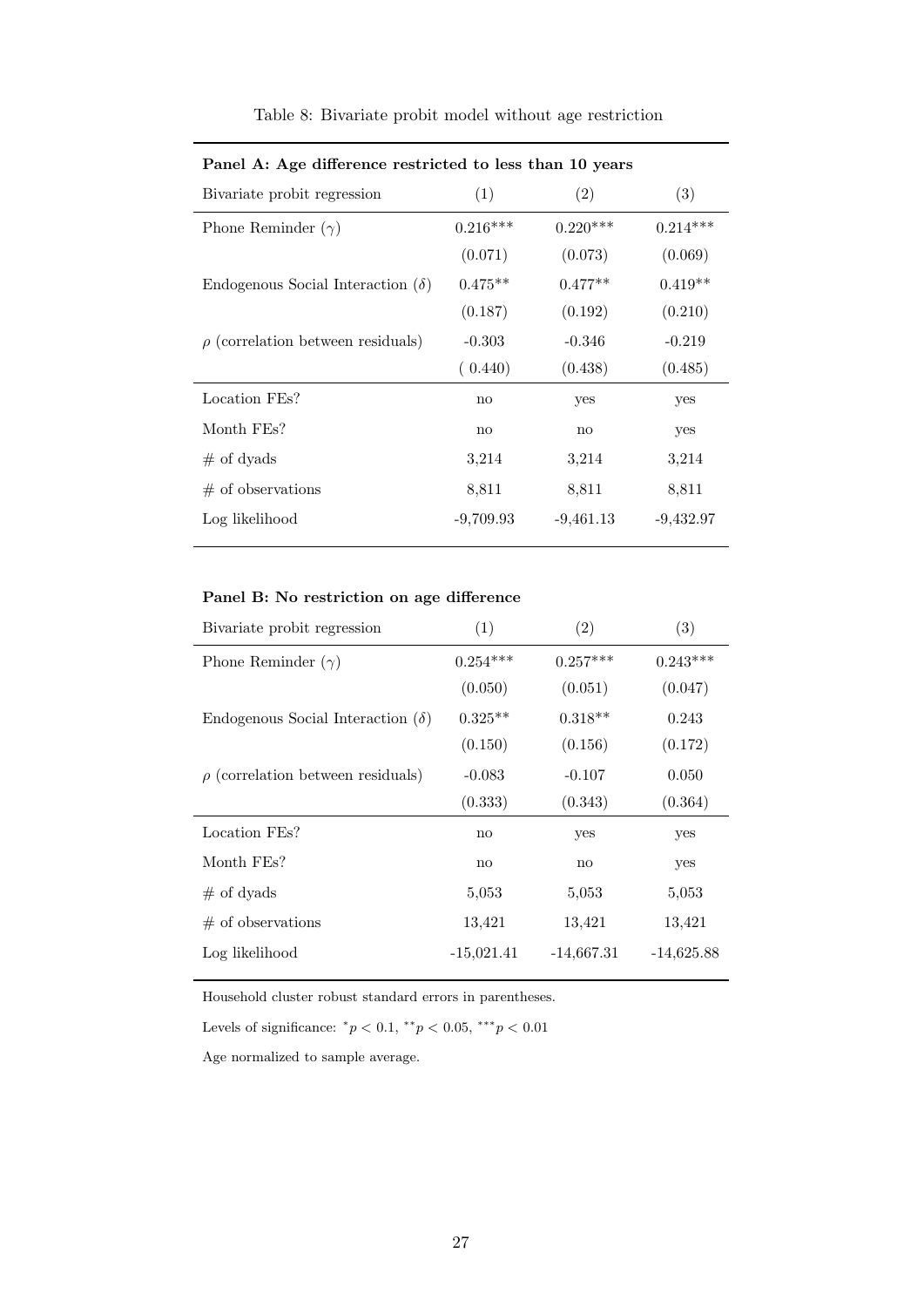### 5 Conclusion

In this paper we use a large panel data set with randomized phone calls to analyze the effects of social interaction on voluntary blood donations between fellow tenants. We find strong evidence for positive motivational spillovers, but no significant evidence for exogenous social interaction.

Overall, motivational spillovers have a forceful impact on donor motivation, as they generate a social multiplier that amplifies the direct impact of phone calls by 78 percent. It remains an open question as to what the precise psychological mechanism is behind the behavioral evidence of motivational spillovers. It may simply be more enjoyable to undertake an activity together, irrespective of whether it is a prosocial activity or not: going to an event in the company of a person with whom one has social ties may provide for better conservations on the way and while waiting. Alternatively, there may be image motivation involved specific to the prosocial activity, as one's fellow tenant witnesses one's prosocial act, in the spirit of Bénabou and Tirole [\(2006\)](#page-40-13). It is also possible that our results pick up the interplay between pro-social individuals and conformists, who are more likely to donate if other do so as well, as suggested in [Sliwka](#page-43-15) [\(2007\)](#page-43-15). Surprisingly, there is no evidence for the existence different types of dyads that qualitatively differ in the extent or type of social interaction. Thus, explanations that rely on image motivation may be less intuitively appealing, as impressing one's spouse may not be quite so easy by simply donating blood. Ultimately, while our paper provides robust evidence for motivational spillovers, it is unable to pin down the precise psychological mechanism behind it. This does not, however, affect their policy relevance for the application at hand.

The main finding of motivational spillovers has several policy implications. First, these motivational spillovers among donors are strong, and could therefore offset diminishing returns of policy interventions via social multipliers. Thus, applying policy interventions to groups of donors in which motivational spillovers are likely present and strong – such as couples, flat mates, families, sports clubs, or churches, for example – is more cost-effective than targeting independent individuals. Second, facilitating motivational spillovers and especially encouraging donors to announce their support of blood donation within their social network could increase donation rates significantly. For example, blood donation services could use virtual social networks that allow blood donors to communicate their donations to individuals with whom they have social ties, without the need of physical proximity. All these conjectures lend themselves to empirical tests for future research.

The policy implications of motivational spillovers are not confined to voluntary blood donations but also apply to other fields in which endogenous social interaction plays an important role. There are many other potential settings in which similar mechanisms may be operating, such as volunteering, or other civic engagements like turning out to vote or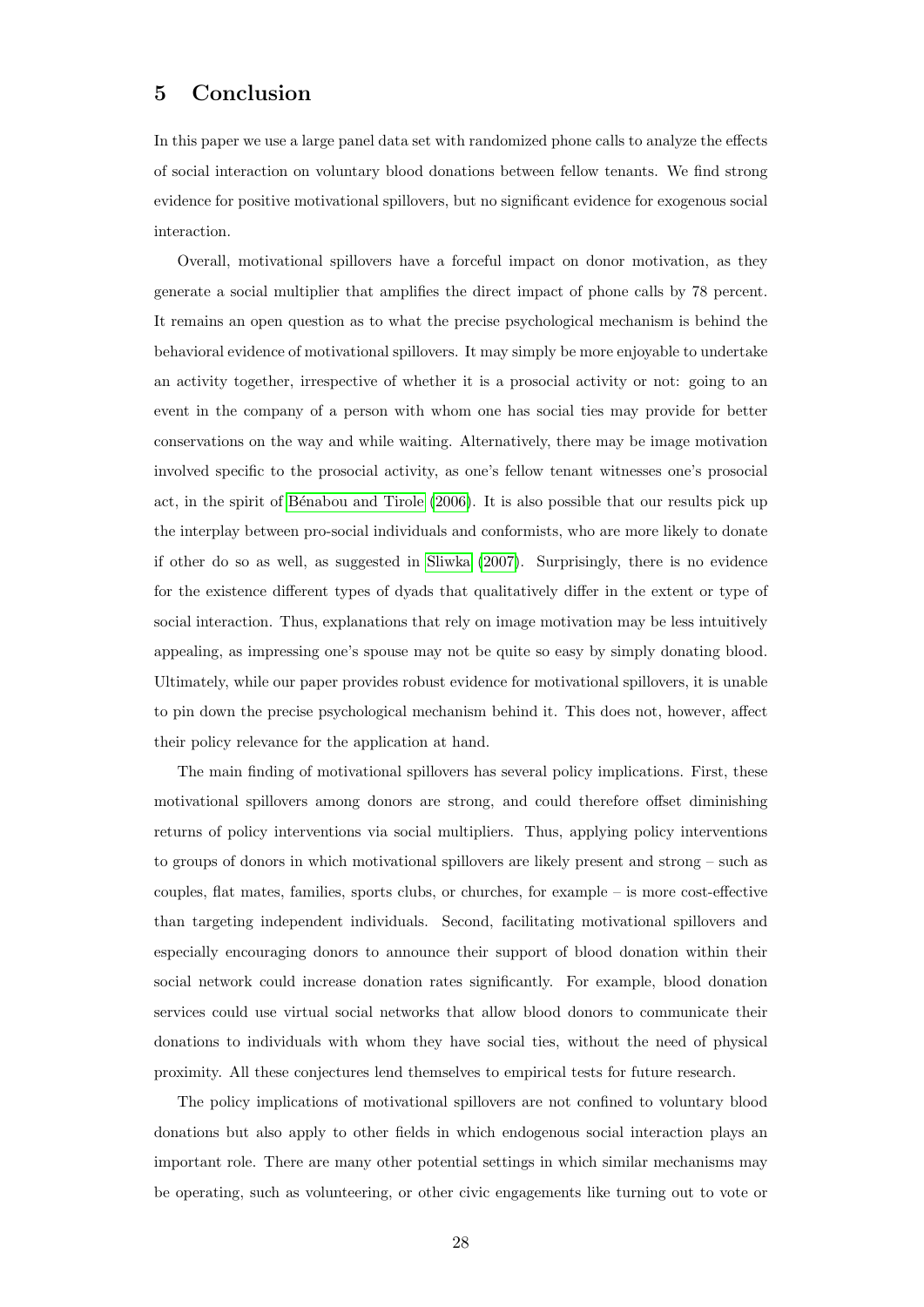attending town hall meetings. Future research should address these questions.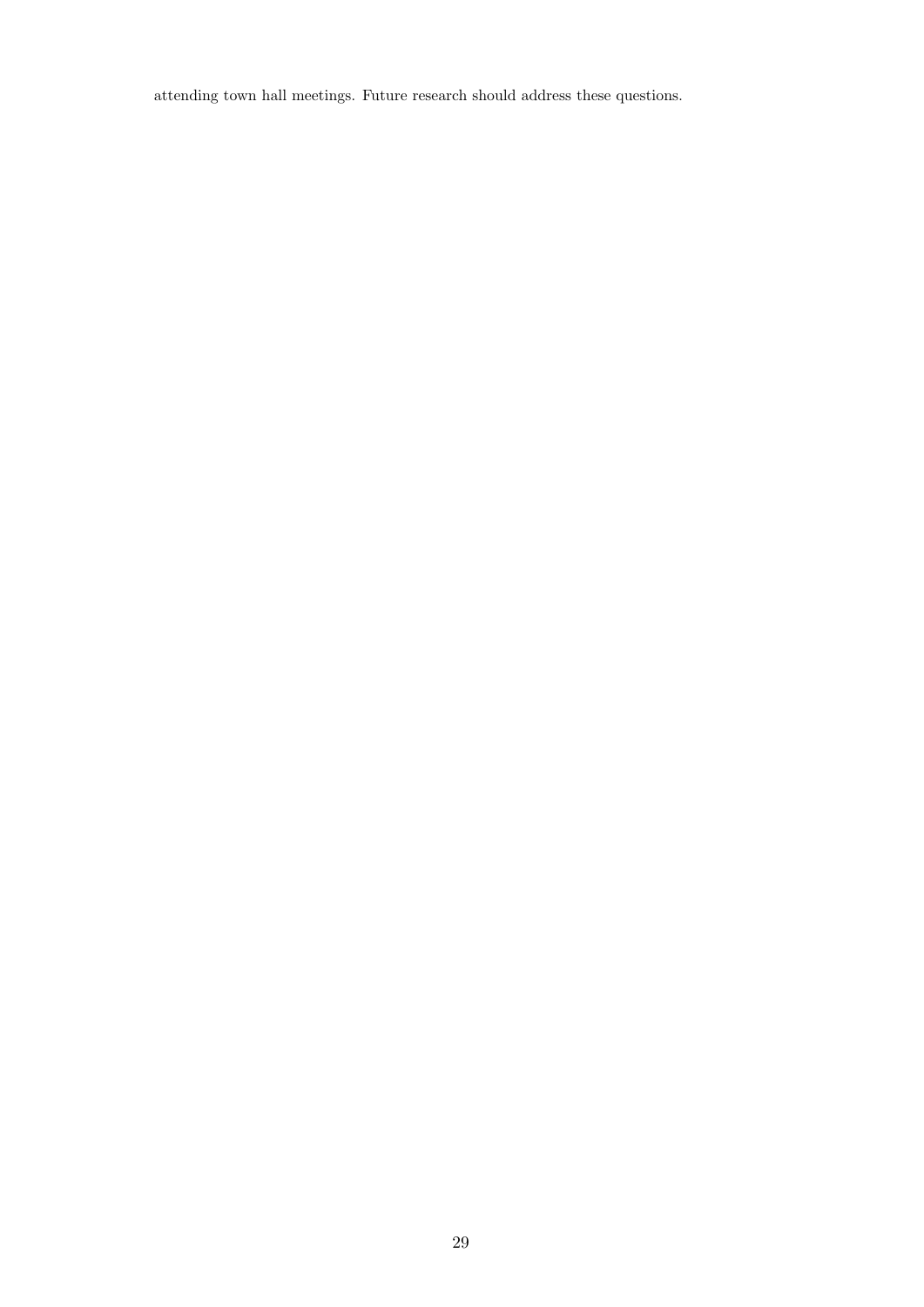# A Appendix

#### <span id="page-32-0"></span>A.1 Recovering parameters from reduced form

Express equation [3.8](#page-13-1) as

$$
Y_{1d} = \alpha_0 + \alpha_1 P_{1d} + \alpha_2 P_{2d} + \alpha_3 X_{1d} + \alpha_4 X_{2d} + v_1 \tag{A.1}
$$

Taking the ratio of the coefficients of  $P_{2d}$  and  $P_{1d}$  yields

$$
\delta = \alpha_2/\alpha_1,
$$
  

$$
\gamma = \alpha_1(1 - \delta^2) = \alpha_1 - \alpha_2^2/\alpha_1.
$$

Once  $\delta$  is identified, the other parameters can be derived too:

$$
\beta_0 = \alpha_0 (1 - \delta^2) / (1 + \delta) = \alpha_0 (1 - (\alpha_2 / \alpha_1)^2) / (1 + (\alpha_2 / \alpha_1))
$$

$$
\beta_1 = \alpha_3 - \delta \alpha_4 = \alpha_3 - (\alpha_2 / \alpha_1) \alpha_4
$$

$$
\beta_2 = \alpha_4 - \delta \alpha_3 = \alpha_4 - (\alpha_2 / \alpha_1) \alpha_3
$$

The standard errors of the structural form parameters can be computed by delta-method:

$$
\nabla(\delta) = \begin{pmatrix}\n-\alpha_2/\alpha_1^2 \\
1/\alpha_1\n\end{pmatrix}
$$
\n
$$
\nabla(\gamma) = \begin{pmatrix}\n1 + \alpha_2^2/\alpha_1^2 \\
1/\alpha_1\n\end{pmatrix}
$$
\n
$$
\nabla(\gamma) = \begin{pmatrix}\n1 + \alpha_2^2/\alpha_1^2 \\
-2\alpha_2/\alpha_1\n\end{pmatrix}
$$
\n
$$
\nabla(\beta_0) = \begin{pmatrix}\n\frac{1 - \frac{\alpha_2^2}{\alpha_1^2}}{1 + \frac{\alpha_2}{\alpha_1^2}} \\
\frac{2\alpha_0 \alpha_2^2}{\alpha_1^3 \left(1 + \frac{\alpha_2}{\alpha_1}\right)} + \frac{\alpha_0 \alpha_2 \left(1 - \frac{\alpha_2^2}{\alpha_1^2}\right)}{\alpha_1^2 \left(1 + \frac{\alpha_2}{\alpha_1}\right)^2} \\
-\frac{2\alpha_0 \alpha_2}{\alpha_1^2 \left(1 + \frac{\alpha_2}{\alpha_1}\right)} - \frac{\alpha_0 \left(1 - \frac{\alpha_2^2}{\alpha_1^2}\right)}{\alpha_1 \left(1 + \frac{\alpha_2}{\alpha_1}\right)^2}\n\end{pmatrix}
$$
\n
$$
\nabla(\beta_1) = \begin{pmatrix}\n\alpha_2 \alpha_4/\alpha_1^2 \\
-\alpha_4/\alpha_1 \\
1 \\
-\alpha_2/\alpha_1\n\end{pmatrix}
$$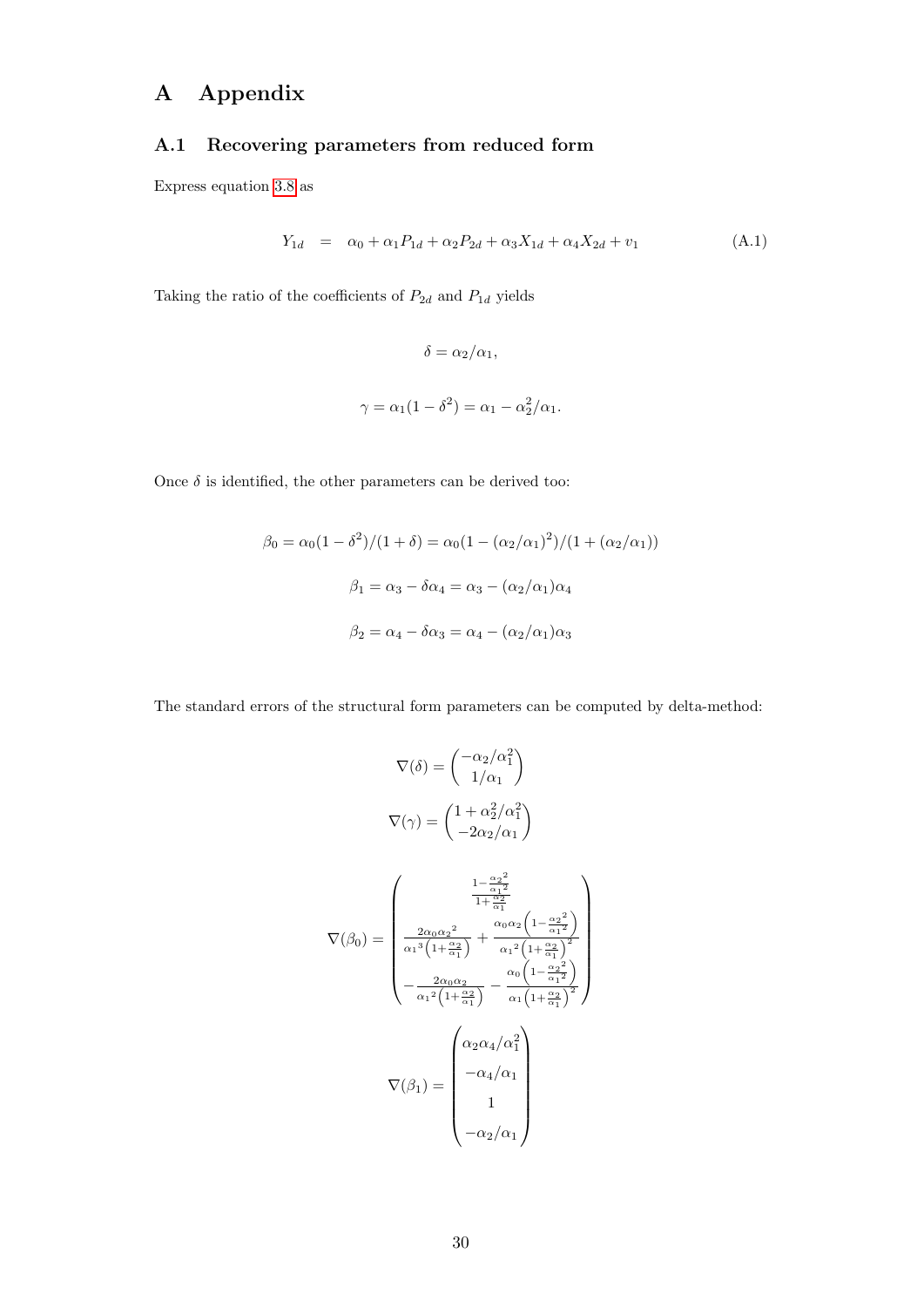$$
\nabla(\beta_2) = \begin{pmatrix}\n\alpha_2 \alpha_3 / \alpha_1^2 \\
-\alpha_3 / \alpha_1 \\
-\alpha_2 / \alpha_1 \\
1\n\end{pmatrix}
$$
\n
$$
se(\delta) = [\nabla(\delta)' \times Cov(\alpha_1, \alpha_2) \times \nabla(\delta)]^{1/2}
$$
\n
$$
se(\gamma) = [\nabla(\gamma)' \times Cov(\alpha_1, \alpha_2) \times \nabla(\gamma)]^{1/2}
$$
\n
$$
se(\beta_0) = [\nabla(\beta_0) \times Cov(\alpha_0, \alpha_1, \alpha_2) \times \nabla(\beta_0)']^{1/2}
$$
\n
$$
se(\beta_1) = [\nabla(\beta_1) \times Cov(\alpha_1, \alpha_2, \alpha_3, \alpha_4) \times \nabla(\beta_1)']^{1/2}
$$
\n
$$
se(\beta_2) = [\nabla(\beta_2) \times Cov(\alpha_1, \alpha_2, \alpha_3, \alpha_4) \times \nabla(\beta_2)']^{1/2}
$$

#### A.2 Marginal effects in the bivariate probit model

Define  $Z_d = (P_d, Y_d^*, X_d), \zeta = (\gamma, \delta, \beta')'.$  The discrete probability effect of the phone reminder holding the social interaction effects constant is given by

<span id="page-33-0"></span>
$$
\Delta P_{call} \equiv \Phi \left( \gamma_1 + \zeta' \overline{Z_d} \right) - \Phi \left( \zeta' \overline{Z_d} \right). \tag{A.2}
$$

The change in the probability of donation of the individual receiving the phone call, and taking into account the feedback loops with the fellow tenant's motivation is given by

<span id="page-33-1"></span>
$$
\Delta P_1 \equiv \Phi \left( \frac{\gamma_1}{1 - \delta^2} + \zeta' \overline{Z_d} \right) - \Phi(\zeta' \overline{Z_d}), \tag{A.3}
$$

where  $1/(1 - \delta^2)$  is the social multiplier discussed in section [4.](#page-15-0) Similarly, the effect on the fellow tenant not receiving a phone call is given by

<span id="page-33-2"></span>
$$
\Delta P_2 \equiv \Phi \left( \frac{\gamma_1 \delta}{1 - \delta^2} + \zeta' \overline{Z_d} \right) - \Phi(\zeta' \overline{Z_d}), \tag{A.4}
$$

where  $\delta/(1-\delta^2)$  is the spillover onto the fellow tenant who has not received the phone call.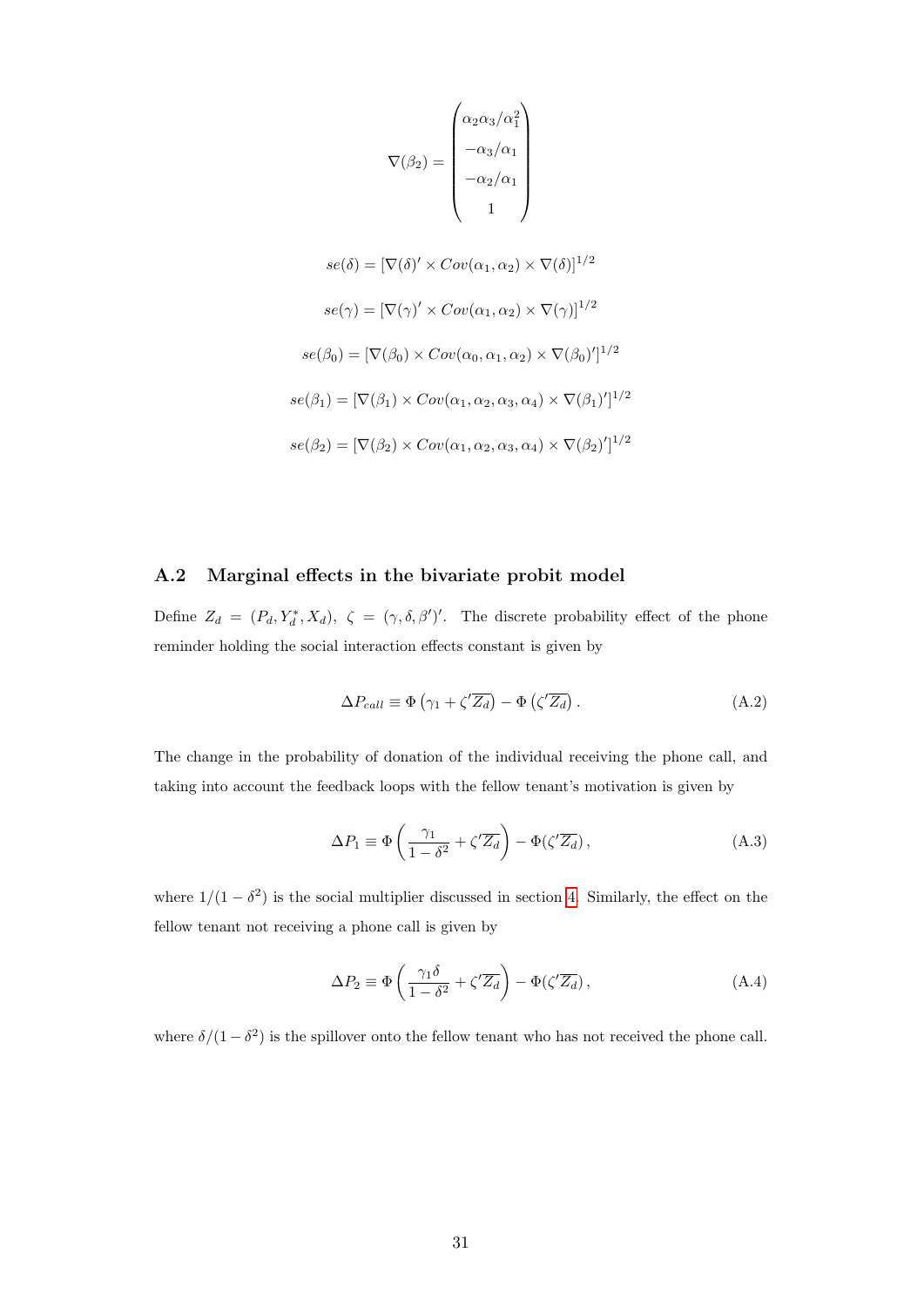## A.3 Pooled bivariate probit model without age restriction

| Binary dependent variable: donation decision $(0,1)$ |            |                                     |           |
|------------------------------------------------------|------------|-------------------------------------|-----------|
| Bivariate probit regression                          |            | (1) $(2)$ $(3)$                     |           |
| Phone Reminder $(\gamma)$                            |            | $0.254***$ $0.257***$ $0.243***$    |           |
|                                                      |            | $(0.050)$ $(0.051)$ $(0.047)$       |           |
| Endogenous Social Interaction $(\delta)$             |            | $0.325***$ $0.318***$ $0.243$       |           |
|                                                      |            | $(0.150)$ $(0.156)$ $(0.172)$       |           |
| Constant $(\beta_0)$                                 |            | $-0.677***$ $-0.867***$ $-0.884***$ |           |
|                                                      |            | $(0.153)$ $(0.229)$ $(0.258)$       |           |
| Donor's characteristics $(\beta_1)$                  |            |                                     |           |
| Male                                                 |            | $0.122***$ $0.117***$ $0.119***$    |           |
|                                                      |            | $(0.020)$ $(0.020)$ $(0.021)$       |           |
| Age                                                  |            | $0.011***$ $0.012***$ $0.011***$    |           |
|                                                      |            | $(0.001)$ $(0.001)$ $(0.001)$       |           |
| $#$ of donations in year before study                |            |                                     |           |
| $\,1$                                                |            | $0.527***$ $0.550***$ $0.561***$    |           |
|                                                      |            | $(0.026)$ $(0.026)$ $(0.026)$       |           |
| $\overline{2}$                                       |            | $0.888***$ $0.949***$ $0.961***$    |           |
|                                                      |            | $(0.031)$ $(0.033)$ $(0.033)$       |           |
| 3                                                    |            | $1.094***$ $1.207***$ $1.224***$    |           |
|                                                      |            | $(0.056)$ $(0.061)$ $(0.062)$       |           |
| $\overline{4}$                                       |            | $0.906***$ $1.021***$ $1.012***$    |           |
|                                                      |            | $(0.119)$ $(0.130)$ $(0.141)$       |           |
| <b>Blood Types</b>                                   |            |                                     |           |
| $O-$                                                 | $0.014\,$  | $\,0.015\,$                         | 0.028     |
|                                                      | (0.051)    | (0.052)                             | (0.051)   |
| $A+$                                                 | $-0.022$   | $-0.020$                            | $-0.020$  |
|                                                      | (0.021)    | (0.021)                             | (0.021)   |
| $A-$                                                 | 0.009      | $\,0.022\,$                         | 0.023     |
|                                                      | (0.040)    | (0.041)                             | (0.040)   |
| Fellow tenant's characteristics $(\beta_2)$          |            |                                     |           |
| Male                                                 | $-0.018$   | $-0.025$                            | $-0.016$  |
|                                                      | (0.027)    | (0.027)                             | (0.029)   |
| Age                                                  | $-0.005**$ | $-0.004**$                          | $-0.004*$ |

Table 9: Bivariate probit model without age restriction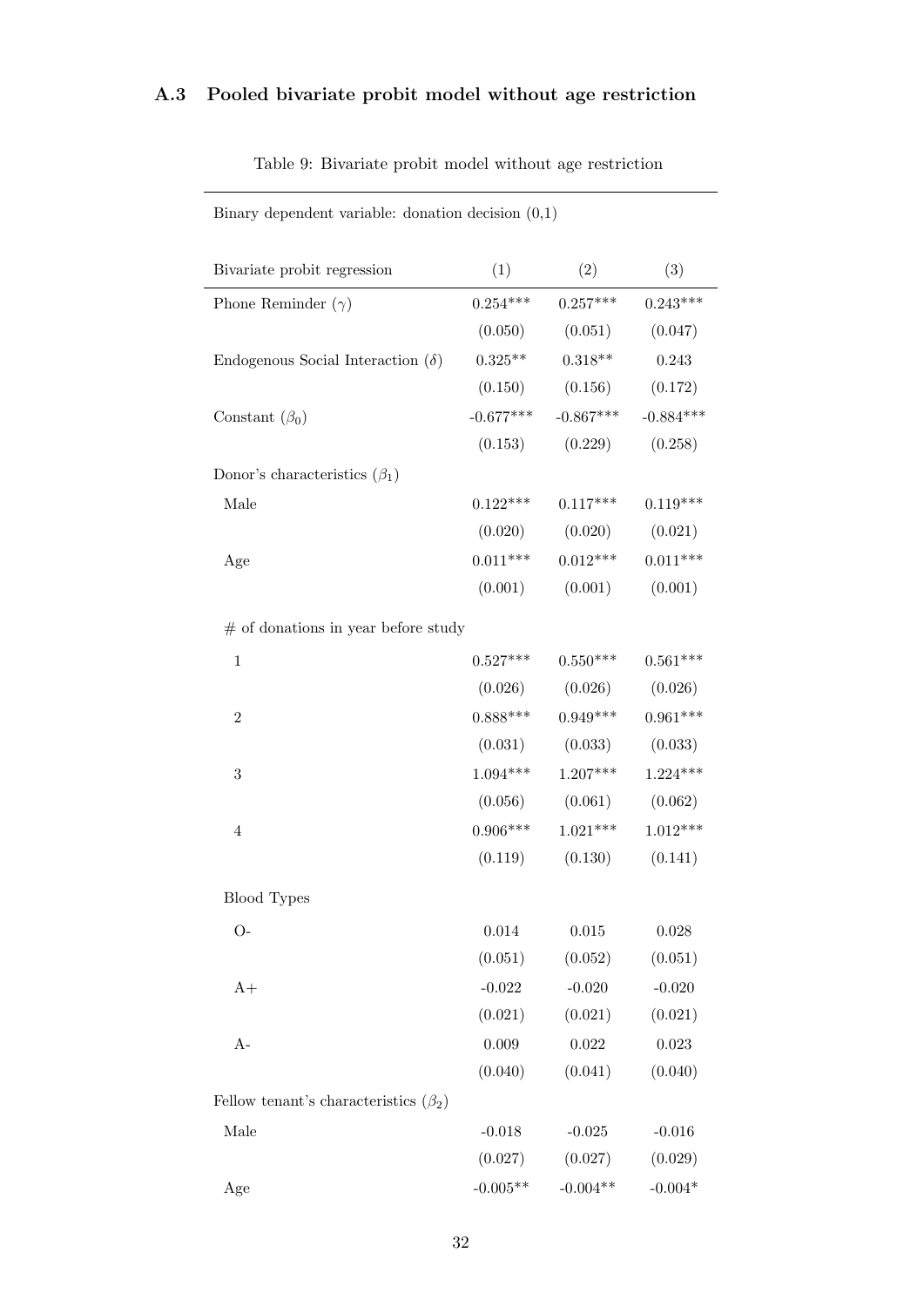| $#$ of donations in year before study       |            |            |           |
|---------------------------------------------|------------|------------|-----------|
| $\mathbf{1}$                                | $-0.188**$ | $-0.181**$ | $-0.131$  |
|                                             | (0.082)    | (0.089)    | (0.100)   |
| $\overline{2}$                              | $-0.293**$ | $-0.262*$  | $-0.183$  |
|                                             | (0.136)    | (0.153)    | (0.170)   |
| 3                                           | $-0.368**$ | $-0.283$   | $-0.185$  |
|                                             | (0.173)    | (0.203)    | (0.224)   |
| $\overline{4}$                              | $-0.273$   | $-0.172$   | $-0.112$  |
|                                             | (0.325)    | (0.329)    | (0.346)   |
| <b>Blood Types</b>                          |            |            |           |
| $O-$                                        | $-0.028$   | $-0.027$   | $-0.012$  |
|                                             | (0.049)    | (0.051)    | (0.053)   |
| $A+$                                        | 0.005      | 0.007      | 0.006     |
|                                             | (0.021)    | (0.022)    | (0.022)   |
| $A-$                                        | $-0.074**$ | $-0.070*$  | $-0.064$  |
|                                             | (0.037)    | (0.039)    | (0.040)   |
| $\rho$ (correlation between residuals)      | $-0.083$   | $-0.107$   | $0.050\,$ |
|                                             | (0.333)    | (0.343)    | (0.364)   |
| Wald-tests for joint significance (p-value) |            |            |           |
| Fellow tenant:                              |            |            |           |
| All characteristics                         | 0.14       | 0.28       | 0.29      |
| Location FEs?                               | no         | yes        | yes       |
| Month FEs?                                  | no         | no         | yes       |
| $#$ of observations                         | 13,421     | 13,421     | 13,421    |
| $#$ of dyads                                | 5,053      | 5,053      | 5,053     |

 $(0.002)$   $(0.002)$   $(0.002)$ 

Household cluster robust standard errors in parentheses.

Levels of significance:  $^*p < 0.1, ^{**}p < 0.05, ^{***}p < 0.01$ 

Age normalized to sample average.

Log likelihood -15,021.41 -14,667.31 -14,625.88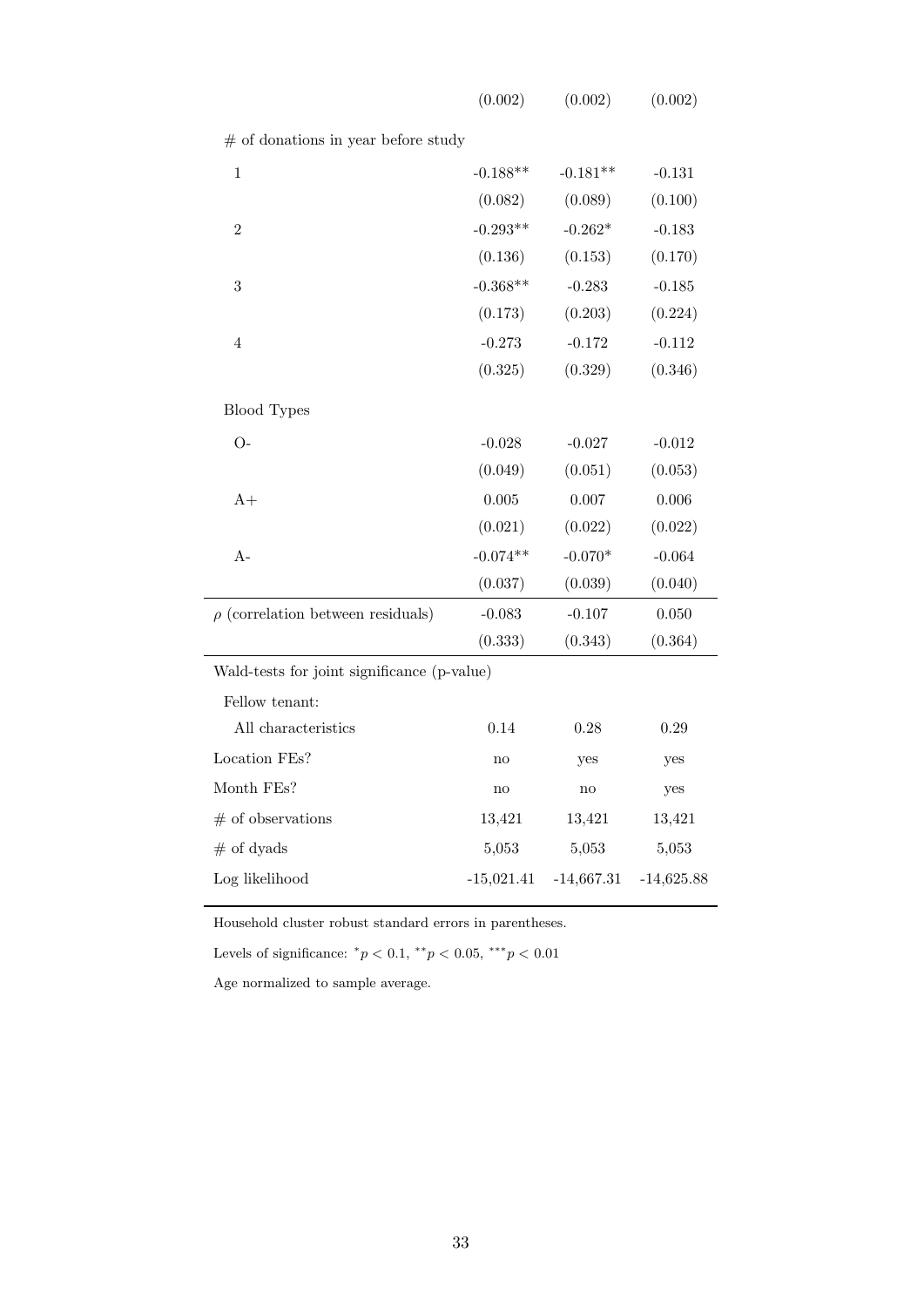## A.4 Finite mixture regression results

| Bivariate probit regression                    | Type 1     | Type 2              |
|------------------------------------------------|------------|---------------------|
|                                                | Donors     | Donors              |
| Phone Reminder $(\gamma_k)$                    | 0.052      | $0.209**$           |
|                                                | (0.336)    | (0.100)             |
| Endogenous Social Interaction $(\delta_k)$     | $0.937**$  | $-0.181$            |
|                                                | (0.412)    | (0.446)             |
| Constant $(\beta_{0k})$                        | $-0.147$   | $-0.808*$           |
|                                                |            | $(0.957)$ $(0.446)$ |
| Donor's characteristics $(\beta_{1k})$         |            |                     |
| Male                                           | 0.022      | 0.082               |
|                                                |            | $(0.164)$ $(0.068)$ |
| Age                                            | $0.058***$ | 0.005               |
|                                                | (0.021)    | (0.008)             |
| $#$ of donations in year before study          |            |                     |
| $\mathbf{1}$                                   | $1.829***$ | $0.478***$          |
|                                                |            | $(0.414)$ $(0.091)$ |
| $\overline{2}$                                 | $2.610***$ | $0.738***$          |
|                                                |            | $(0.432)$ $(0.149)$ |
| 3                                              | $3.429***$ | $0.888***$          |
|                                                |            | $(0.788)$ $(0.196)$ |
| $\overline{4}$                                 | $3.041***$ | 0.435               |
|                                                |            | $(0.574)$ $(0.426)$ |
| Blood Types                                    |            |                     |
| $O-$                                           | $-0.110$   | 0.096               |
|                                                | (0.239)    | (0.099)             |
| $A+$                                           | $-0.021$   | 0.009               |
|                                                | (0.124)    | (0.090)             |
| $A-$                                           | 0.052      | 0.048               |
|                                                | (0.221)    | (0.077)             |
| Fellow tenant's characteristics $(\beta_{2k})$ |            |                     |
| Male                                           | 0.013      | $-0.016$            |
|                                                | (0.230)    | (0.044)             |

Table 10: Finite mixture model with  $K = 2$  types

Binary dependent variable: donation decision (0,1)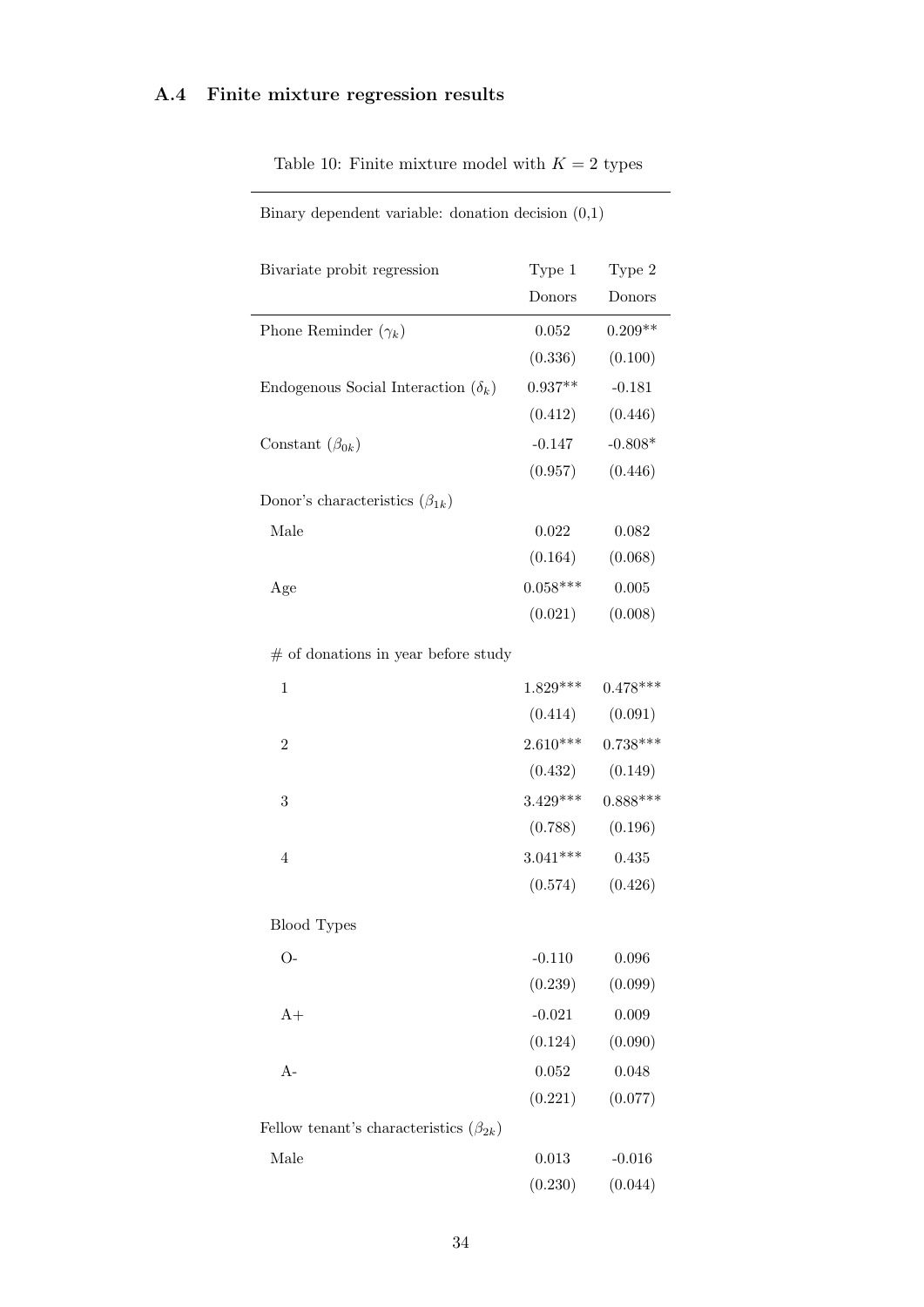| Age                                      | $-0.057**$   | $0.007***$ |
|------------------------------------------|--------------|------------|
|                                          | (0.028)      | (0.002)    |
| $#$ of donations in year before study    |              |            |
| 1                                        | $-1.769*$    | $0.274**$  |
|                                          | (1.035)      | (0.126)    |
| $\overline{2}$                           | $-2.507***$  | 0.436      |
|                                          | (0.941)      | (0.304)    |
| 3                                        | $-3.322*$    | $0.645**$  |
|                                          | (1.893)      | (0.268)    |
| 4                                        | $-2.868**$   | $-0.113$   |
|                                          | (1.357)      | (0.238)    |
| <b>Blood Types</b>                       |              |            |
| $O-$                                     | 0.100        | $-0.003$   |
|                                          | (0.217)      | (0.061)    |
| $A+$                                     | 0.011        | 0.043      |
|                                          | (0.064)      | (0.064)    |
| $A-$                                     | $-0.077$     | $-0.019$   |
|                                          | (0.228)      | (0.037)    |
| $\rho_k$ (correlation between residuals) | $-0.988***$  | 0.670      |
|                                          | (0.170)      | (0.509)    |
| $\pi_k$ (share among the population)     | 0.456        | 0.544      |
|                                          | (0.060)      | (0.060)    |
| Location FEs?                            | yes          |            |
| Month FEs?                               | yes          |            |
| $#$ of observations                      | 10,120       |            |
| $#$ of dyads                             | 3,723        |            |
| Log likelihood                           | $-10,596.61$ |            |
|                                          |              |            |

Household cluster robust standard errors in parentheses.

Levels of significance:  $^*p < 0.1, ^{**}p < 0.05, ^{***}p < 0.01$ 

Age normalized to sample average.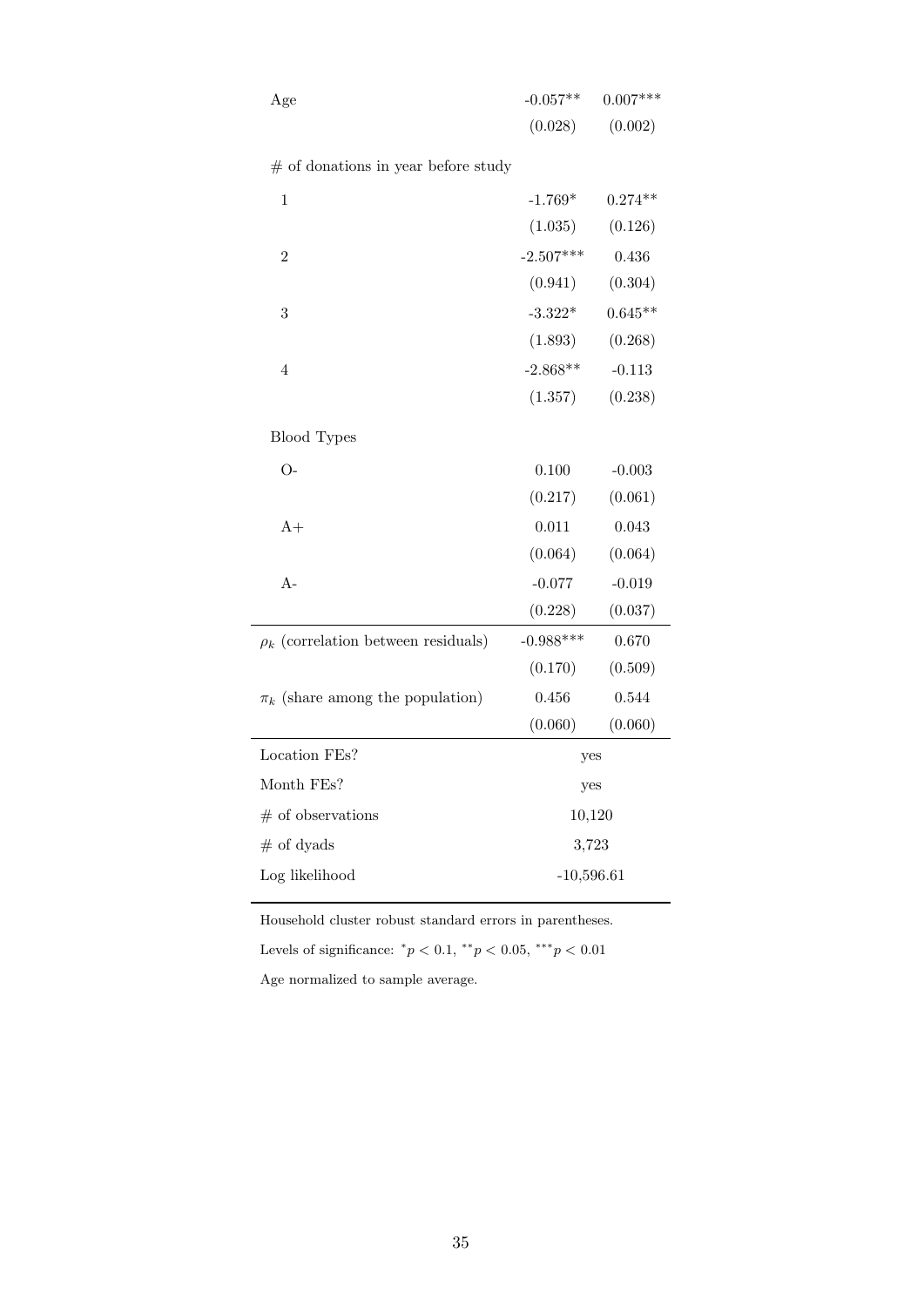## <span id="page-38-0"></span>A.5 First stages of 2SLS

| OLS regression                             | (1)         | (2)        | (3)        |
|--------------------------------------------|-------------|------------|------------|
| Constant $(\eta_0)$                        | $0.154***$  | $0.114**$  | $0.161**$  |
|                                            | (0.015)     | (0.047)    | (0.073)    |
| Fellow tenant's Phone                      | $0.104***$  | $0.102***$ | $0.093***$ |
| Reminder $(\eta_1)$                        | (0.017)     | (0.017)    | (0.017)    |
| Donor's Phone                              | $0.046***$  | $0.045***$ | $0.035**$  |
| Reminder $(\eta_2)$                        | (0.016)     | (0.017)    | (0.017)    |
| Fellow tenant's characteristics $(\eta_3)$ |             |            |            |
| Male                                       | $0.041***$  | $0.033***$ | $0.034***$ |
|                                            | (0.010)     | (0.010)    | (0.010)    |
| Age                                        | $0.004***$  | $0.004***$ | $0.004***$ |
|                                            | (0.001)     | (0.001)    | (0.001)    |
| $#$ of donations in year before study      |             |            |            |
| $\mathbf 1$                                | $0.159***$  | $0.160***$ | $0.165***$ |
|                                            | (0.009)     | (0.009)    | (0.009)    |
| $\overline{2}$                             | $0.295***$  | $0.308***$ | $0.311***$ |
|                                            | (0.012)     | (0.012)    | (0.012)    |
| $\boldsymbol{3}$                           | $0.370***$  | $0.403***$ | $0.406***$ |
|                                            | (0.024)     | (0.025)    | (0.025)    |
| $\overline{4}$                             | $0.313***$  | $0.379***$ | $0.365***$ |
|                                            | (0.099)     | (0.105)    | (0.110)    |
| <b>Blood Types</b>                         |             |            |            |
| $O-$                                       | 0.007       | 0.004      | 0.010      |
|                                            | (0.020)     | (0.020)    | (0.020)    |
| $A+$                                       | $-0.011$    | $-0.008$   | $-0.009$   |
|                                            | (0.009)     | (0.008)    | (0.008)    |
| $A-$                                       | $-0.023$    | $-0.013$   | $-0.010$   |
|                                            | (0.015)     | (0.015)    | (0.015)    |
| Donor's characteristics $(\eta_4)$         |             |            |            |
| Male                                       | $\,0.015\,$ | $0.007\,$  | 0.008      |
|                                            | (0.010)     | (0.010)    | (0.010)    |
| Age                                        | $-0.000$    | $-0.000$   | $-0.000$   |
|                                            | (0.001)     | (0.001)    | (0.001)    |

Table 11: Linear probability model (first stage regressions)

Binary dependent variable: fellow tenant's donation decision (0,1)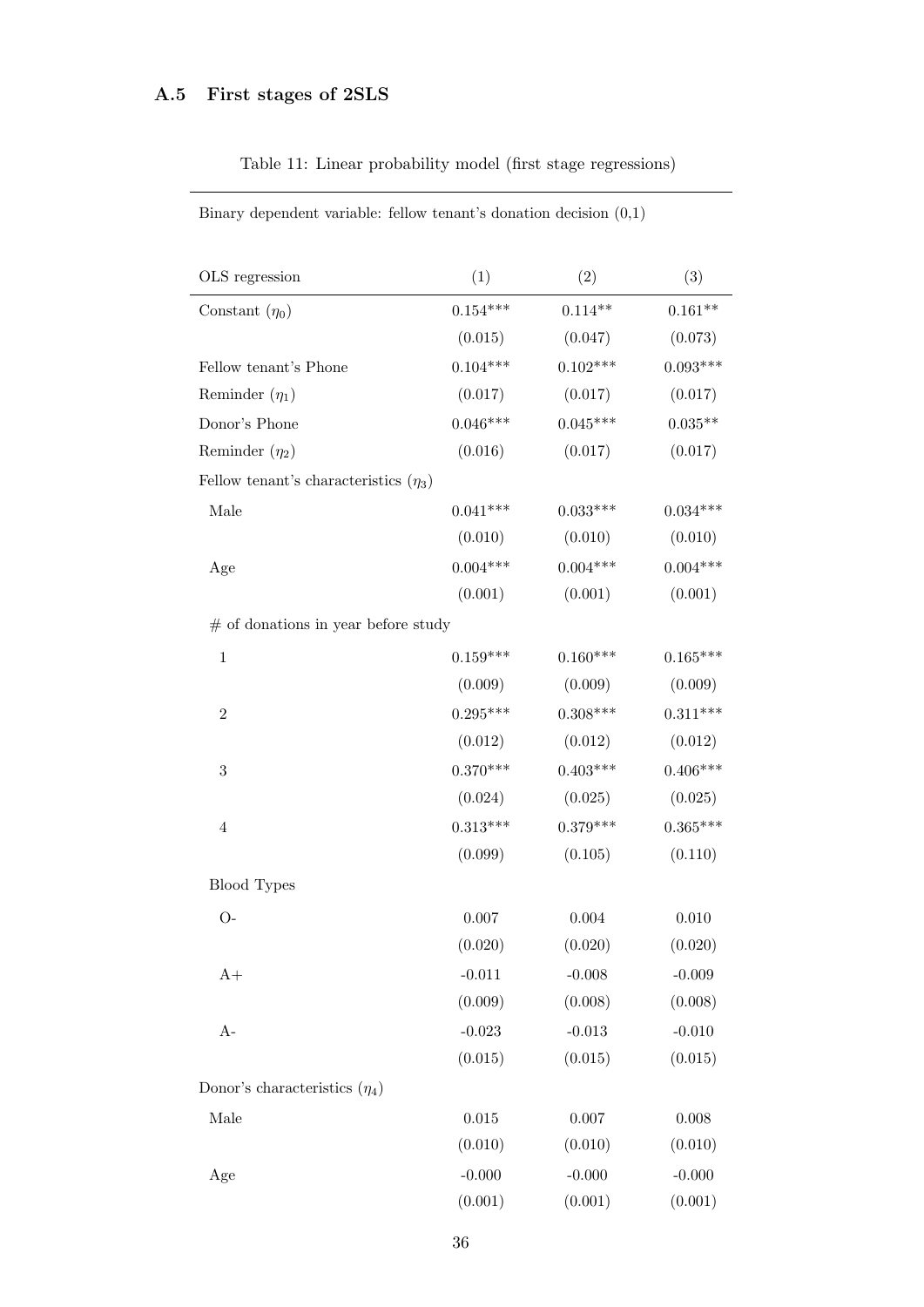|  | $#$ of donations in year before study |  |  |
|--|---------------------------------------|--|--|
|  |                                       |  |  |

| $\,1$                 | $-0.009$               | $-0.008$       | $-0.003$       |
|-----------------------|------------------------|----------------|----------------|
|                       | (0.009)                | (0.009)        | (0.009)        |
| $\overline{2}$        | $-0.001$               | 0.012          | 0.015          |
|                       | (0.012)                | (0.012)        | (0.012)        |
| 3                     | 0.008                  | $0.041^{\ast}$ | $0.044^{\ast}$ |
|                       | (0.024)                | (0.024)        | (0.024)        |
| $\overline{4}$        | $-0.077$               | $-0.011$       | $-0.025$       |
|                       | (0.105)                | (0.110)        | (0.114)        |
| <b>Blood Types</b>    |                        |                |                |
| $O-$                  | $-0.010$               | $-0.013$       | $-0.006$       |
|                       | (0.018)                | (0.019)        | (0.019)        |
| $A+$                  | $-0.001$               | 0.002          | 0.001          |
|                       | (0.009)                | (0.008)        | (0.008)        |
| $A-$                  | $-0.038**$             | $-0.028*$      | $-0.025*$      |
|                       | (0.015)                | (0.015)        | (0.015)        |
| F-tests of instrument | 39.31                  | 38.02          | 30.27          |
| Location FEs?         | $\mathbf{n}\mathbf{o}$ | yes            | yes            |
| Month FEs?            | $\mathbf{n}\mathbf{o}$ | $\mathbf{no}$  | yes            |
| $#$ of observations   | 20,240                 | 20,240         | 20,240         |
| $#$ of dyads          | 3,723                  | 3,723          | 3,723          |
| R-squared             | 0.084                  | 0.118          | 0.122          |

Household cluster robust standard errors in parentheses.

Levels of significance:  $^*p < 0.1, ^{**}p < 0.05, ^{***}p < 0.01$ 

Age normalized to sample average.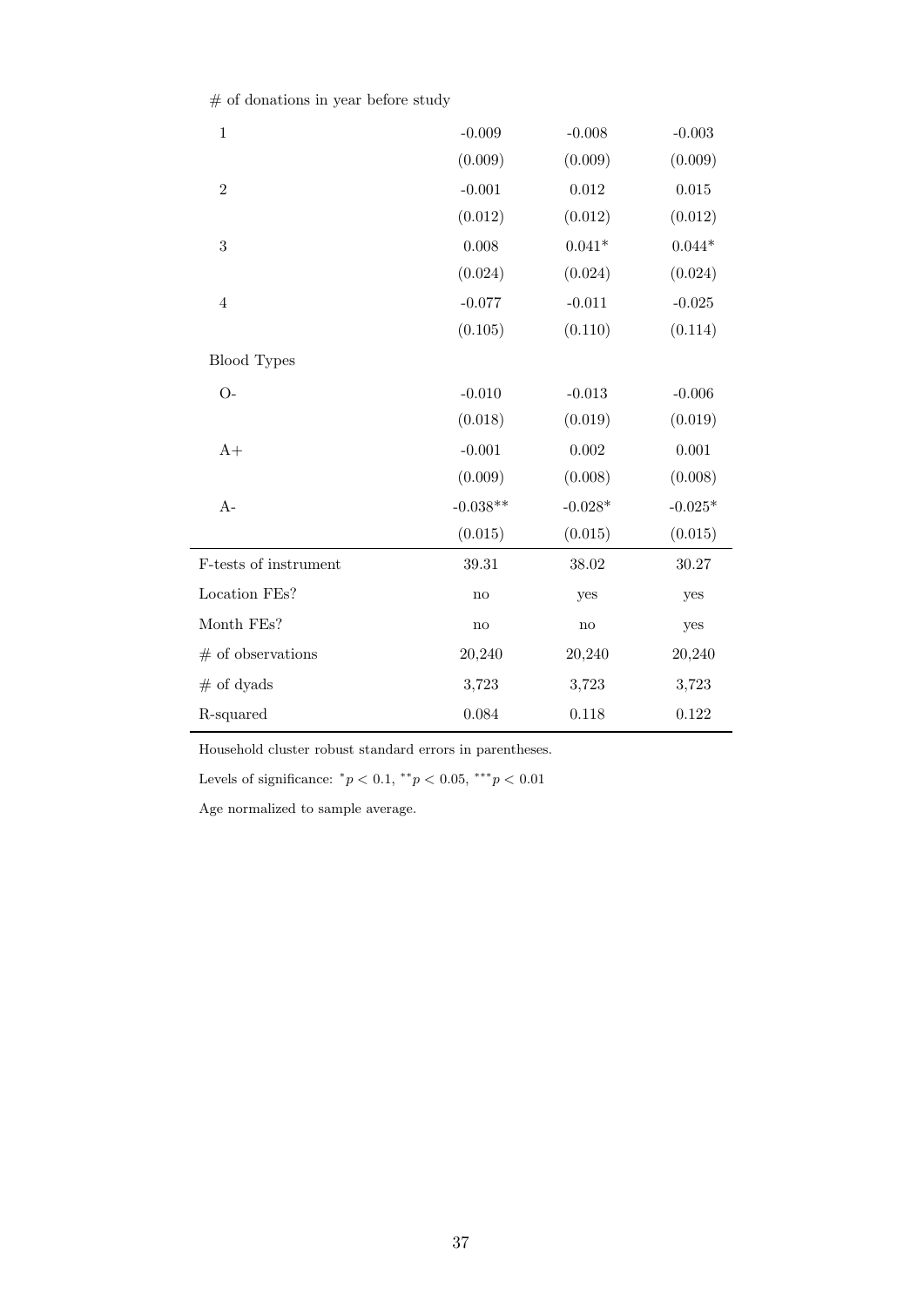### References

- <span id="page-40-5"></span>Abadie, Alberto. 2000. "Semiparametric Estimation of Instrumental Variable Models for Causal Effects.". Technical Working Paper 260.
- <span id="page-40-6"></span>Angrist, Joshua D. 2001. "Estimation of Limited Dependent Variable Models With Dummy Endogenous Regressors." Journal of Business and Economic Statistics 19(1).
- <span id="page-40-10"></span>Atkinson, Anthony C. 1981. "Likelihood Ratios, Posterior Odds and Information Criteria." Journal of Econometrics 16(1):15–20.
- <span id="page-40-1"></span>Bénabou, Roland and Jean Tirole. 2003. "Intrinsic and Extrinsic Motivation." Review of Economic Studies 70:489–520.
- <span id="page-40-13"></span>Bénabou, Roland and Jean Tirole. 2006. "Incentives and Prosocial Behavior." The American Economic Review 96:1652–1678.
- <span id="page-40-2"></span>B´enabou, Roland and Jean Tirole. 2011. "Identity, morals, and taboos: Beliefs as assets." The Quarterly Journal of Economics 126(2):805–855.
- <span id="page-40-12"></span>Biernacki, Christophe, Gilles Celeux and Gérard Govaert. 2000a. "Assessing a Mixture Model for Clustering with the Integrated Completed Likelihood." IEEE Trans. Pattern Anal. Mach. Intell. 22(7):719–725.
- <span id="page-40-11"></span>Biernacki, Christophe, Gilles Celeux and Gérard Govaert. 2000b. "An Improvement of the NEC Criterion for Assessing the Number of Clusters in a Mixture Model." Pattern Recognition Letters 20(3):267–272.
- <span id="page-40-4"></span>Borjas, George J. and Kirk B. Dorani. 2014. "Which Peers Matter? The Relative Impacts of Collaborators, Colleagues, And Competitors.". Working Paper 20026, National Bureau of Economic Research.
- <span id="page-40-0"></span>Bowles, Samuel and Herbert Gintis. 2002. "Social capital and community governance\*." The Economic Journal 112(483):F419–F436.
- <span id="page-40-7"></span>Breitmoser, Yves. 2013. "Estimation of Social Preferences in Generalized Dictator Games." Economics Letters 121(2):192–197.
- <span id="page-40-8"></span>Bruhin, Adrian, Ernst Fehr and Daniel Schunk. 2014. "The Many Faces of Human Sociality - Uncovering the Distribution and Stability of Social Preferences.". Working Paper.
- <span id="page-40-9"></span>Bruhin, Adrian, Helga. Fehr-Duda and Thomas Epper. 2010. "Risk and Rationality: Uncovering Heterogeneity in Probability Distortion." Econometrica 78(4):1375–1412.
- <span id="page-40-3"></span>Bruhin, Adrian and Lorenz Goette. 2014. "Call of Duty: The Impact of Behavioral Interventions on Blood Donations.". Working Paper.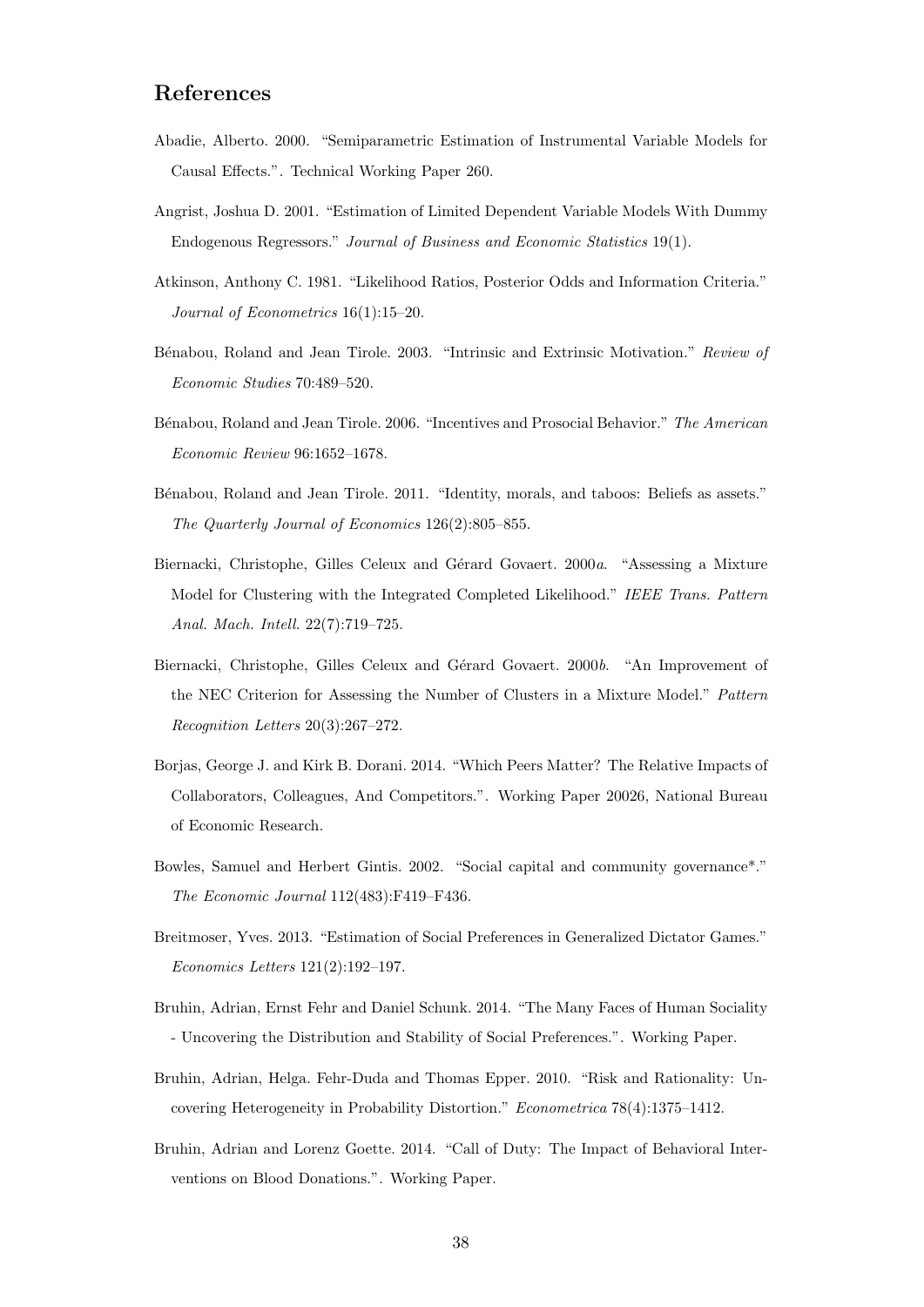- <span id="page-41-14"></span>Celeux, Gilles and Gilda Soromenho. 1996. "An Entropy Criterion for Assessing the Number of Clusters in a Mixture Model." Journal of Classification 13(2):195–212.
- <span id="page-41-7"></span>Cipollone, Piero and Alfonso Rosolia. 2007. "Social Interactions in High School: Lessons from an Earthquake." The American Economic Review 97(3).
- <span id="page-41-12"></span>Conte, Anna, John D. Hey and Peter. G. Moffat. 2011. "Mixture Models of Choice Under Risk." Journal of Econometrics 162(1):79–88.
- <span id="page-41-0"></span>Durlauf, Steven. 2002. "On The Empirics Of Social Capital\*." The Economic Journal 112(483):F459–F479.
- <span id="page-41-1"></span>Falk, Armin and Urs Fischbacher. 2002. "Crime in the lab-detecting social interaction." European Economic Review 46(4):859–869.
- <span id="page-41-2"></span>Fehr, Ernst and Urs Fischbacher. 2004. "Social norms and human cooperation." Trends in cognitive sciences 8(4):185–190.
- <span id="page-41-9"></span>Fischbacher, Urs, Simon Gächter and Ernst Fehr. 2001. "Are people conditionally cooperative? Evidence from a public goods experiment." Economics Letters 71(3):397–404.
- <span id="page-41-3"></span>Frey, Bruno S. and Stephan Meier. 2004. "Social comparisons and pro-social behavior: Testing" conditional cooperation" in a field experiment." American Economic Review 95(5):1717–1722.
- <span id="page-41-13"></span>Geweke, John and Richard Meese. 1981. "Estimating Regression Models of Finite but Unknown Order." Journal of Econometrics 16(1):162–162.
- <span id="page-41-5"></span>Goette, Lorenz and Alois Stutzer. 2008. "Blood Donations and Incentives: Evidence from a Field Experiment.". Discussion Paper No. 3580.
- <span id="page-41-6"></span>Goette, Lorenz, Alois Stutzer, Gürcan Yavuzcan and Beat M. Freydur. 2009. "Free Cholesterol Testing as A Motivation Device in Blood Donations: Evidence from Field Experiments." Transfusion 49(March):524-531.
- <span id="page-41-4"></span>Goette, Lorenz, David Huffman and Stephan Meier. 2006. "The Impact of Group Membership on Cooperation and Norm Enforcement: Evidence Using Random Assignment to Real Social Groups." American Economic Review 96(2):212–216.
- <span id="page-41-8"></span>Greene, William H. 2003. Econometric analysis. Pearson Education India.
- <span id="page-41-11"></span>Harrison, Glenn W. and Elisabet E. Rutström. 2009. "Representative Agents in Lottery Choice Experiments: One Wedding and A Decent Funeral." Experimental Economics 12(2):133–158.
- <span id="page-41-10"></span>Houser, Daniel, Michael Keane and Kevin McCabe. 2004. "Behavior in a Dynamic Decision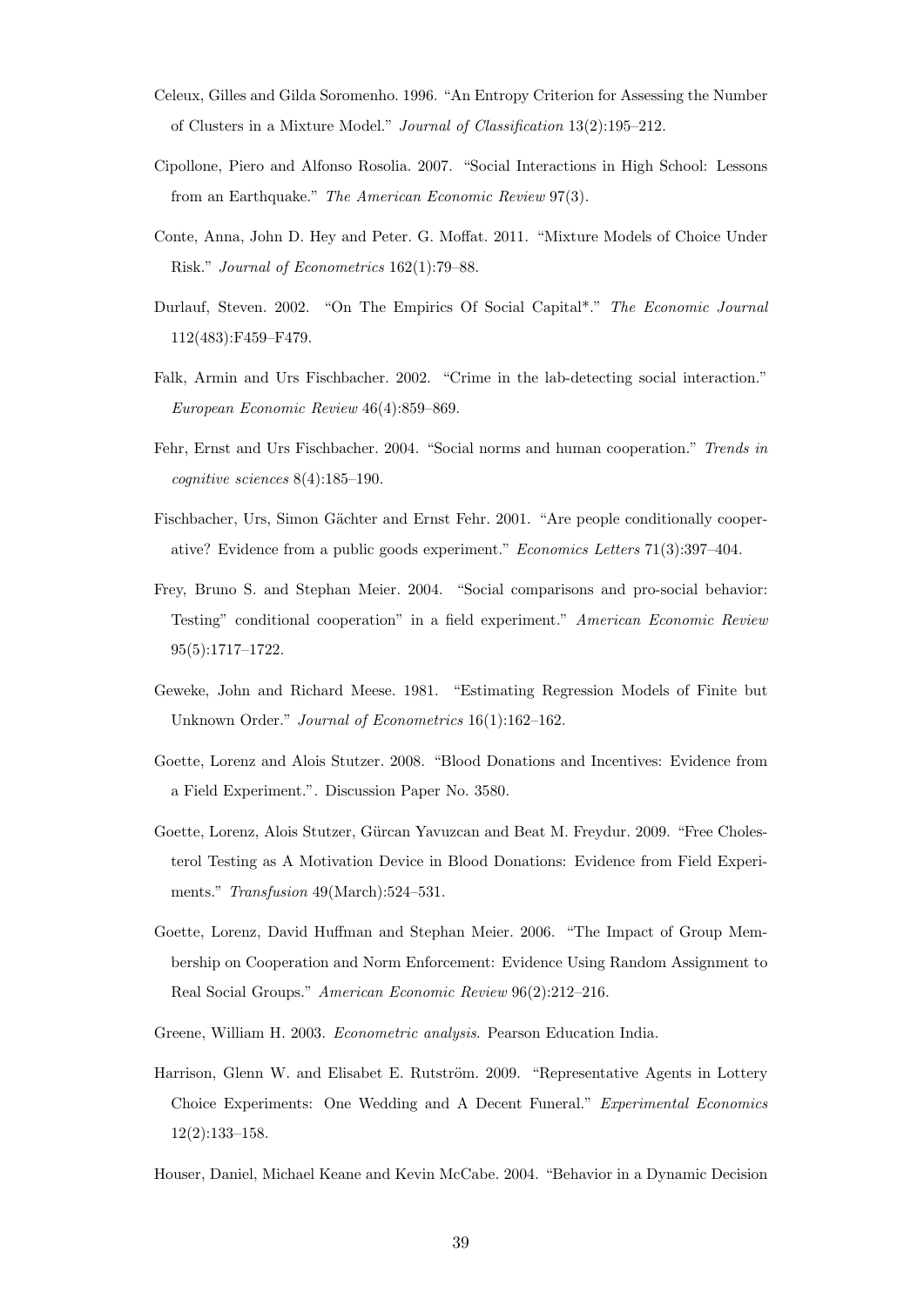Problem: An Analysis of Experimental Evidence using a Bayesian Type Classification Algorithm." Econometrica 72(3):781–822.

- <span id="page-42-8"></span>Huber, Peter J. 1967. The Behavior of Maximum Likelihood Estimates under Nonstandard Conditions. In Proceedings of the Fifth Berkeley Symposium on Mathematical Statistics and Probability. University of California Press.
- <span id="page-42-9"></span>Iriberri, Nagore and Pedro Rey-Biel. 2013. "Elicited Beliefs and Social Information in Modified Dictator Games: What Do Dictators Believe Other Dictators Do." Quantitative Economics 4(3):515–547.
- <span id="page-42-3"></span>Kalmijn, Matthijs and Jeroen K. Vermunt. 2007. "Homogeneity of social networks by age and marital status: A multilevel analysis of ego-centered networks." Social Networks  $29(1):25 - 43.$
- <span id="page-42-6"></span>Kessler, Judd B. 2013. "Announcements of Support and Public Good Provision.".
- <span id="page-42-11"></span>Kleibergen, Frank and Richard Paap. 2006. "Generalized reduced rank tests using the singular value decomposition." Journal of Econometrics 133(1):97–126.
- <span id="page-42-0"></span>Knack, Stephen and Philip Keefer. 1997. "Does social capital have an economic payoff? A cross-country investigation." The Quarterly journal of economics 112(4):1251–1288.
- <span id="page-42-4"></span>Lacetera, Nicola and Mario Macis. 2012b. "Time for Blood: The Effect of Paid Leave Legislation on Altruistic Behavior." Journal of Law, Economic, and Organization 29(6):1384– 1420.
- <span id="page-42-10"></span>Lacetera, Nicola, Mario Macis and Robert Slonim. 2012a. "Will There Be Blood? Incentives and Displacement Effects in Pro-Social Behabior." American Economic Journal 4(1):186– 223.
- <span id="page-42-7"></span>Lacetera, Nicola, Mario Macis and Robert Slonim. 2014. "Rewarding Volunteers: A Field Experiment." Management Science 60(5):1107–1129.
- <span id="page-42-5"></span>Lalive, Rafael and M. Alejandra Cattaneo. 2009. "Social Interactions and Schooling Decisions." The Review of Economics and Statistics 91(3):457–477.
- <span id="page-42-1"></span>Leider, Stephen, Markus M. Möbius, Tanya Rosenblat and Quoc-Anh Do. 2009. "Directed Altruism and Enforced Reciprocity in Social Networks." The Quarterly Journal of Economics 124(4):1815–1851.
- <span id="page-42-2"></span>Leider, Stephen, Tanya Rosenblat, Markus M. Möbius and Quoc-Anh Do. 2010. "What do we Expect from our Friends?" Journal of the European Economic Association 8(1):120– 138.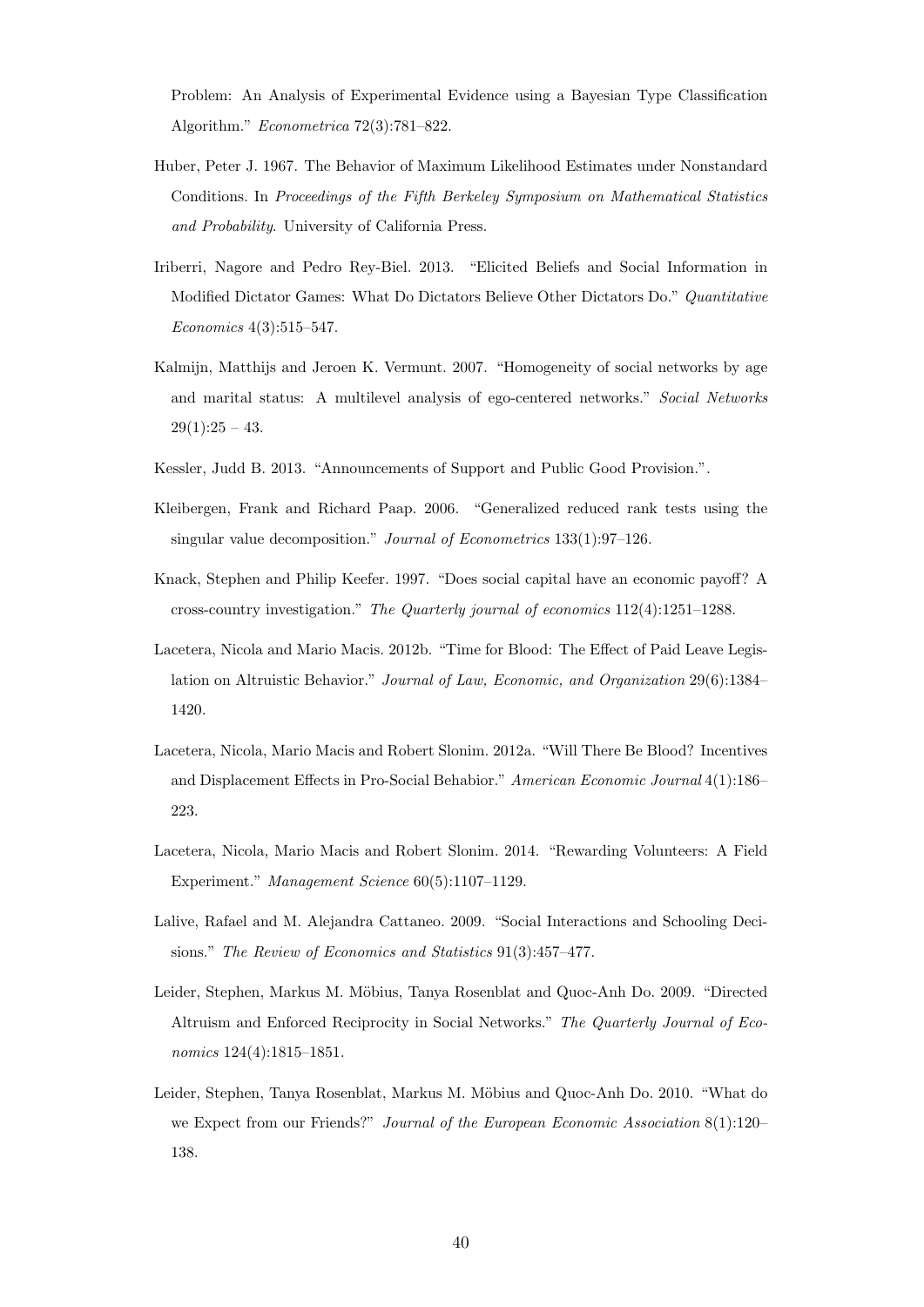- <span id="page-43-11"></span>Lo, Yungtai, Nancy R. Mendell and Donald B. Rubin. 2001. "Testing the number of components in a normal mixture." Biometrika 88(3):767–778.
- <span id="page-43-8"></span>Manski, Charles F. 1993. "Identification of Endogenous Social Effects: The Reflection Problem." The Review of Economics Studies 60(3):531–542.
- <span id="page-43-7"></span>Manski, Charles F. 2000. "Economic Analysis of Social Interactions.". Working Paper 7580.
- <span id="page-43-4"></span>Marmaros, David and Bruce Sacerdote. 2006. "How Do Friendships Form?" The Quarterly Journal of Economics 121(1):79–119.
- <span id="page-43-5"></span>Marsden, Peter V. 1988. "Homogeneity in confiding relations." Social Networks 10(1):57 – 76.
- <span id="page-43-10"></span>McLachlan, Geoffrey and David Peel. 2000. Finite mixture models. John Wiley & Sons.
- <span id="page-43-6"></span>McPherson, Miller, Lynn Smith-Lovin and James M. Cook. 2001. "Birds of a Feather: Homophily in Social Networks." Annual Review of Sociology 27(1):415–444.
- <span id="page-43-13"></span>Moffitt, Robert A. 1999. "New developments in econometric methods for labor market analysis." Handbook of Labor Economics 3:1367–1397.
- <span id="page-43-12"></span>Muthén, Bengt. 2003. "Statistical and Substantive Checking in Growth Mixture Modeling: Comment on Bauer and Curran (2003).".
- <span id="page-43-9"></span>Niessen-Ruenzi, Alexandra, Martin Weber and David M. Becker. 2014. "To Pay or Not to Pay-Evidence from Whole Blood Donations in Germany.".
- <span id="page-43-1"></span>Olken, Benjamin A. 2009. "Do television and radio destroy social capital? Evidence from Indonesian villages." American Economic Journal: Applied Economics 1(4):1–33.
- <span id="page-43-0"></span>Putnam, Robert D. 2000. Bowling alone: The collapse and revival of American community. Simon and Schuster.
- <span id="page-43-2"></span>Shang, Jen and Rachel Croson. 2009. "A field experiment in charitable contribution: The impact of social information on the voluntary provision of public goods." The Economic Journal 119(540):1422–1439.
- <span id="page-43-15"></span>Sliwka, Dirk. 2007. "Trust as a Signal of a Social Norm and the Hidden Costs of Incentive Schemes." The American Economic Review 97(3):999–1012.
- <span id="page-43-14"></span>Stock, James H., Jonathan H. Wright and Motohiro Yogo. 2002. "A Survey of Weak Instruments and Weak Identification in Generalized Method of Moments." Journal of Business & Economic Statistics 20(4):518–29.
- <span id="page-43-3"></span>Twenge, Jean M., Roy F. Baumeister, C. Nathan DeWall, Natalie J. Ciarocco and J. Michael